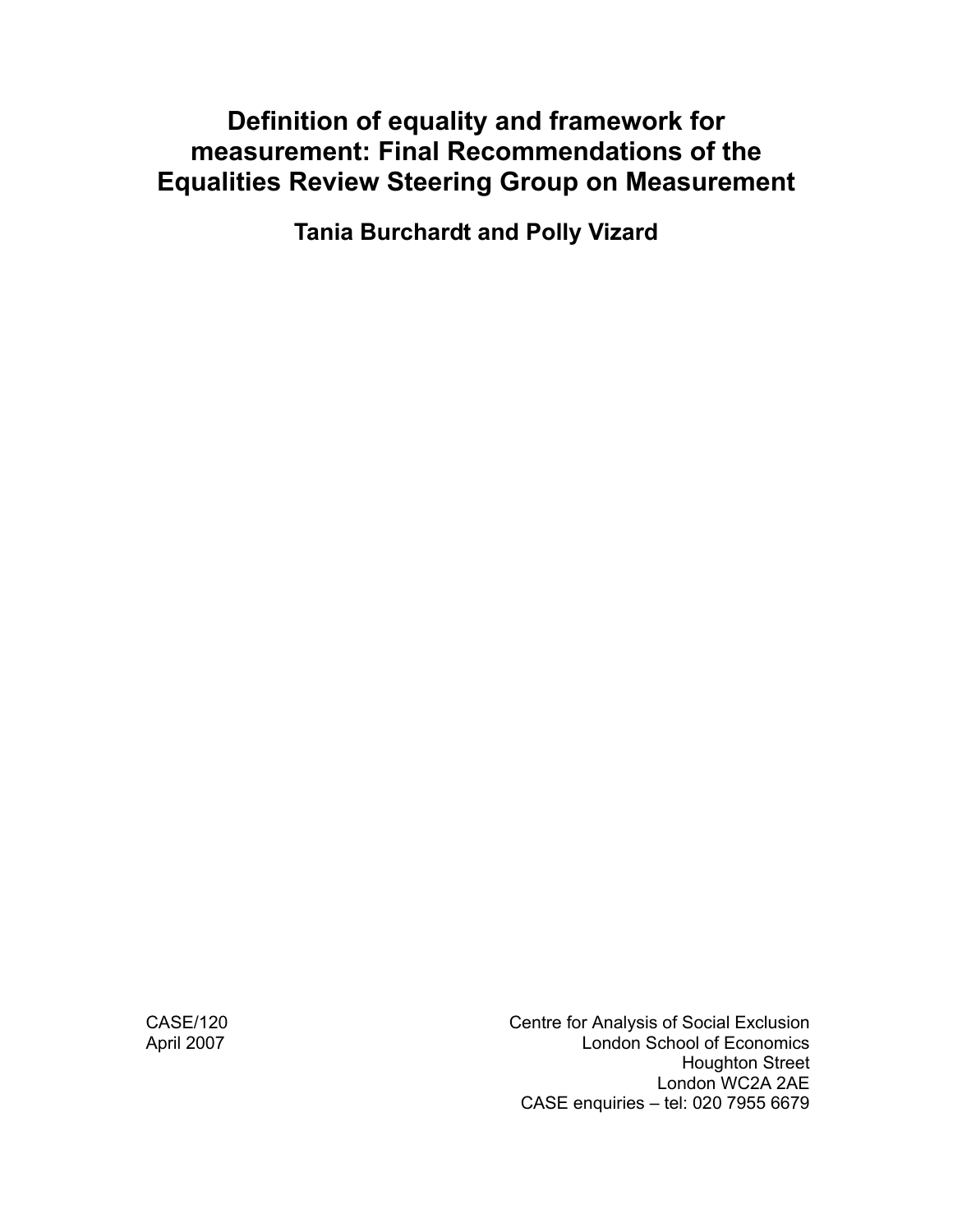# **Centre for Analysis of Social Exclusion**

The ESRC Research Centre for Analysis of Social Exclusion (CASE) was established in October 1997 with funding from the Economic and Social Research Council. It is located within the Suntory and Toyota International Centres for Economics and Related Disciplines (STICERD) at the London School of Economics and Political Science, and benefits from support from STICERD. It is directed by Howard Glennerster, John Hills, Kathleen Kiernan, Julian Le Grand, Anne Power and Carol Propper.

In addition to our discussion paper series (CASEpapers), we produce occasional summaries of our research in CASEbriefs, and reports from various conferences and activities in CASEreports. All these publications are available to download free from our website. Limited printed copies are available on request.

For further information on the work of the Centre, please contact the Centre Manager, Jane Dickson, on:

|           | Telephone: UK+20 7955 6679    |
|-----------|-------------------------------|
| Fax:      | UK+20 7955 6951               |
| Email:    | j.dickson@lse.ac.uk           |
| Web site: | http://sticerd.lse.ac.uk/case |

© Tania Burchardt Polly Vizard

All rights reserved. Short sections of text, not to exceed two paragraphs, may be quoted without explicit permission provided that full credit, including © notice, is given to the source.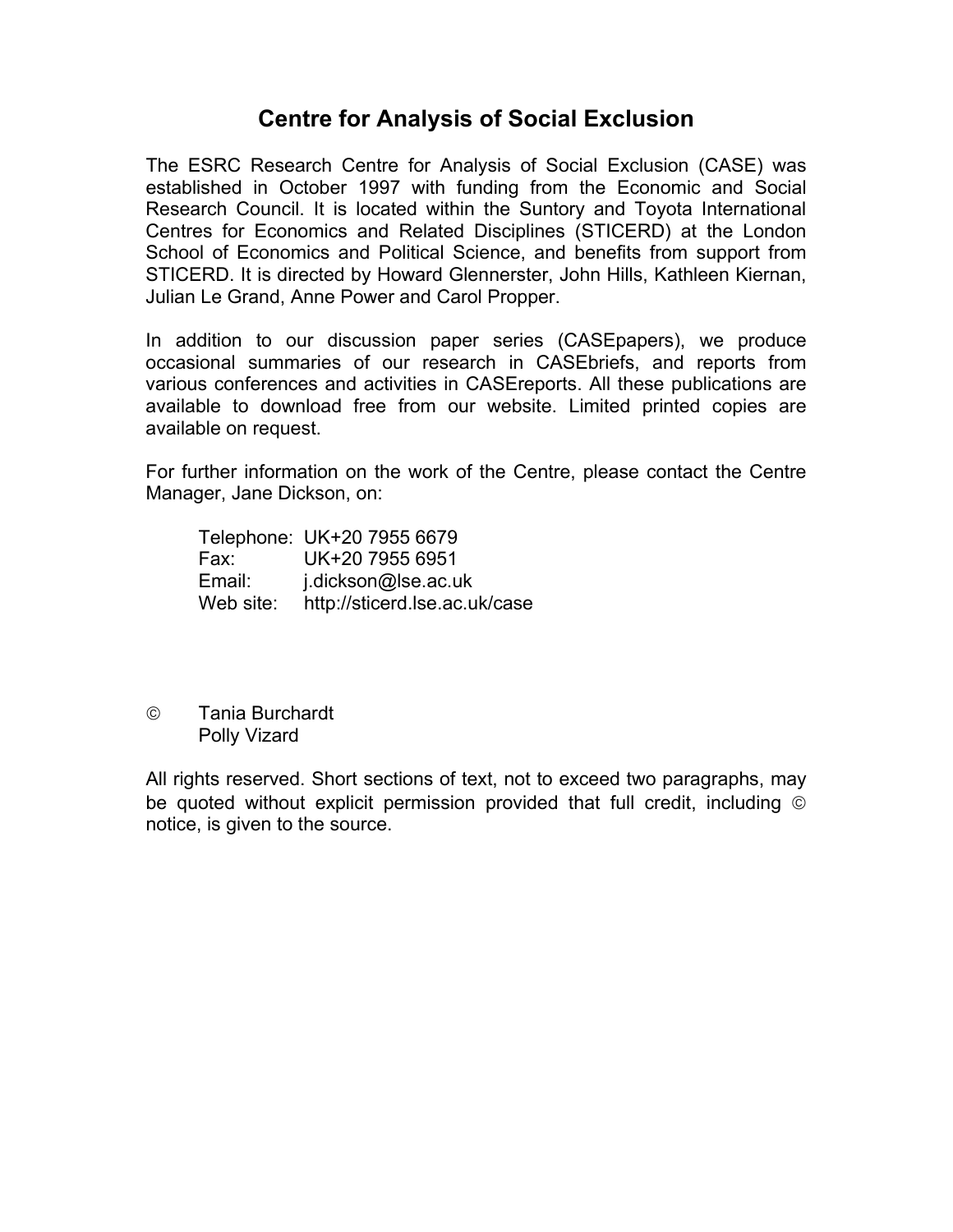# **Editorial Note**

Tania Burchardt is a Senior Research Fellow in the Centre for Analysis of Social Exclusion, and Polly Vizard is a CASE Associate. This report was commissioned by the Equalities Review. The views expressed in this report are those of the authors, not necessarily those of the Equalities Review.

## **Abstract**

In October 2007, a unified Commission on Equality and Human Rights (CEHR) will begin operation in Britain. The Commission will have responsibility for monitoring and promoting human rights and equality on the grounds of gender, ethnicity, disability, age, sexual orientation, transgender status, and religion/belief. As a precursor to the Commission, the Prime Minister established the Equalities Review, an independent, high-level, investigation of the causes of persistent inequality and disadvantage in British society. Its final report, *Fairness and Freedom*, in February 2007 adopted the capability approach as its measurement framework and recommended that all public bodies use the framework to "agree priorities, set targets, and evaluate progress towards equality" (p.110). In particular, the Review recommended that the framework be used by the CEHR to inform its regular 'state of the nation' report.

This paper, and its companion, *Developing a Capability List: Final Recommendations of the Equalities Review Steering Group on Measurement* (CASEpaper 121), were prepared as background papers to assist in the development of the measurement framework for the Equalities Review. It discusses the challenges in translating capability theory into a practical measurement tool in the context of measuring inequality in Britain in the 21<sup>st</sup> century. This includes the definition of equality, a procedure for generating and revising a list of central and valuable capabilities (this is considered in more detail in CASE/121), a measurement framework for monitoring trends in inequality, exploring the causes of inequality, and identifying possible policy interventions, and, finally, the types of information and analysis which are required.

JEL classification: I31, I32 Keywords: Capability approach; equality; measurement

Corresponding author: t.burchardt@lse.ac.uk

To enquire about alternative formats please contact alternativeformats@communities.gsi.gov.uk or telephone 0870 1226 236.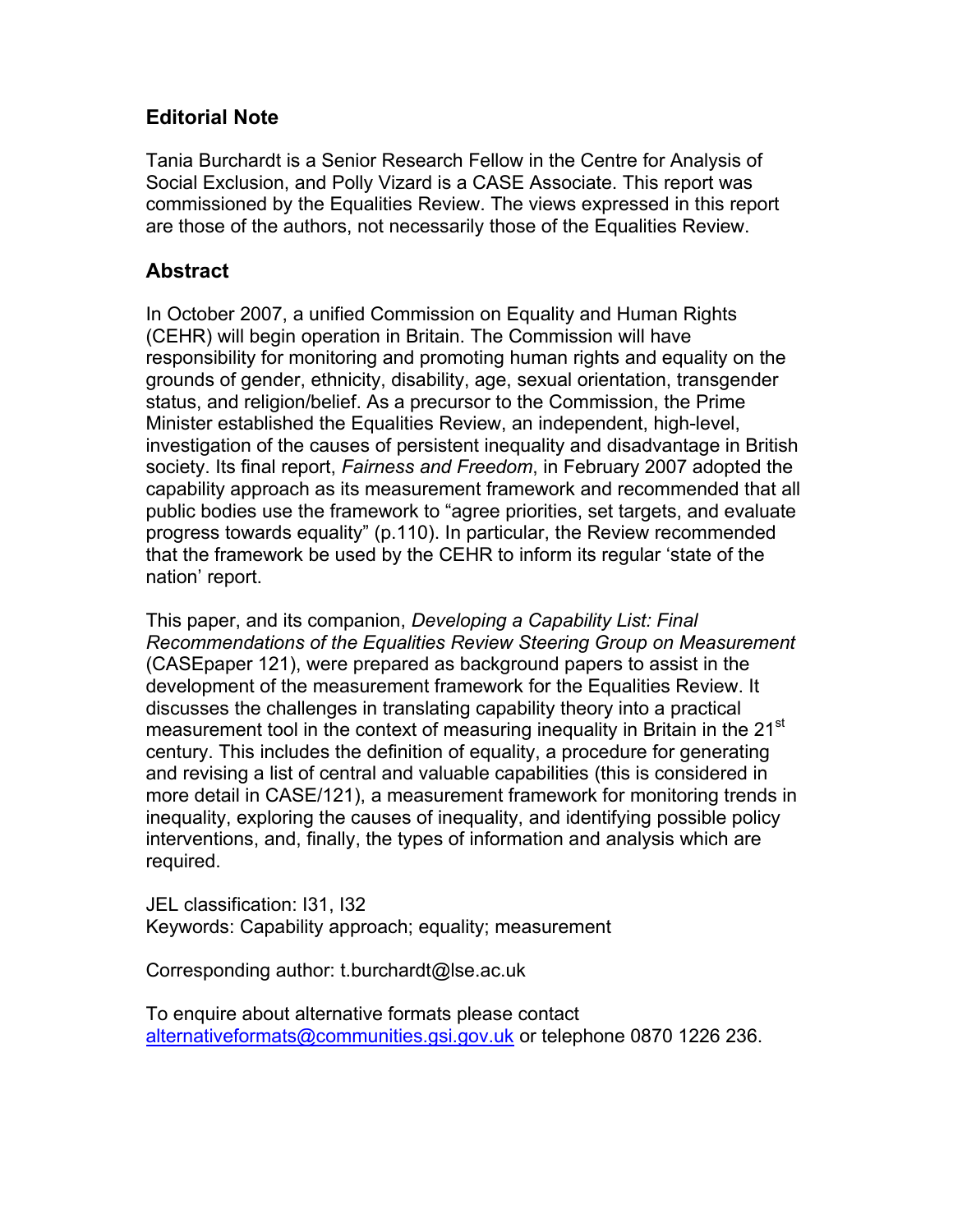# **CONTENTS**

| <b>Preface</b>    |                                                                | $\overline{2}$          |
|-------------------|----------------------------------------------------------------|-------------------------|
|                   | <b>Chapter 1: Summary of recommendations</b>                   | $\overline{\mathbf{3}}$ |
|                   | <b>Chapter 2:</b> Capability definition of equality            | $\overline{ }$          |
|                   | Chapter 3: List of central and valuable capabilities           | 13                      |
|                   | <b>Chapter 4: Capability measurement framework</b>             | 16                      |
|                   | <b>Chapter 5: Indicators and measurement techniques</b>        | 20                      |
|                   | <b>Chapter 6: Data availability</b>                            | 33                      |
|                   | Appendix 1: Detailed list of central and valuable capabilities | 36                      |
| <b>References</b> |                                                                | 42                      |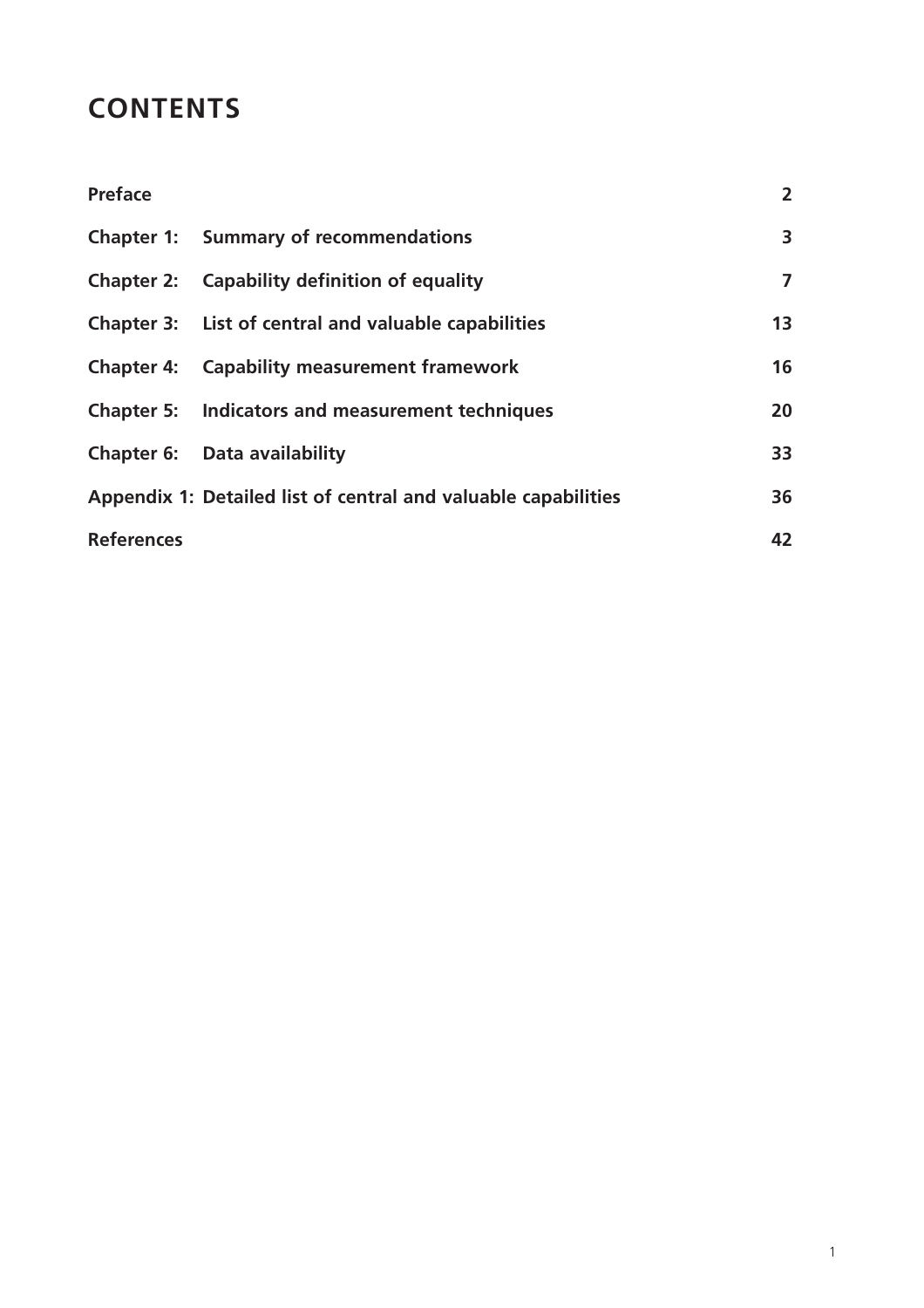# **Preface**

Following consultation on its Interim Report, the Equalities Review commissioned the authors of this report, Tania Burchardt and Polly Vizard (both at the Centre for Analysis of Social Exclusion, London School of Economics), to take forward the development of a framework for monitoring equality in Britain based on the capability approach. A Steering Group was established to advise this work, consisting of Sandra Fredman (Professor of Law, University of Oxford), Ian Gough (Professor of Social Policy, University of Bath), Julie Litchfield (Senior Lecturer in Economics, University of Sussex), Uma Moorthy (Equalities Review team), Katherine Rake (Director, the Fawcett Society), and Giovanni Razzu (Equalities Review team). The authors are very grateful for the considerable time and effort which members of the Steering Group have so generously contributed to this project.

At the same time, and in consultation with the Steering Group, the Equalities Review commissioned Ipsos-MORI to carry out intensive deliberative research with members of the general public, and with individuals and small groups of people at particular risk of experiencing discrimination or disadvantage. The purpose of this deliberative consultation was to supplement and refine a list of central and valuable capabilities, an essential step in the application of the capability approach to the contemporary British context. The deliberative consultation is reported in detail in Ipsos-MORI (2007), and the main findings are incorporated into this report.

This paper (hereafter referred to as 'paper 1') summarises the recommendations of the Steering Group on Measurement, and outlines the measurement framework, proposed techniques for analysis, and data needs. A companion paper ('paper 2') focuses on a key aspect of the framework: the specification and justification of a list of the central and valuable freedoms in terms of which inequality between individuals and groups in Britain is to be conceptualised and measured. It is intended that the papers be read in conjunction with one another.

This work was funded jointly by the Equalities Review and the Economic and Social Research Council. Responsibility for the views expressed, and for any errors of judgement or fact, rests with the authors alone.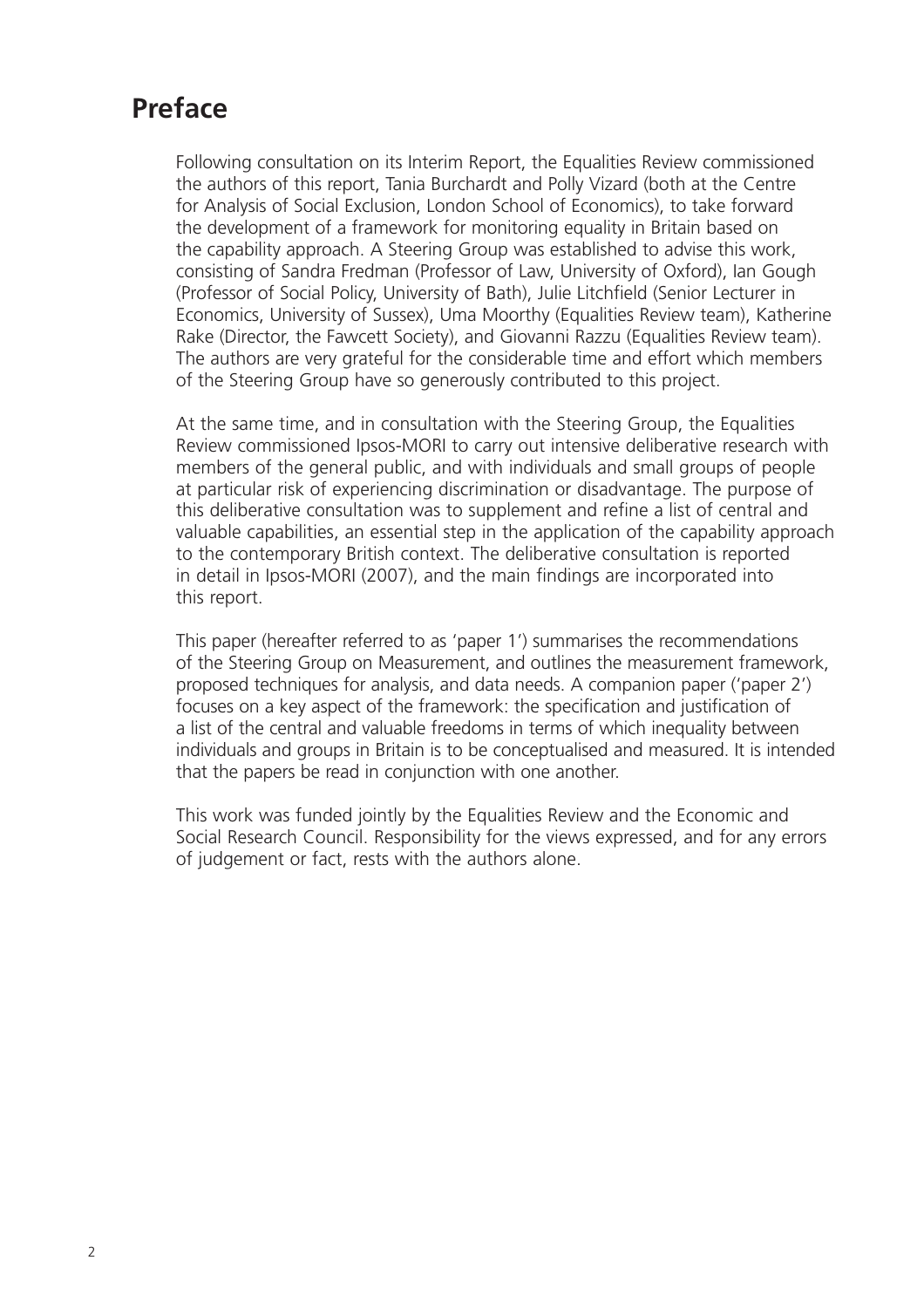# **1 Summary of recommendations**

# **R1 Capability-based definition of equality**

The definition of equality adopted by the Equalities Review should be based on the capability approach. Two parallel definitions are proposed, one technical and one in plain English:

Technical:

An equal society protects and promotes equality of valuable capabilities – the central and important things that people are able to do and to be  $-$  so that everyone has the substantive freedom to live in ways that they value and choose (and have reason to value and choose).

An equal society recognises the diverse needs, situations and goals of individuals, and seeks to expand their capabilities by removing discrimination and prejudice and tackling the economic, political, legal, social and physical conditions that constrain people's achievements and limit their substantive freedom.

Plain English:

A society which protects and promotes equality is one in which everyone can flourish. It seeks equality in the valuable things that people can do or be, so that everyone has the real freedom to live in ways that they value.

An equal society recognises the diverse needs, situations and goals of individuals, removes discrimination and prejudice, and tackles the economic, political, legal, social and physical barriers that limit what people can do and be.

See section 2 below for more detail.

# **R2 List of valuable capabilities derived from the international human rights framework and deliberative consultation**

A list of valuable capabilities should be derived in a way that is open to scrutiny.

The core list should be derived from the international human rights framework, supplemented and refined by democratic consultation and debate.

Beyond the core, the list is open to revision through a range of methodologies.

See Paper 2 and section 3 below for more detail.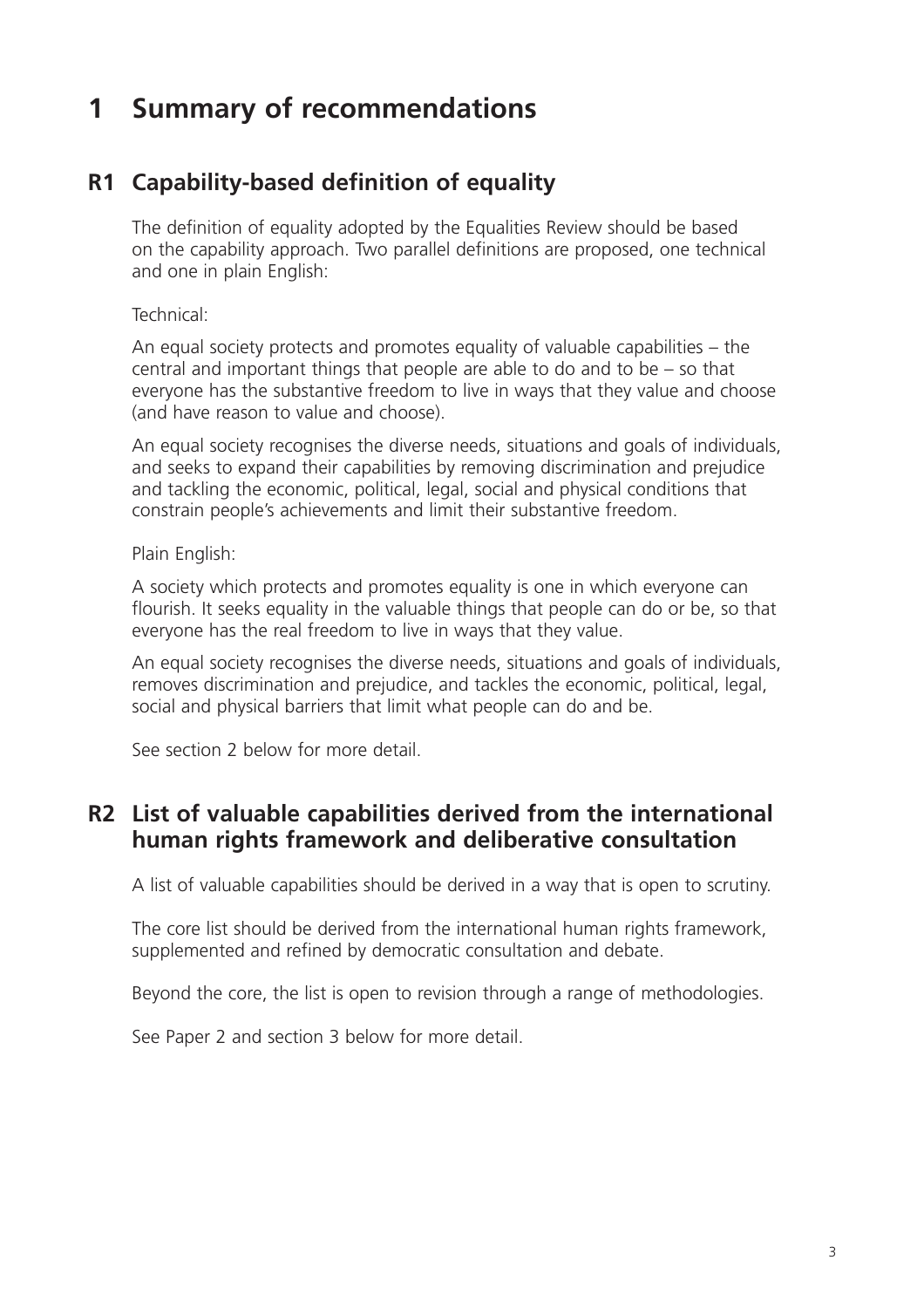# **R3 Ten domains of central and valuable capabilities**

A summary of the list of 10 domains of central and valuable capabilities derived following R2 is as follows:

- Life
- Physical security
- Health
- Education
- $\bullet$ Standard of living
- $\bullet$ Productive and valued activities
- $\bullet$ Individual, family and social life
- Participation, influence and voice
- Identity, expression and self-respect
- Legal security

See Paper 2 and section 3 below for more detail.

# **R4 Monitoring of inequality by focusing on the 10 domains of central and valuable capabilities; exploring causes of inequality through analysis of the interaction between context, resources and personal characteristics**

The recommended measurement framework is summarised in Figure 1 below.

## **Figure 1: Capability measurement framework**



Monitoring of inequality should focus on the 10 domains of central and valuable capabilities listed in R3 (right-hand box in Figure 1).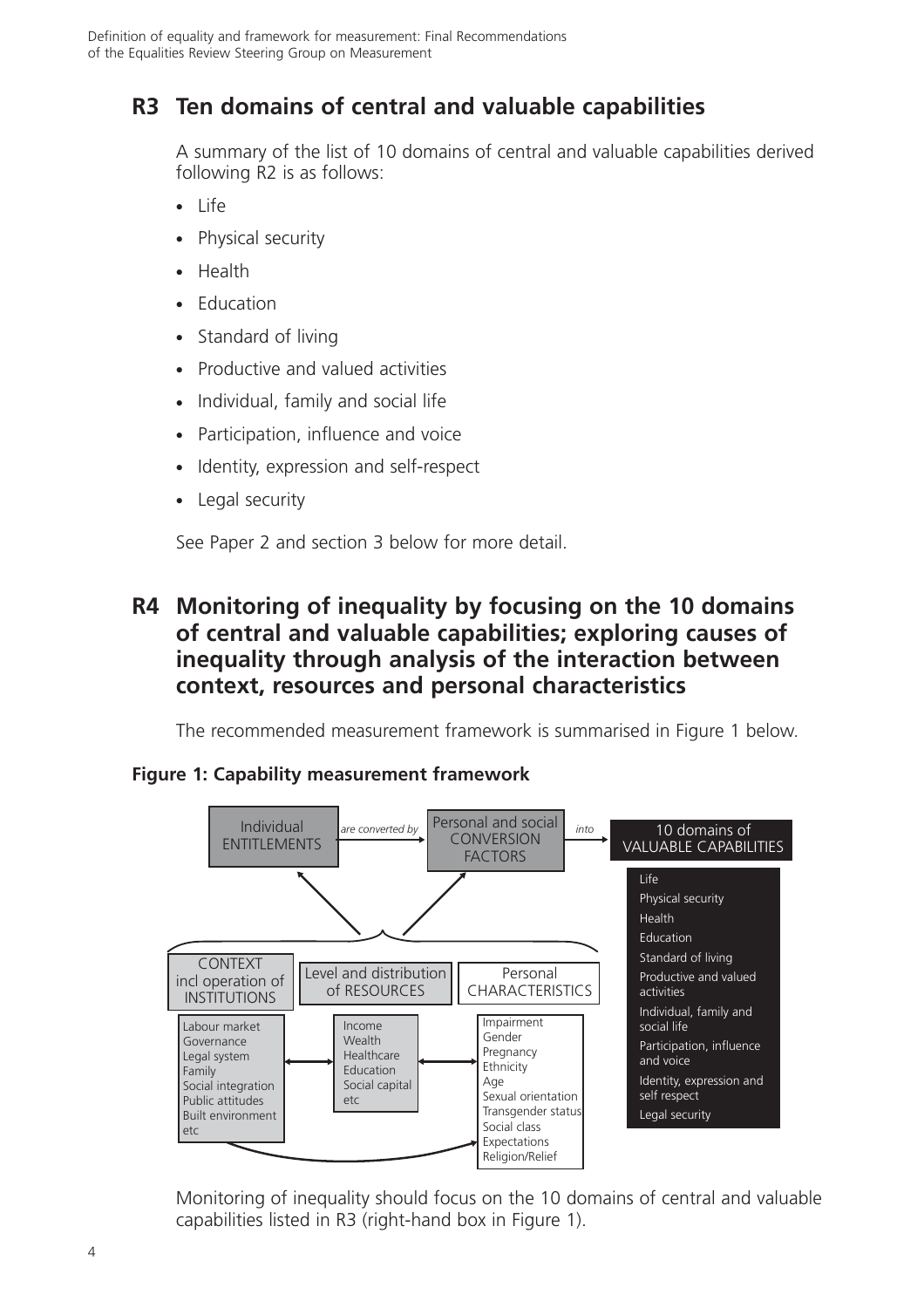The causes of inequality can be explored by analysing the context (including the operation of institutions and structures), level and distribution of resources, and their interaction with personal characteristics (pale grey and white boxes in Figure 1).

Policy interventions can be targeted at structural problems and the operation of institutions, and at the level and distribution of resources (pale grey boxes in Figure 1).

See section 4 below for more detail.

# **R5 Spotlight and roving spotlight indicators**

To monitor progress in reducing inequality over time, one or more salient indicators should be selected within each domain ('spotlights'). These indicators *do not* represent a summary of inequality within the domain as a whole; rather, they highlight one important aspect.

Fixed spotlights should be supplemented with 'roving spotlights' which illuminate other indicators within each domain.

See section 5 below for more detail.

# **R6 Monitoring of substantive inequality, non-discrimination and autonomy by group and domain, and across groups and domains**

Substantive inequality, non-discrimination and autonomy should be measured:

- within each domain by each social identity characteristic (gender, ethnicity, disability, age, sexual orientation, transgender status, and religion/belief)
- within each domain by combinations of social identity characteristic, and with social class (for example, by gender and ethnicity, or by gender and social class)
- across domains by each social identity characteristic (for example, inequality between men and women in life expectancy, and physical security, and standard of living)

Substantive inequality is measured by information on *outcomes*. This needs to be supplemented in two ways: (i) by information on *processes*, because not all aspects of discrimination will be captured by information on outcomes, and (ii) by information on *degree of choice and control* individuals have in obtaining the outcome, in order to reflect the importance of autonomy.

See section 5 below for more detail.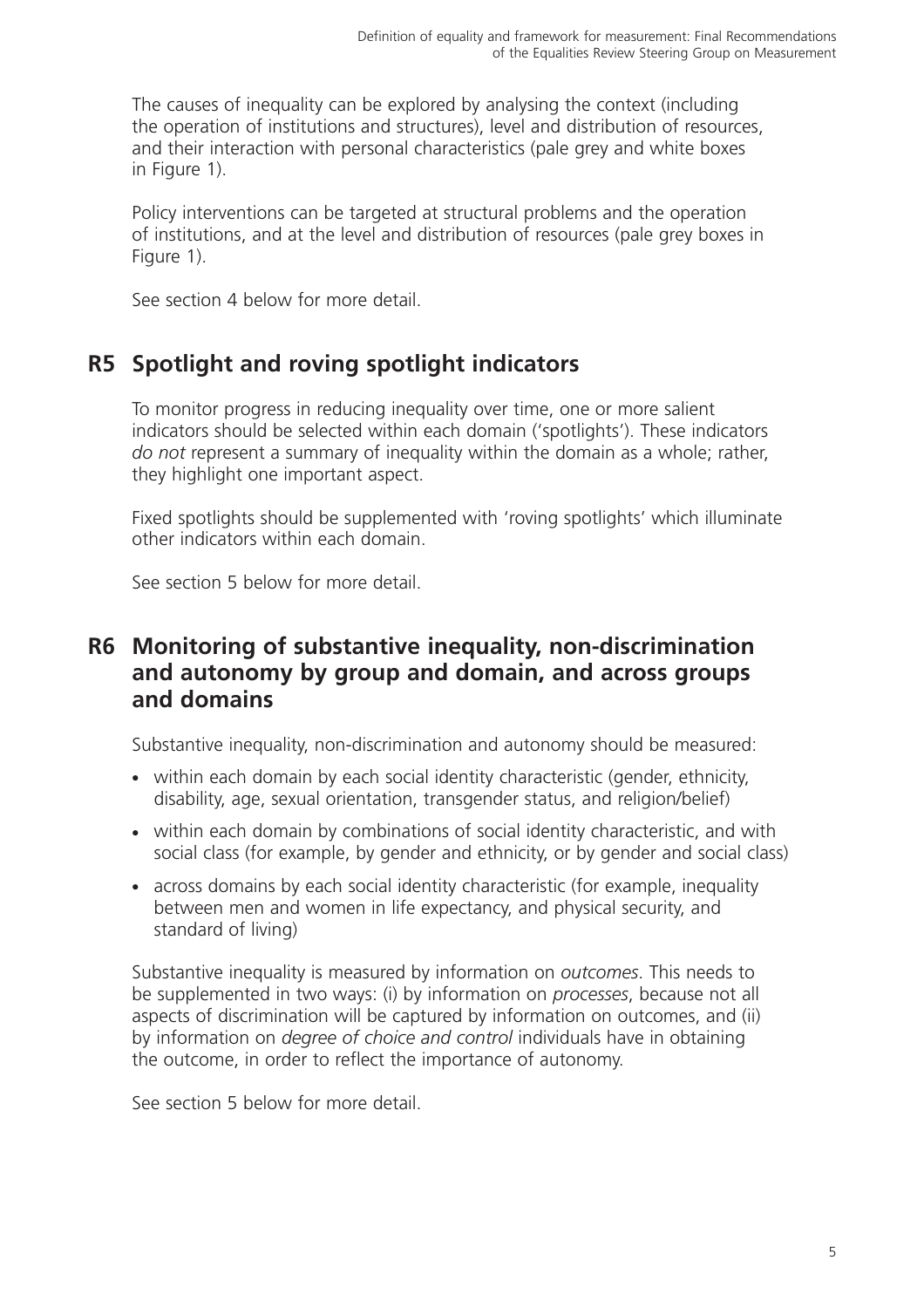# **R7 New data collection**

Constraints on current data availability should not be used as an excuse to limit the scope or definition of equality. Many aspects of inequality can be measured using existing data, but collection of new data will be required to monitor inequality fully, especially:

- (i) in relation to inequality between people of different sexual orientations and transgender status,
- (ii) for the non-household population altogether,
- (iii) in order to measure autonomy, and
- (iv) for periodic revision of the list of central and valuable capabilities.

See section 6 below for more detail.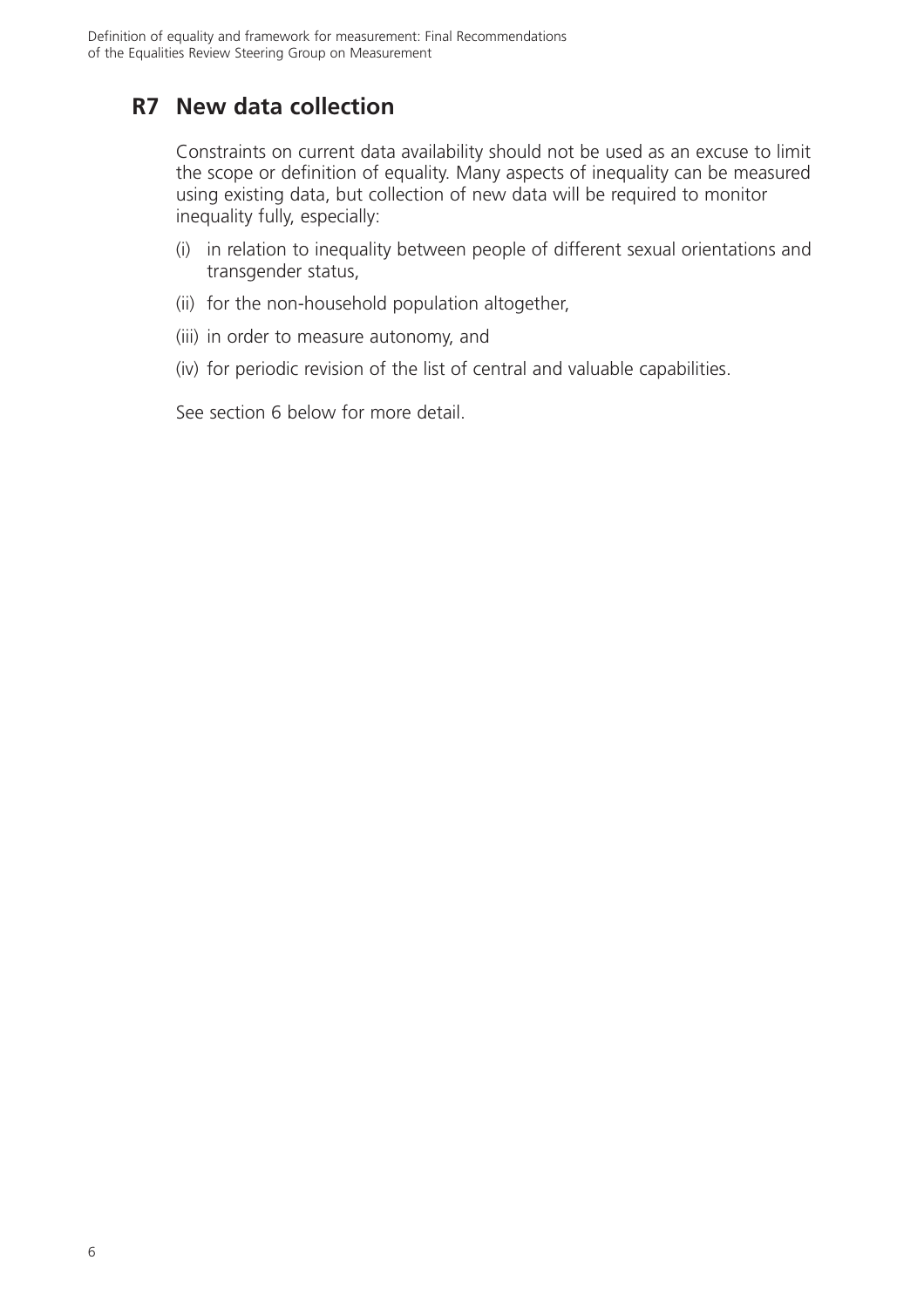# **2 Capability definition of equality**

# **2.1 Outline of the capability approach and reasons for adopting it**

The Equalities Review needs a clear concept and definition of inequality, and a framework within which to understand its causes and monitor progress towards diminishing it. The capability approach provides an overarching structure for understanding and measuring equality which is attractive for this purpose in a number of respects:<sup>1</sup>

- (i) **Focus on what matters to people.** The capability approach focuses on the central and important things in life that people can actually do and be, such as being healthy, participating in public life and enjoying self-respect.
- (ii) **Recognition of diversity in needs.** The capability approach recognises that people have different needs, and that some people may need more or different resources to gain access to the same outcomes or real freedoms as others. This is in contrast to other ideas about equality which regard identical treatment as the objective.
- (iii) **Emphasis on barriers, constraints, structures and processes.** The capability approach departs from standard individualistic models by highlighting the importance of a person's situation: the constraints they are operating under, and the institutions, structures and processes which shape their world. The approach recognises that these kinds of constraint limit what a person can do or be – their real freedoms. Conversely, the expansion of real freedoms requires action on the part of the government and other bodies to remove barriers and tackle discrimination. This is in contrast to a narrower interpretation of freedom or opportunity which is concerned only with non-interference, according to which you are free if no-one actively and intentionally stops you from doing something.
- (iv) **Recognition of diversity in goals.** The capability approach recognises that people have diverse goals in life, and that being able to shape your own life is valuable in itself. This is in contrast to some other ideas about inequality which assume that the only thing people want to achieve is wealth or their own happiness (also sometimes called subjective well-being or utility). This means that the objective of equality must incorporate the exercise of choice and control, so that individuals have the real freedom to formulate and pursue their own objectives.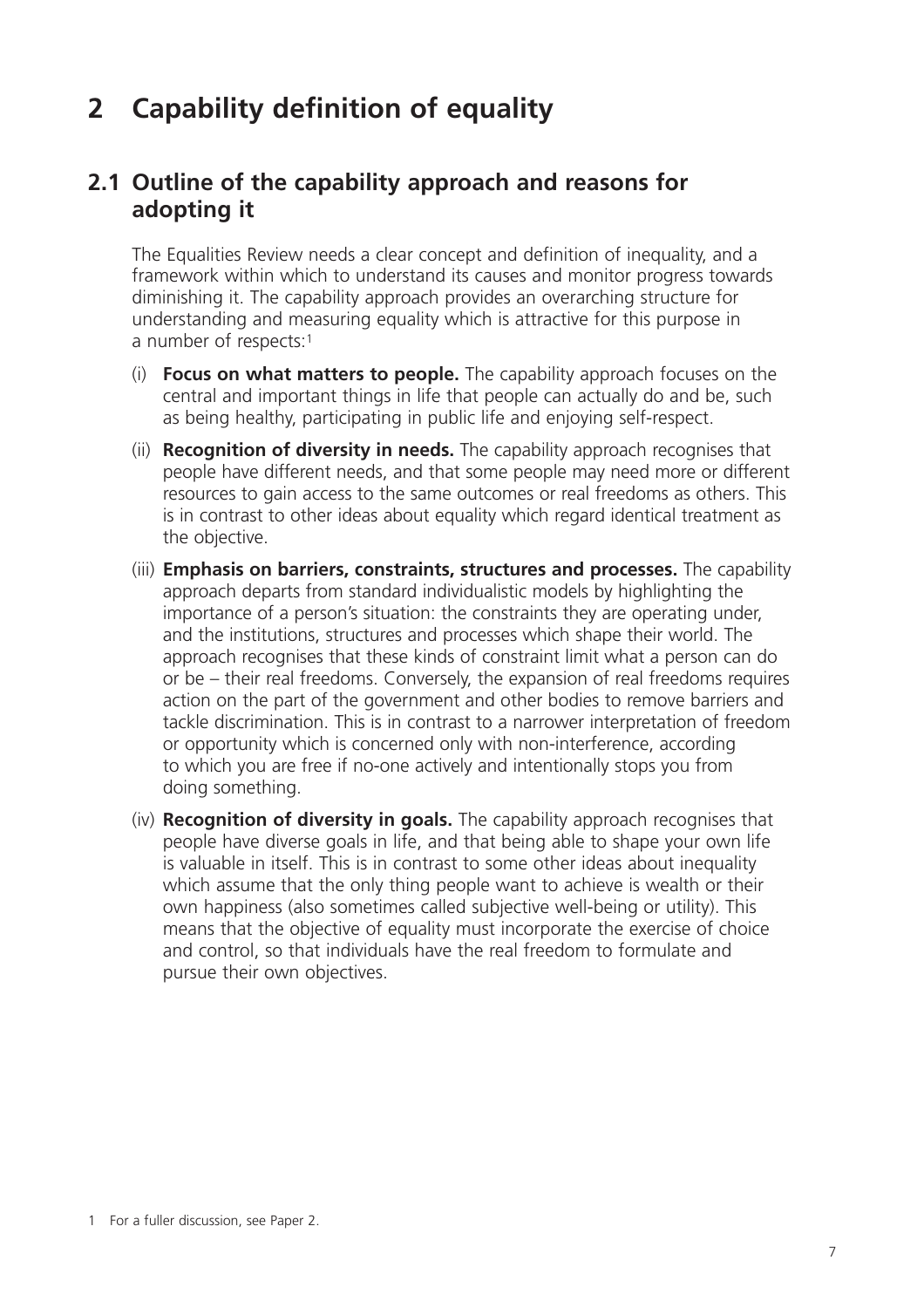The capability approach has been gaining support in academic circles for some time and there is a growing body of empirical research using the framework. Policy applications in international development are well established, and the approach has recently begun to be used in policy settings in European countries. The German government's national action plan on poverty and social inclusion adopted a capabilities framework (European Commission, 2003), and it is being followed by regular official capability-based poverty and wealth reports (Arndt and Volkert, 2006). The Netherlands are also considering using the capability approach in formulating and monitoring domestic social and environmental sustainability. The 2005 Human Development Report included in-depth analysis of inequality in Western countries as well as in poorer nations (UNDP, 2005).

Unfortunately the term 'capabilities' can be easily misunderstood. It is used throughout this report in the sense of substantive freedoms or real opportunities. Central and valuable capabilities are the important things people can do or be in life, which make their lives go well. They include being healthy, keeping safe, enjoying self-respect, knowing you will be treated fairly by the law, and so on.

Capabilities do *not* mean internal skills or capacities. The lack of a capability indicates a failure on the part of society to provide real freedom for people; it does not indicate anything deficient about the individuals themselves. For example, if disabled people are found to participate less in public life than nondisabled people, we might say they lack the capability to participate. This means that they have been denied the real opportunity to, for example, express their views through the media or stand for political office. It does not indicate that there is anything intrinsic about having an impairment that prevents people from participating.

# **2.2 Consultation responses to the use of the capability approach in the Interim Report**

A total of 46 of the written responses to the Equalities Review Interim Report referred specifically to the use of the capability approach. Of these, 23 were broadly supportive of the approach and 23 were broadly critical. The breakdown of the main interest of the respondents (in so far as this could be ascertained) is given in Table 1 below.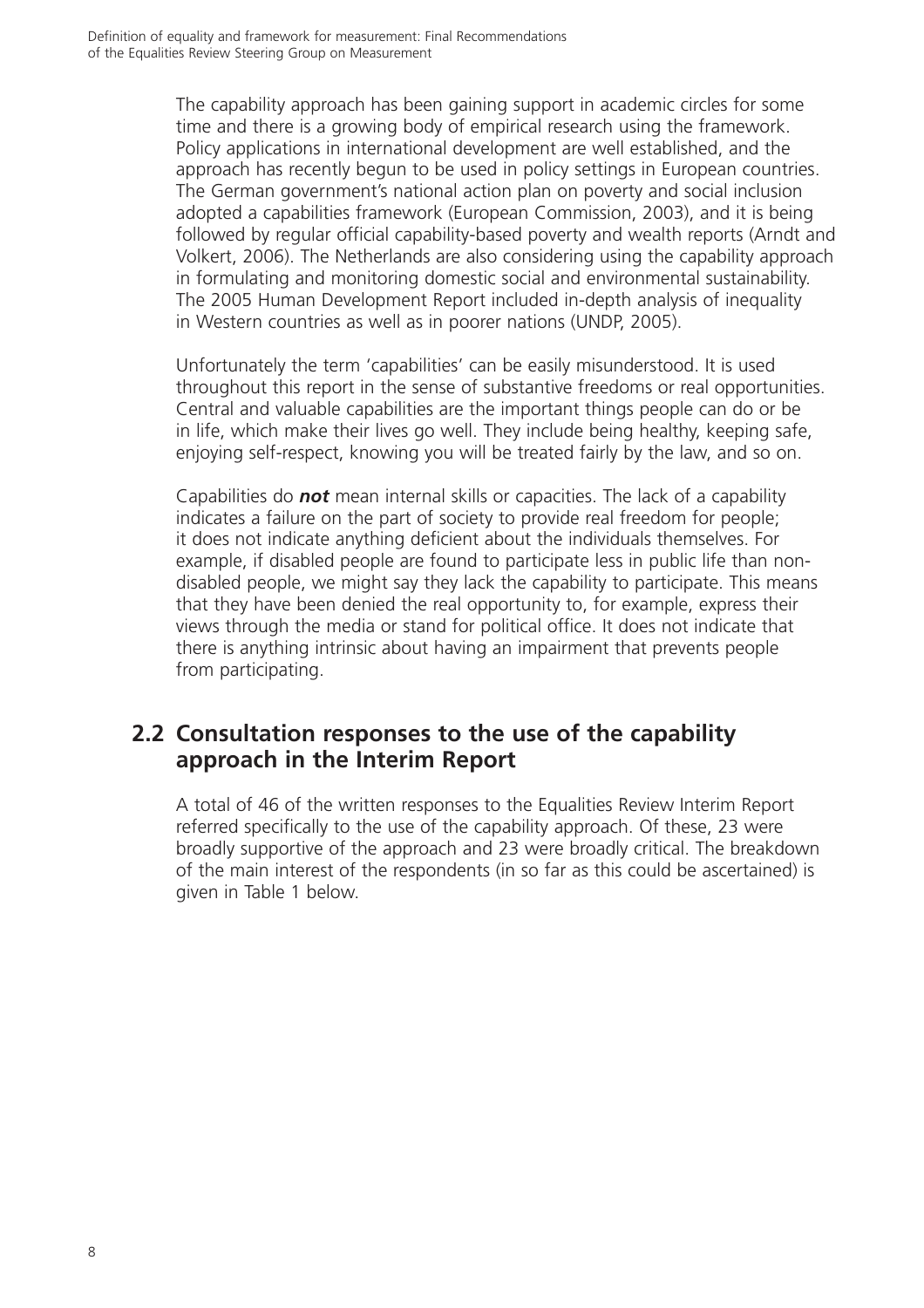| <b>Main interest</b>                       | <b>Broadly supportive</b> | <b>Broadly critical</b> |
|--------------------------------------------|---------------------------|-------------------------|
| Gender                                     | II                        | Ш                       |
| Ethnic minority                            |                           | $III$ $III$             |
| Disability                                 | Ш                         |                         |
| Sexual orientation and trans-gender status | Ш                         |                         |
| Age                                        | $\parallel$               |                         |
| Religion and belief                        |                           | Ш                       |
| Trades unions                              |                           | Ш                       |
| Academic                                   |                           |                         |
| Other voluntary                            |                           |                         |
| Other statutory                            | Ш                         |                         |
| Other private sector                       | Ш                         |                         |
| Total                                      | 23                        | 23                      |

#### **Table 1: Responses to the consultation on the Interim Report on the capability approach**

Organisations representing ethnic minority groups were the most critical of the capability approach (CA), followed by religious and humanist groups. This was for two main reasons: they perceived the CA to downplay discrimination, particularly institutional discrimination, and they disliked the idea of a minimum threshold of capability which they believed could lead to the stigmatisation of people who did not reach the threshold.

Women's organisations, and children's and older people's organisations, were fairly evenly split between support and criticism of the CA. Criticisms included the observation that without a specific list of the capabilities that would be considered important, the approach lacked substance. Several respondents suggested that human rights frameworks provided a useful foundation. Other respondents sought clarification over the relationship between the CA and human rights.

Disability groups and groups representing lesbian, gay, bisexual or transgender people were broadly supportive of the CA. This was principally because the approach was perceived to give importance to questions of choice and control, and to recognise differences in need. Some concern was expressed however that 'capability' could be misinterpreted or misused politically as being about individual (innate) capacity.

A number of responses across a range of groups raised the concern that the CA was overly individualistic.

These consultation responses have a number of implications for the definition and measurement of equality, and its presentation:

- discrimination, including institutional discrimination, and the operation of structures such as the labour market, the family, the legal system, and so on, is a significant cause of inequality. This is central to a capability-based conception of inequality, which is concerned with the constraints on what people are able to be or do in their lives. This needs to be brought out clearly in the definition and measurement framework.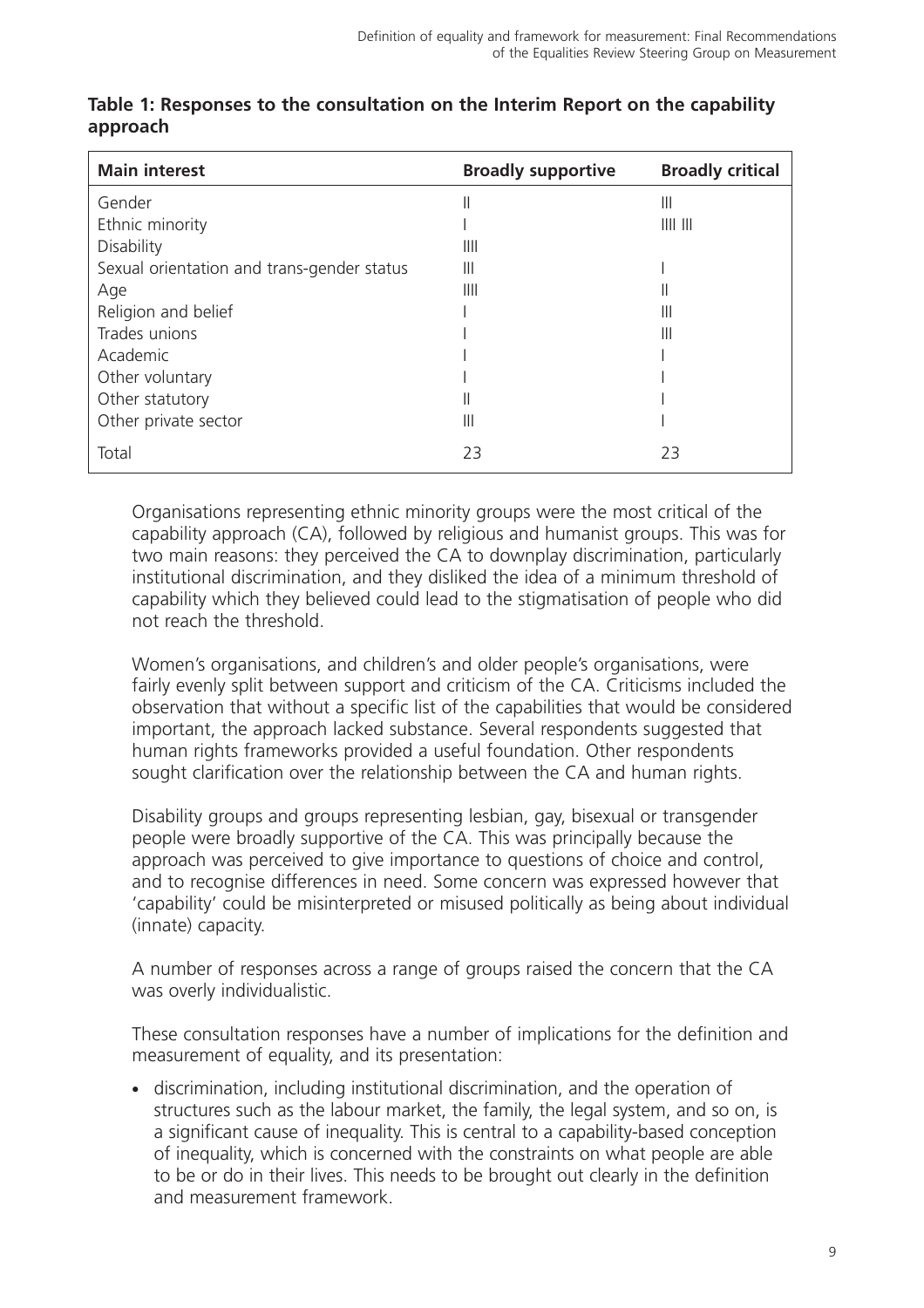- 'equality' implies an interest in the overall distribution (eg of educational qualifications), not simply what proportions of people with different characteristics reach a minimum threshold. This was unclear in the Interim Report.
- where inequality results in one group or another (eg Bangladeshi women) being very low down a given distribution, this is likely to be of particular concern. It signals a failure of society to achieve equality rather than indicating a failing on the part of individuals. It points to the likelihood that the combination of the operation of institutions, the allocation of resources, and their interaction with individuals' needs and characteristics has failed to provide some individuals with the real opportunities they need to participate in society or lead the kind of life they want to lead. The measurement framework should indicate what kinds of levers can be pulled to remedy this inequality – in most cases, the levers will relate to the operation of institutions and the allocation of resources, rather than to changing the characteristics of individuals. The implication that any *intrinsic* characteristics are pre-requisites for participation in society should be avoided.
- a list of central and valuable capabilities has been developed since the Interim Report, based on the international human rights framework and deliberative consultation with the general public and individuals at high risk of experiencing discrimination and disadvantage. The companion paper to this one (paper 2, Vizard and Burchardt, 2007) provides a full discussion of the derivation of the list and of the relationship between the capability approach and human rights.
- the term 'capabilities' is easily misunderstood. 'Real freedom', 'substantive freedom', or 'substantive equality' may be better, but are also open to misinterpretation unless clearly explained. In particular, 'freedom' can be interpreted as negative freedom (non-interference) unless it is made clear that positive/substantive/real freedom (being able to be and do) is intended. Since there are many different audiences for the Equalities Review (equality 'lobby' groups, policymakers, academics and lawyers), it may be necessary to have a technical version of the definition of equality which demonstrates its theoretical grounding in the capability approach, and a plain English version which is more readily understood by non-technical readers.
- the capability approach is individualistic in the sense that it prioritises the interests of individuals over those of groups or communities where they conflict. For example, it prioritises the freedom of an individual to leave a community or group, should he or she so wish, or to choose not to participate in a particular cultural practice, even if his or her departure or non-participation is damaging to the group. However the capability approach is not individualistic in the sense of ignoring the potential value of community or group identity, membership and support to individuals. This is recognised explicitly in the list of central and valuable capabilities (see section 3 below). Nor is it individualistic in the sense of downplaying the significance of structural factors in explaining inequality.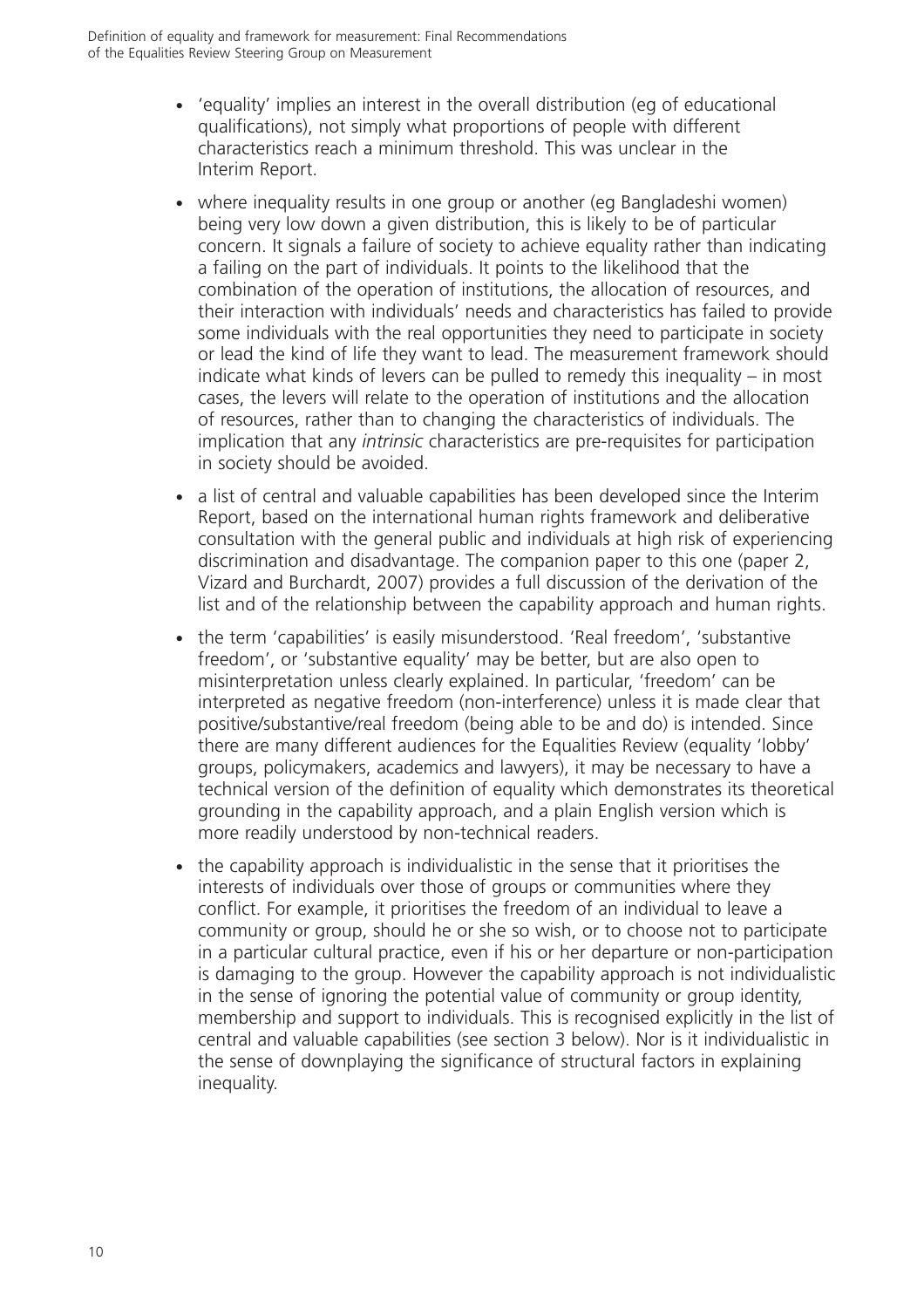# **2.3 Evidence from the deliberative consultation**

The Equalities Review commissioned Ipsos-MORI to carry out deliberative consultation with the general public and with individuals and groups at high risk of discrimination and disadvantage. The consultation focused on the selection of a list of central and valuable capabilities (domains of equality) and was not designed primarily to elicit views on the definition of equality or the capability approach itself; however, some views on these more general issues were obtained as a by-product.2

One important advantage of deliberative consultation as opposed to other methods is that it is designed to access participants' considered values and beliefs, based on discussion with others and impartial information provided by the facilitators. This contrasts with the outputs from focus groups or survey data on public attitudes, which represent the immediate reactions of the public to an idea or viewpoint. The results of a deliberative consultation are therefore not a good guide to public opinion as expressed in polls, but are a better indication than can be gleaned from other methods of the underlying values of the public, given relevant information, and time and encouragement to reflect and discuss.

- The term 'flourishing' was introduced spontaneously by a participant in the pilot exercise to describe a fulfilling life, and it was used in subsequent workshops by both facilitators and participants;
- 'Fulfilling one's potential' was also identified as a phrase which was easily understood.(However this phrase must be used carefully to avoid the implication that people's potential is fixed. In fact, potential is itself enhanced or inhibited by the conditions of inequality and discrimination which prevail in society).
- Participants in the lesbian, gay and bisexual group, and in one of the general public workshops, believed that some over-arching conditions must be met – firstly, that there was opportunity for choice in general, and secondly, that there was equality of capability, 'it only works if everyone in society gets the same thing' (quoted in Ipsos MORI, 2007). Both of these ideas connect closely to the emphasis in the capability framework on freedom and equality.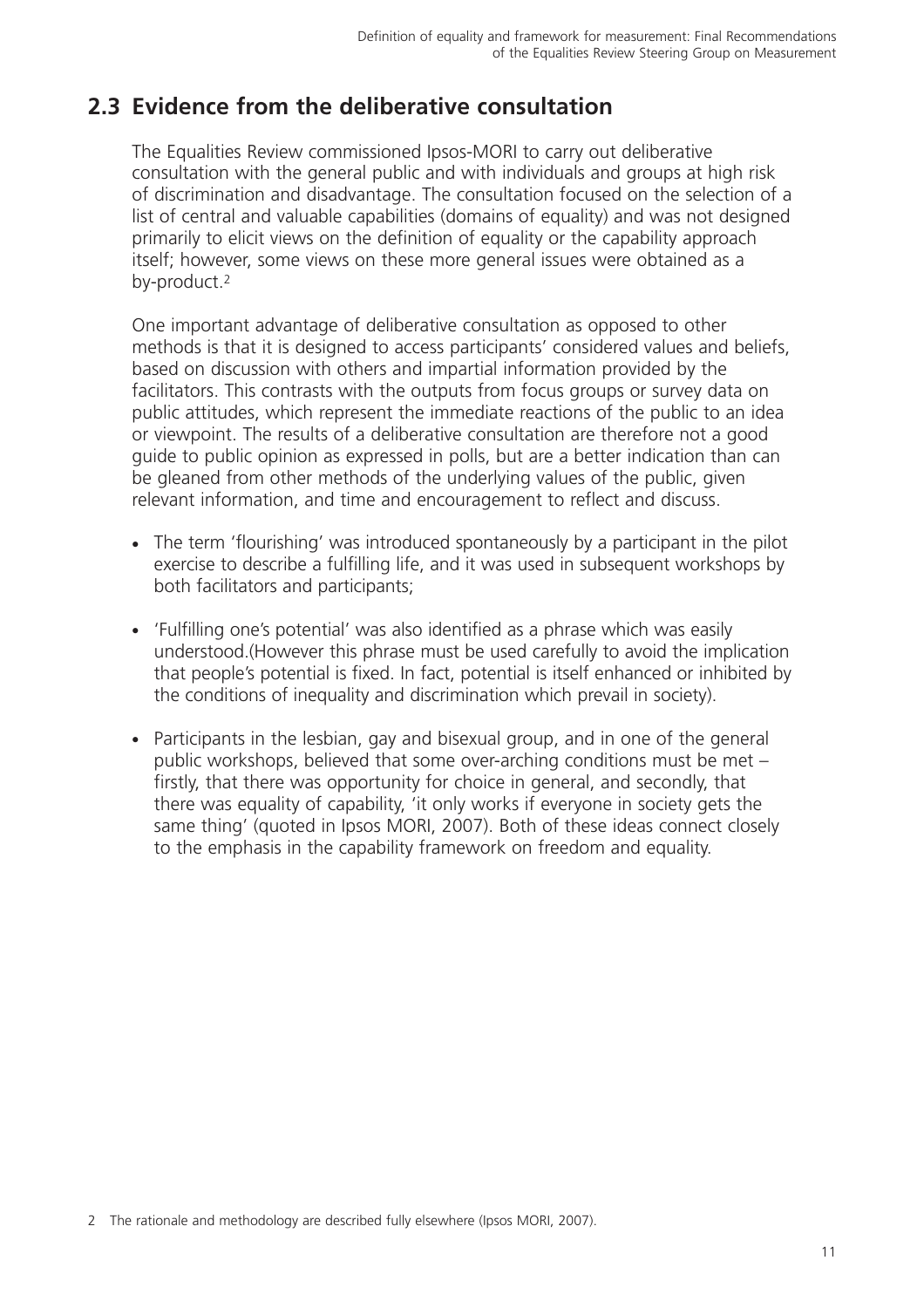## **Recommendation R1: Capability-based definition of equality**

The definition of equality adopted by the Equalities Review should be based on the capability approach. Two parallel definitions are proposed, one technical and one in plain English:

Technical:

An equal society protects and promotes equality of valuable capabilities – the central and important things that people are able to do and to be – so that everyone has the substantive freedom to live in ways that they value and choose (and have reason to value and choose).

An equal society recognises the diverse needs, situations and goals of individuals, and seeks to expand their capabilities by removing discrimination and prejudice and tackling the economic, political, legal, social and physical conditions that constrain people's achievements and limit their substantive freedom.

Plain English:

A society which protects and promotes equality is one in which everyone can flourish. It seeks equality in the valuable things that people can do or be, so that everyone has the real freedom to live in ways that they value.

An equal society recognises the diverse needs, situations and goals of individuals, removes discrimination and prejudice, and tackles the economic, political, legal, social and physical barriers that limit what people can do and be.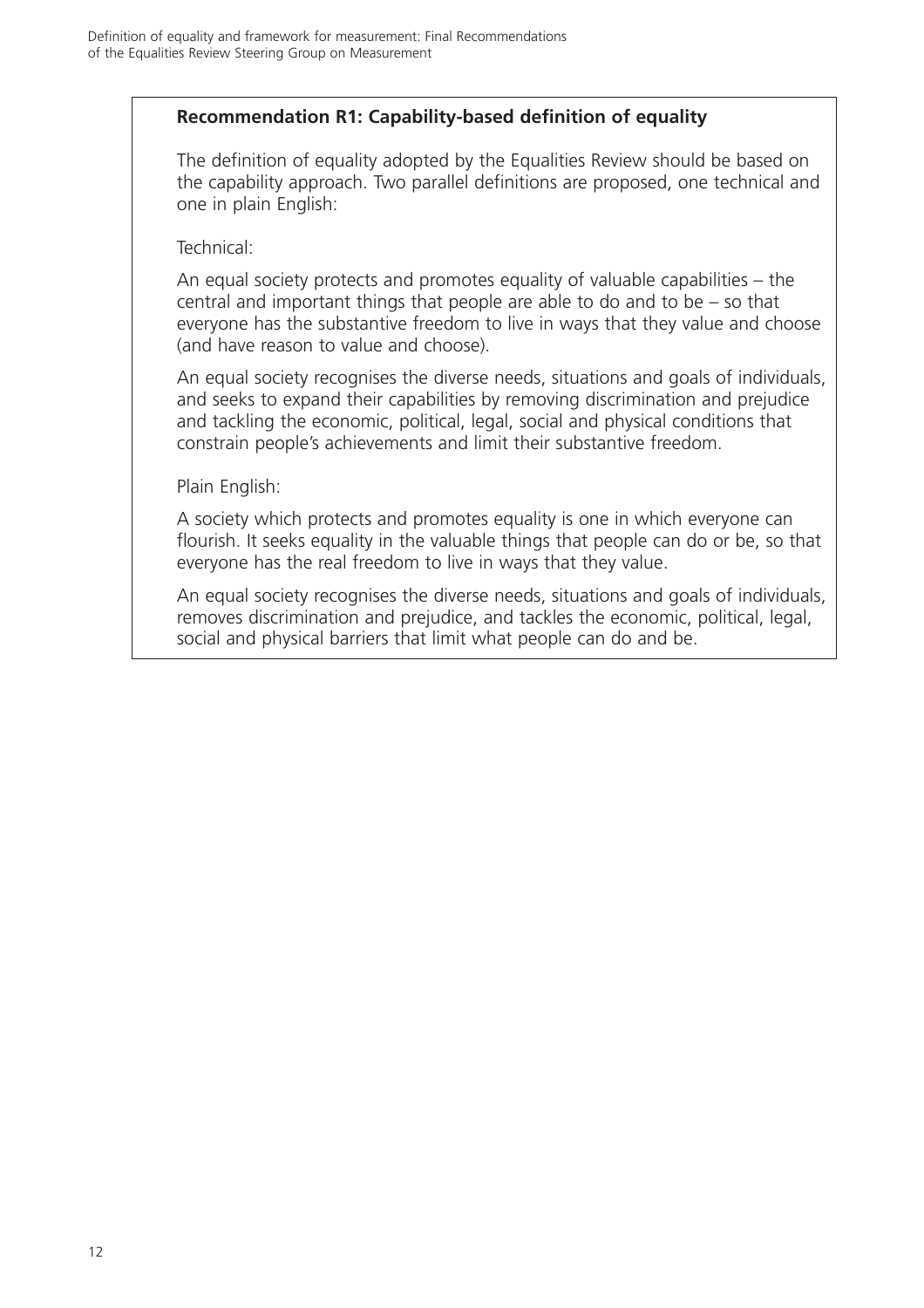# **3 List of central and valuable capabilities**

The methods for deriving the list of central and valuable capabilities, their rationale, and the detailed justification of the items on the list are discussed in a companion paper (paper 2; Vizard and Burchardt, 2007). Only a summary of the conclusions is given here.

# **3.1 Method for deriving the list**

Not all activities and states of being are equally important: the Equalities Review Interim Report, for example, contrasted the ability to lead a long and healthy life with the ability to play golf. In order to measure equality on the basis of capabilities there is therefore a need to decide which capabilities are the most central and valuable for life in 21st century Britain. There is no pre-defined list for this purpose, although there are a number of routes available to deriving a list – for example, through philosophical reasoning from first principles, through participatory processes, or drawing on existing agreements about central and valuable aspects of human life. Whichever route is chosen, it is important that the method of deriving the list is transparent and open to scrutiny, so that its merits (or otherwise) can be freely debated.

The Steering Group on Measurement proposed a two-stage procedure:

Stage 1: Derive a core list from the international human rights framework

Stage 2: Supplement and refine the core list through democratic deliberation and debate.

Using the international human rights framework as a starting point has a number of advantages. Firstly, it builds on processes of international consensus-building on the central and basic freedoms which are of value in human life, and that are at least in part deliberative and democratic (as opposed to reflecting the view of a single expert or experts). Secondly, it responds to the concerns raised by some respondents to the consultation on the Equalities Review Interim Report that the capabilities approach should be linked more clearly to human rights. Thirdly, it demonstrates the way in which human rights and the capabilities framework can be mutually reinforcing and has the potential to draw together the equality and human rights aspects of the remit of the Commission on Equality and Human Rights.

Stage 2 enhances the *legitimacy* of the process of developing a capability list, because it is important that the population in which the assessment of inequality is to be made have a role in identifying the domains of life to be considered. This suggests that both the general public and particularly those at high risk of discrimination and disadvantage should be able to participate in formulating the list. Democratic deliberation of this kind will also enhance the *substantive content* of the list, ensuring that it reflects the conditions of 21st century Britain, and the experience of those at 'the sharp end' of inequality.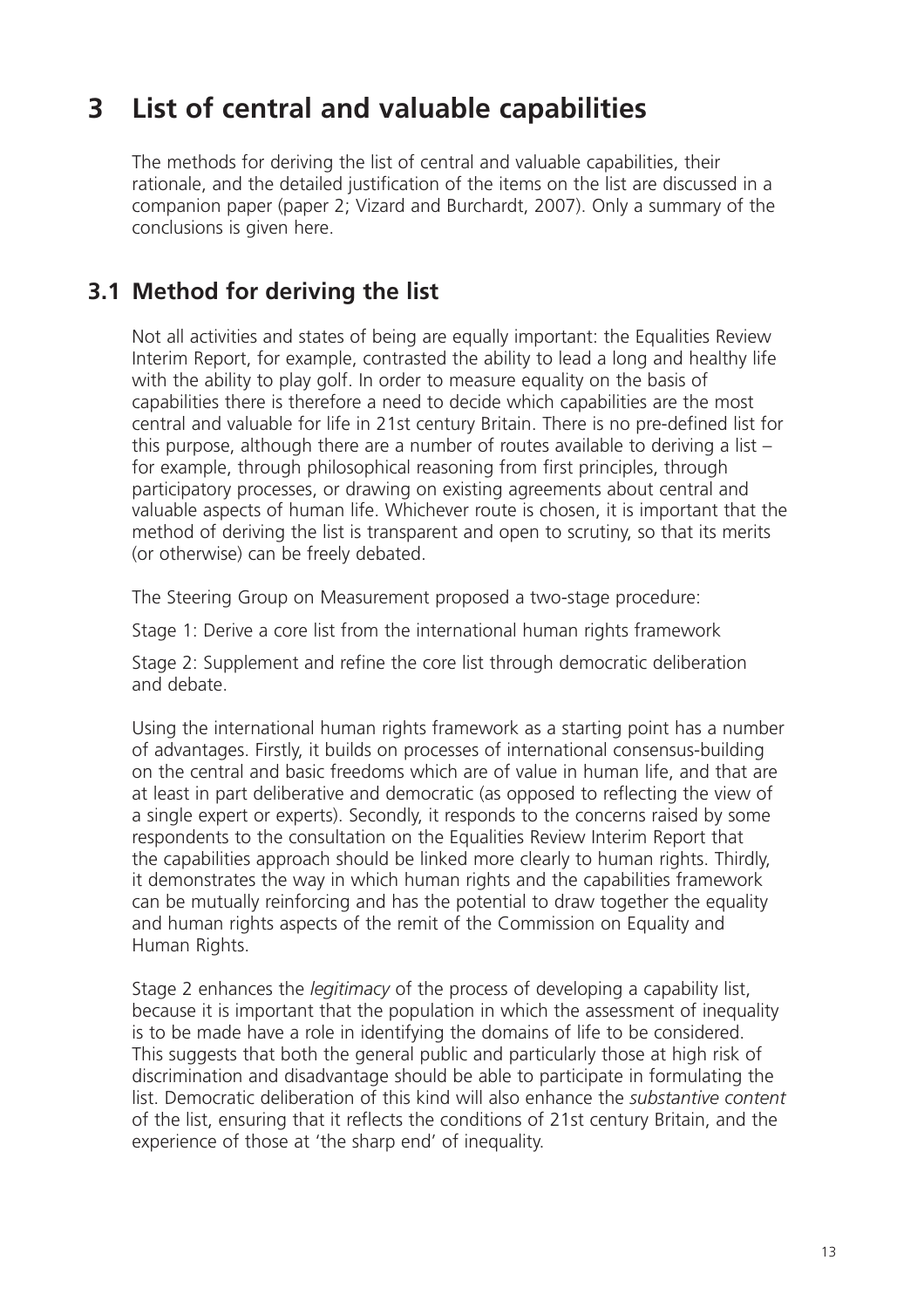Stage 2 supplements and refines the core list provided by Stage 1, but does not replace it. A deliberative exercise, which is inevitably constrained both in time and representativeness, should not displace any elements of human freedom which have previously been identified as significant by the international community.

The deliberative exercise, or other research approaches to identify valuable capabilities, will need to be repeated periodically to ensure that the list retains its relevance.

#### **Recommendation R2: List of valuable capabilities derived from the international human rights framework and deliberative consultation**

A list of valuable capabilities should be derived in a way that is open to scrutiny.

The core list should be derived from the international human rights framework, supplemented and refined by democratic consultation and debate.

Beyond the core, the list is open to revision through a range of methodologies.

# **3.2 The list**

Two key covenants, the International Covenant on Civil and Political Rights and the International Covenant on Economic, Social and Cultural Rights were used to derive an initial list of central and valuable capabilities (see Paper 2 for a full account). This list was supplemented by looking at other international human rights instruments (such as the Convention on the Elimination of All Forms of Discrimination Against Women), and was subject to intensive scrutiny by human rights experts, practitioners, equality campaigners, academics and others.

This process produced a list of 10 domains of central and valuable capabilities, with a more detailed list under each heading. In addition, it became clear that although the list could be treated as universal for adults (in other words, the same list could be used for thinking about inequality between men and women, as between different ethnic groups, and so on), some modifications were required when thinking about an appropriate list for children. Accordingly, a modified list for children was developed, and is given in Appendix 1.

In addition, a deliberative consultation was commissioned by the Equalities Review with the aim of eliciting the public's ideas about what should be on a list of central and valuable capabilities. The consultation, described fully in Ipsos-MORI (2007) included a total of nearly 100 participants, including two full-day workshops with members of the general public, four shorter workshops with groups of people at particular risk of discrimination and disadvantage (lesbian, gay and bisexual people; people with a physical impairment; teenagers; and people from a range of minority ethnic groups), in-depth interviews with individuals from different faiths, and in-depth interviews with people with sensory impairments and mild learning difficulties.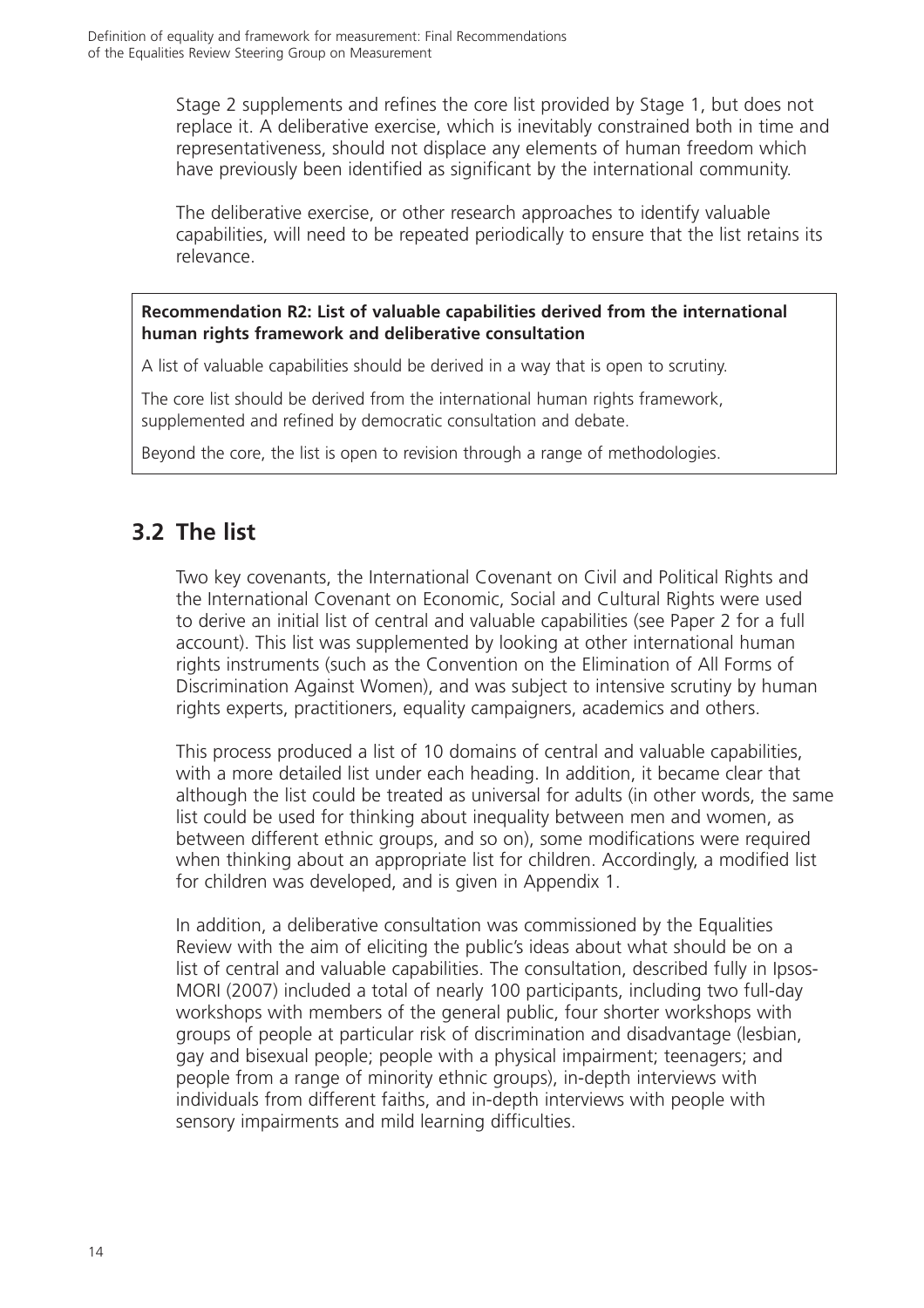Participants carried out two exercises. In the first, they were asked to reflect on what was needed for someone to flourish and to lead a life that they value in today's society. This generated a 'spontaneous' list of capabilities. In the second exercise, a plain English version of the list of capabilities derived from the international human rights framework was used as a stimulus for further discussion and comparison with the spontaneously generated list.

Many elements on the lists of capabilities spontaneously generated by the general public overlapped with the human-rights-based list, including, for example, safety, health (including mental health), education (including lifelong learning, and compulsory schooling), independent living, having a good work environment, the importance of family, and privacy, participation and being able to change things, self respect, being yourself, freedom of religion and belief, and protection from the law. When shown the list derived from the international human rights framework, participants broadly agreed with the items which were included. One exception was the capability to form and join a trade union.<sup>3</sup> The overlap between the spontaneously generated list and the human rights based list, and the broad agreement with the items on the human rights list when presented with it, were taken to indicate general support and endorsement of the list.

The participants in the deliberative consultation also suggested a number of modifications to capabilities already listed and several additional capabilities. These are included in the detailed list at Appendix 1. Full details of the changes to the list arising from the deliberative consultation are given in Paper 2. Some of the most significant changes were supplementing the education domain to reflect creativity and intellectual fulfilment (as well as the more instrumental aspects of education), recognising the importance of the opportunity to do things with others (whether family, friends or community), and incorporating personal development, self-esteem and the ability to hope for the future. The importance of access to information and technology across a number of different domains was also clarified.

#### **Recommendation R3: Ten domains of central and valuable capabilities**

A summary of the list of 10 domains of valuable capabilities derived following Recommendation R2 is as follows:

- Life
- Physical security
- Health
- Education
- Standard of living
- Productive and valued activities
- Individual, family and social life
- Participation, influence and voice
- Identity, expression and self-respect
- Legal security

These are summary headings. More detailed lists, including one specifically for children, is given at Appendix 1.

<sup>3</sup> Following Recommendation R2, the lack of support for this item was not regarded as sufficient reason to exclude it. It therefore remains on the detailed list of capabilities at Appendix 1.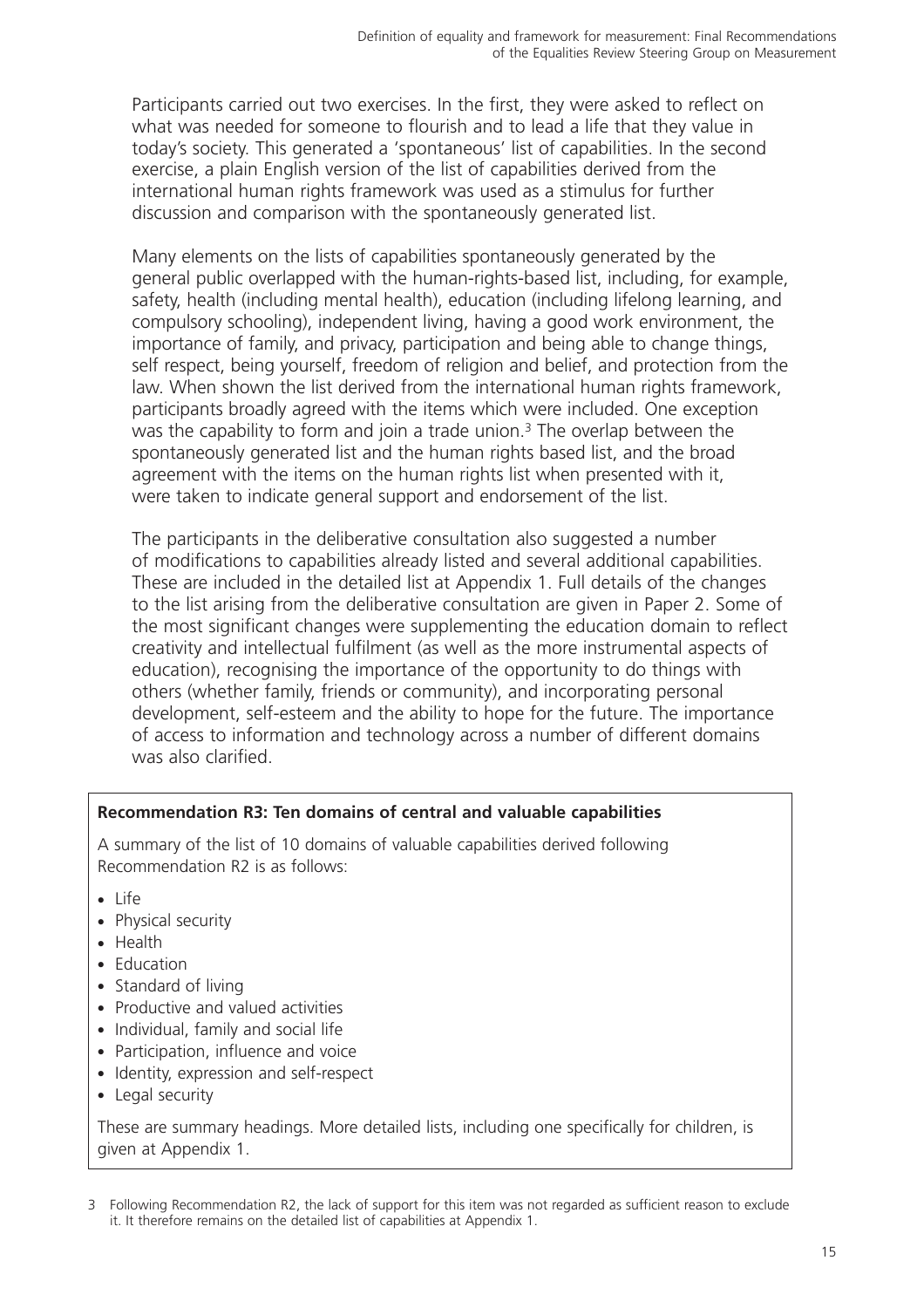# **4 Capability measurement framework**

# **4.1 Measurement framework**

For the purposes of the Equalities Review and the future Commission on Equality and Human Rights, the measurement framework needs to enable:

- progress in achieving equality to be monitored,
- the causes of inequality to be explored, and
- possible policy interventions to be identified.

It must fit closely with the theoretical and normative framework, as summarised in Recommendation R1. The overall goal is substantive freedom to achieve valuable outcomes (that is, positive freedom, not just non-interference). Valuable outcomes are multi-dimensional and people's own objectives are diverse. Constraints on substantive freedom include structures and the operation of institutions, discrimination and the distribution of resources, and some people need more or different resources than others to achieve the same valuable outcomes.

The capability approach can be used to develop a measurement framework which meets these criteria, as shown in Figure 1. The component parts of the figure are explained in the text which follows.

### **Figure 1: Capability measurement framework**

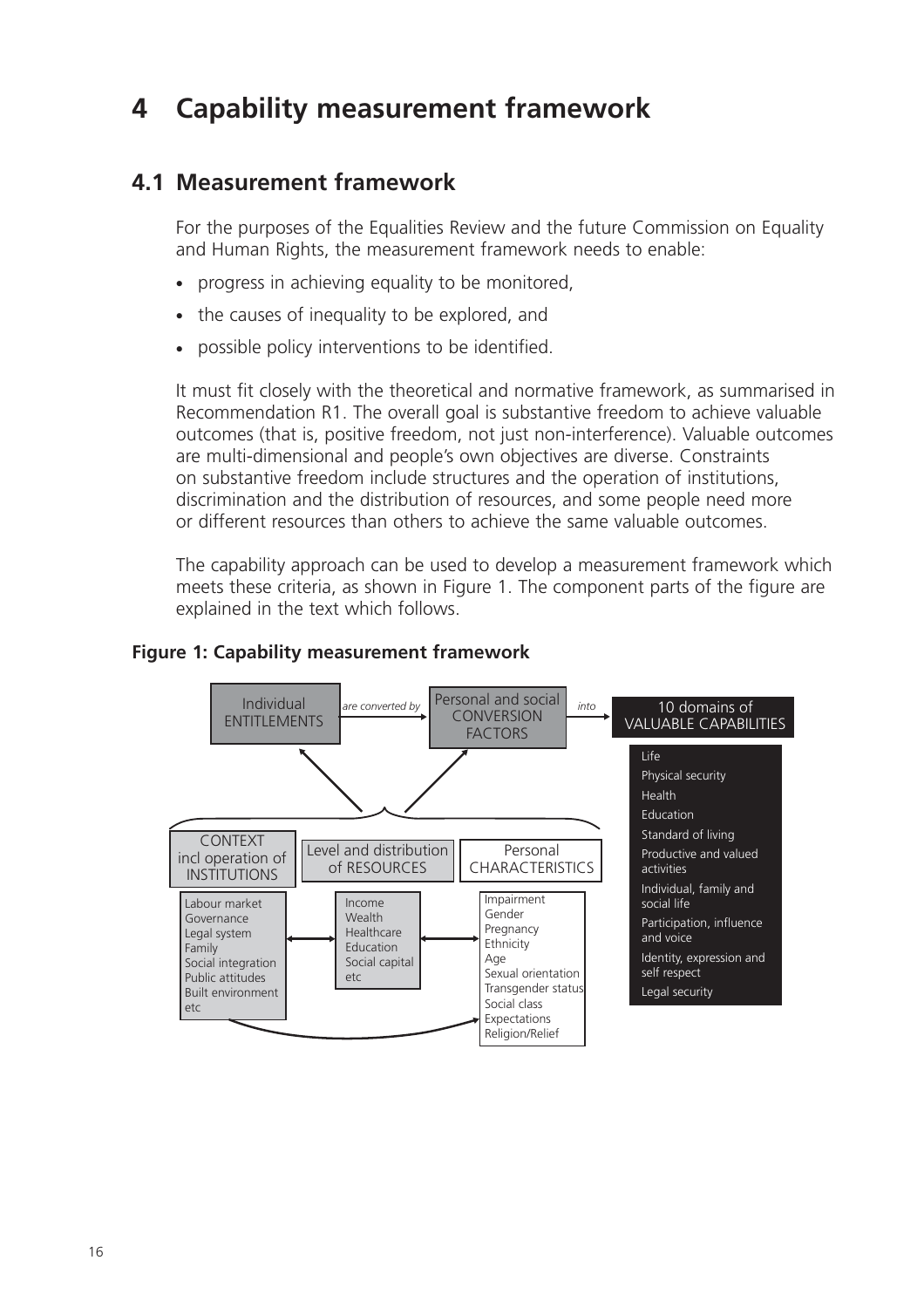# **4.2 Exploring the causes of inequality and identifying possible policy interventions**

The pale grey and white boxes along the bottom of the figure represent the fundamental causes of inequality. The first of these is the economic, political, legal, social and physical context. Discrimination may occur directly or indirectly in the operation of institutions and structures in any of these aspects of the context. For example, the legal system may indirectly discriminate against people on a low income if access to justice depends on being able to pay for legal advice. Conversely, these institutions and structures have the potential to protect and promote the substantive freedom individuals need to achieve valuable outcomes. For example, a legal system which codifies human rights entitlements may provide the basis for challenges to inequality in the provision of public services.

The middle pale grey box represents the level and distribution of public and private resources available to individuals. These include income and wealth (generated through the labour market, social security entitlements, or other means), healthcare, educational resources, and so on.

The third, white, box represents individual characteristics, including the social identity characteristics with which the Equalities Review is especially concerned (gender, ethnicity and so on).

The arrows between these three boxes represent the causal connections between them. The wider context and operation of institutions affects and, is affected by, the level and distribution of resources. The level and distribution of resources are to a certain extent affected by individual characteristics, and *some* individual characteristics – such as a person's expectations – may be influenced by both the resources, and the wider context and operation of institutions.

Policy interventions to protect and promote equality can usefully be targeted at either of the two pale grey boxes – the context, and the level and distribution of resources. Policy influence on personal characteristics is impossible in some cases (intrinsic characteristics such as someone's age), undesirable in other cases (someone's religion), and indirect in other cases, through altering the operation of institutions or the level and distribution of resources (for example, widening opportunities for disabled school leavers, to help raise expectations).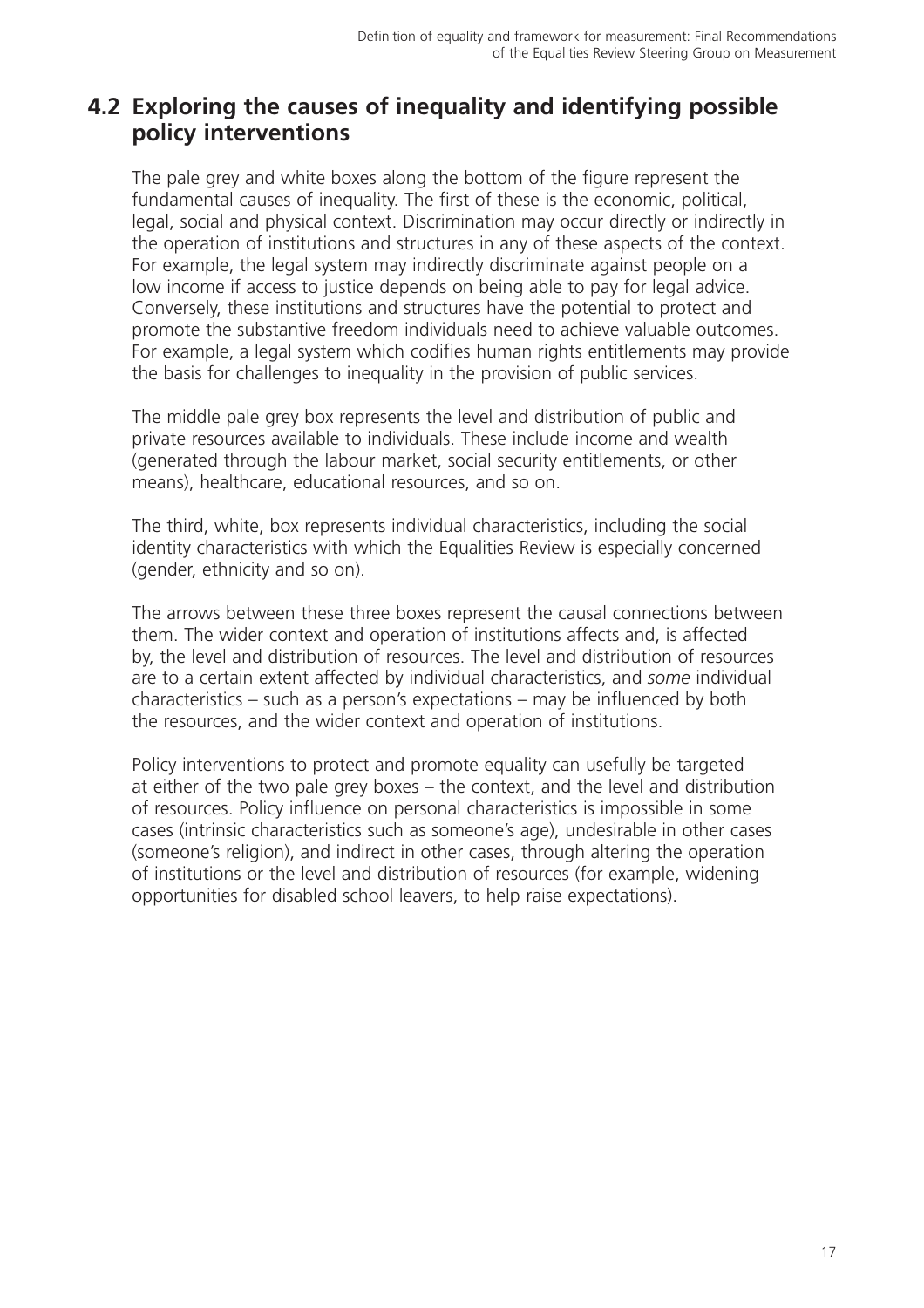# **4.3 Monitoring inequality**

The combined effect of individual characteristics, the level and distribution of resources, and the wider context, as shaped by policy interventions, produces a set of entitlements for each individual (left-hand dark grey box at the top of Figure 1). The term 'entitlements' here is used in a broad sense,<sup>4</sup> including but not limited to an individual's legal entitlements. Entitlements are those things an individual has command over: the public, private and informal goods and services which he or she has or can readily obtain. They might (or might not) include earnings from a job, a house near a good school and treatment under the NHS. They are the 'inputs' which can be converted into valuable outcomes for the individual. To take the example of earnings: the level of earnings someone can command is shaped, among other things, by the structure of the labour market, the attitudes of employers, the earnings distribution as a whole, the quality of education and training the individual has experienced, the support she can access, and her own aptitudes. So her entitlement in this case is influenced by all three of the boxes underneath.

Individuals can use these entitlements to achieve their objectives in life. However, different individuals convert entitlements into valuable outcomes at different rates: some people need more, or different, resources than others to achieve the same outcomes. This is why the second dark grey box in the figure, labelled 'conversion factors', is important.<sup>5</sup> Conversion factors depend not only on individual characteristics, such as impairment, but also on broader contextual factors. For example, a wheelchair user (= personal characteristic) can convert a given level of earnings (= entitlement) into a great deal more participation, influence and voice (= valuable outcome), if the buildings in which political meetings are held are accessible (= context and operation of institutions).

Individuals may choose to use their entitlements in a variety of ways. From an equality perspective, what is important is that they have the real freedom to achieve a full range of central and valuable outcomes. These are grouped into ten domains in the black box on the right-hand side of the diagram.

In principle, equality could be monitored either by looking at entitlements and conversion factors, or by looking at outcomes in terms of valuable capabilities. We are recommending that the focus should be on outcomes in the 10 domains listed in R3, because we believe this gives a clearer picture of the extent to which the overall objective of equality has been achieved. Analysis of entitlements and conversion factors is also helpful, but probably more by way of explanation for inequalities in specific areas than for monitoring the outcomes overall. Policies may be targeted at improving people's entitlements or at enhancing the way in which they are able to convert those entitlements into valuable outcomes, or both. Improvements in entitlements can themselves generate improvements in conversion factors (for example, if increased access to education creates a higher-skilled population).

<sup>4</sup> As in Sen (1985), for example.

<sup>5</sup> The equivalence scales standardly used in analysis of household income are an example of the recognition of conversion factors. A smaller household can 'convert' a given income into a higher standard of living than can a larger household with the same income because there are 'fewer mouths to feed'; applying an equivalence scale adjusts the income of the larger household to make the potential standard of living it represents comparable to that of the smaller household.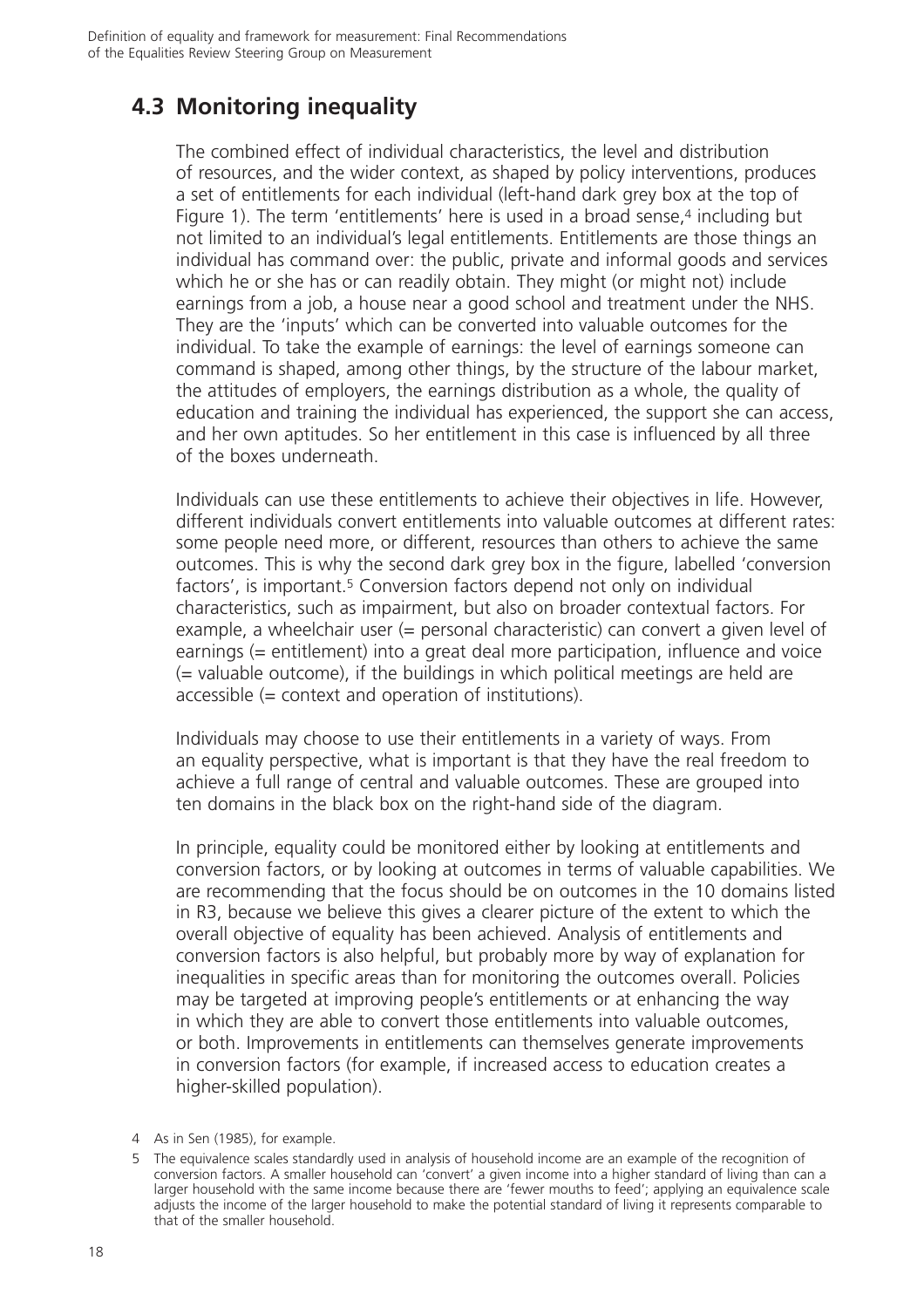**Recommendation R4: Monitoring of inequality by focusing on the 10 domains of central and valuable capabilities; exploring causes of inequality through analysis of the interaction between context, resources and personal characteristics**

The recommended measurement framework is summarised in Figure 1 above.

Monitoring of inequality should focus on the 10 domains of central and valuable capabilities listed in R3 (black box in Figure 1).

The causes of inequality can be explored by analysing the context (including the operation of institutions and structures), level and distribution of resources, and their interaction with personal characteristics (bottom boxes in Figure 1).

Policy interventions can be targeted at structural problems and the operation of institutions, and at the level and distribution of resources (pale grey boxes in Figure 1).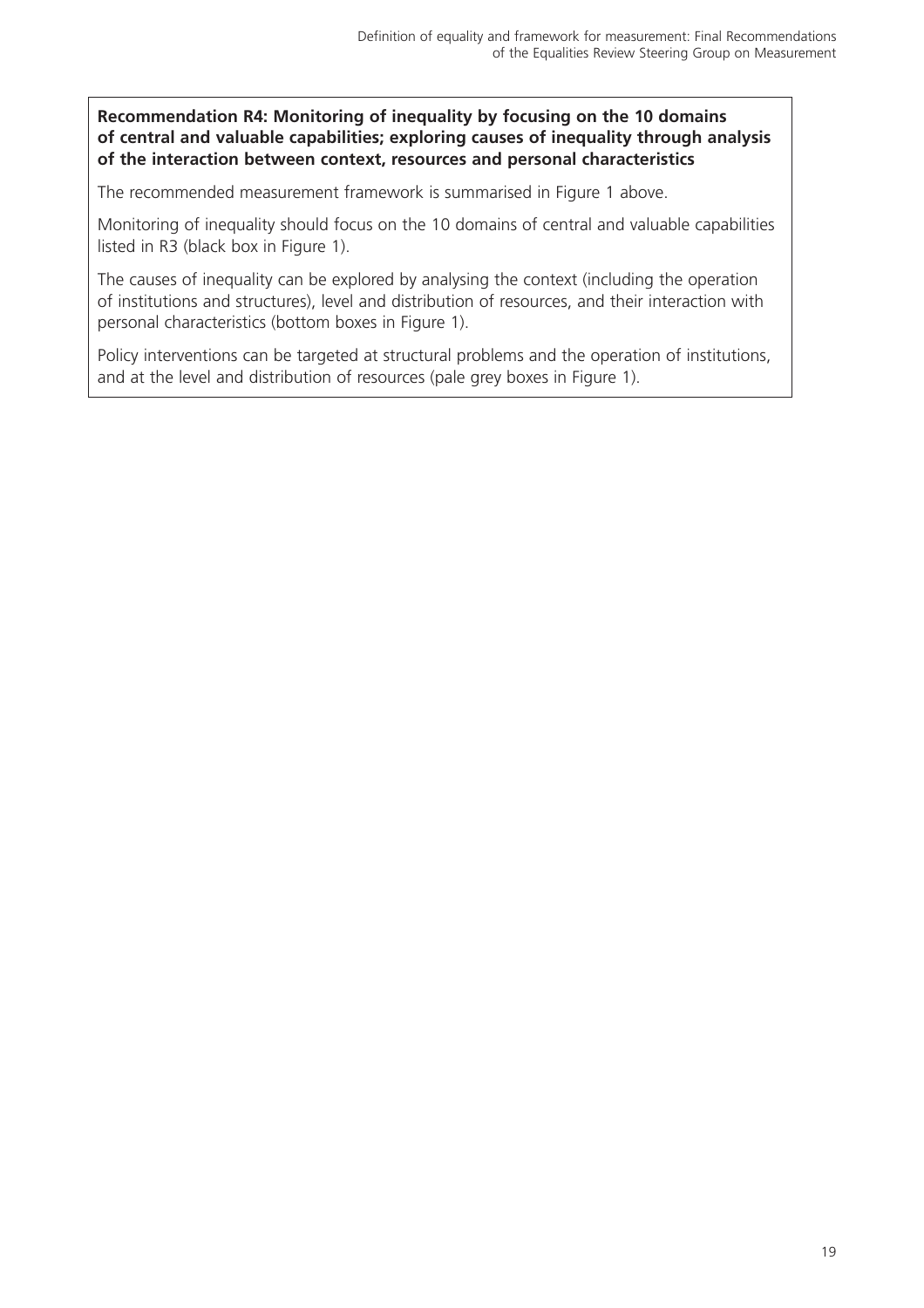# **5 Indicators and measurement techniques**

This section concentrates on indicators and techniques relevant to the regular monitoring of inequality which will be required for the Commission on Equality and Human Rights. For other measurement purposes, for example, exploring the causes of inequality, the full range of standard social scientific techniques can be brought to bear.

# **5.1 Spotlight and roving spotlight indicators**

Equality is an irreducibly multi-dimensional concept. We are therefore not proposing that different domains be aggregated into a single index of inequality, nor are we proposing that the wide range of detailed indicators necessary to reflect each domain be summarised into a single indicator. However, in order not to lose the message in the detail, we recommend that for each domain one or more particularly salient aspects of inequality are selected, and an indicator of that aspect reported as a 'spotlight' statistic. To stress, a spotlight is NOT a summary measure, and it cannot reflect the breadth of kinds of inequality under the domain from which it is selected.

A larger number of detailed indicators are needed to reflect aspects of the domain not illuminated by the spotlight. These will draw on the sub-headings in the list of central human freedoms, including those which are especially relevant for particular sub-groups, for example children (see Appendix 1), and could vary from year to year ('roving spotlights').

One interesting model for the annual report of the CEHR is provided by the UNDP Human Development Reports. These combine the advantages of a clear (if incomplete) monitoring tool with an in-depth look at a different theme each year – often one which is not well captured by the quantitative measures.

### **Example: Domain of 'Participating in decision-making, having a voice and influence'**

### *List of valuable capabilities includes:*

- participating in decision-making
- participating in the formulation of government policy
- participating in non-governmental organisations concerned with the public and political life of the country
- participating in free and fair elections
- being able to assemble peacefully with others
- being able to form and join civil organisations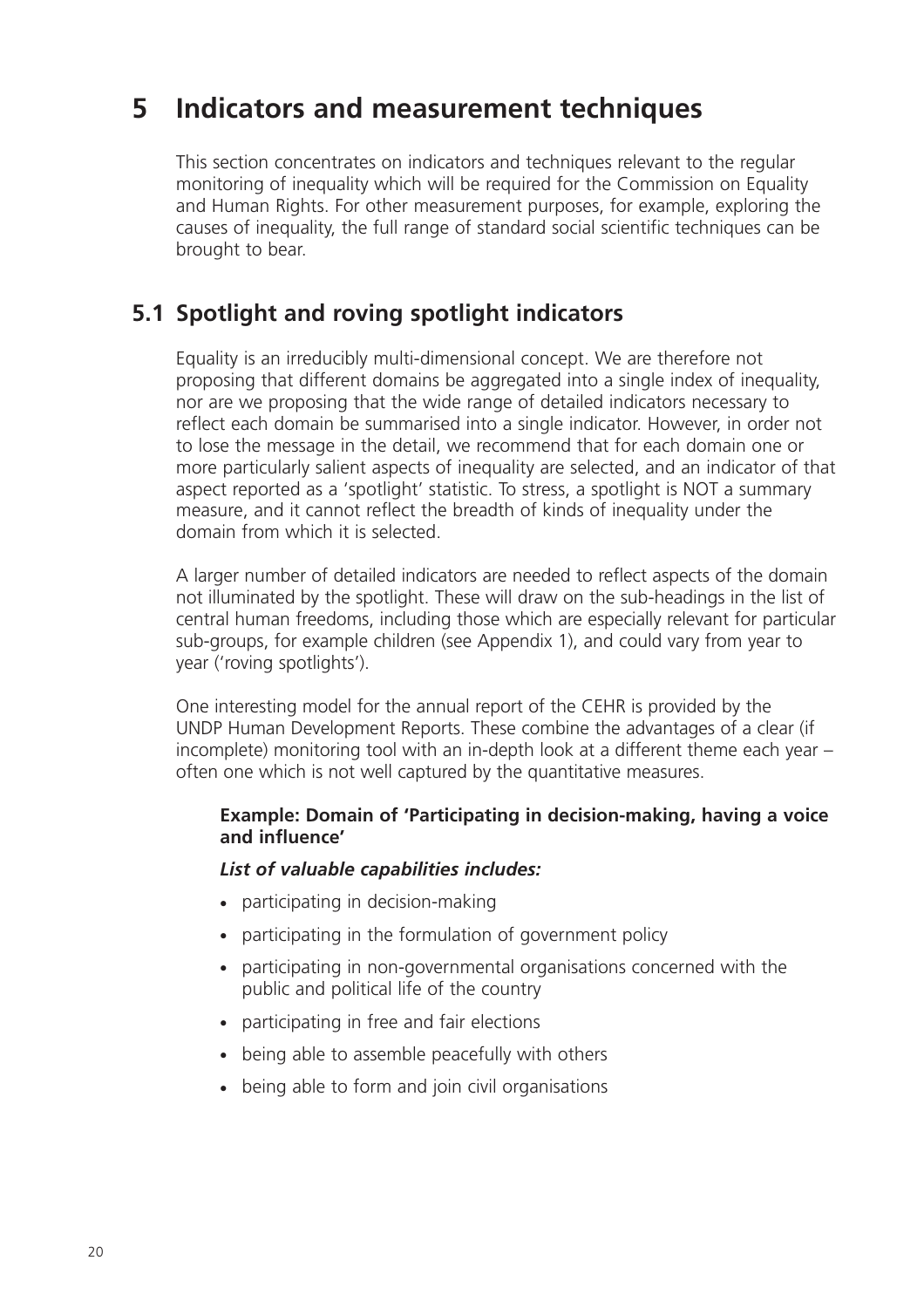# *Spotlight indicator:*

- Civil efficacy index (a set of questions on participation in various forms of 'voice', from writing letter to MP, to participating in a demonstration, and how likely respondent thinks it is that any action will influence or lead to change, local or national)

### *Roving spotlights:*

- Representation in Parliament/local government
- Trust in political institutions
- Membership of campaigning organisations
- Representation on school governing bodies
- Voting in general elections
- Access to advocacy for people with learning difficulties
- ...etc

We are not making recommendations for specific indicators because the choice of indicators will depend on the availability of data at the time the assessment is made, including from new data collection exercises prompted by the Equalities Review (see Recommendation R7). However some examples of spotlight indicators based on existing data are given in the following section.

#### **Recommendation R5: Spotlight and roving spotlight indicators**

To monitor progress in reducing inequality over time, one or more salient indicators should be selected within each domain ('spotlights'). These indicators do *not* represent a summary of inequality within the domain as a whole; rather, they highlight one important aspect.

Fixed spotlights should be supplemented with 'roving spotlights', varying from year to year, which illuminate other indicators within each domain.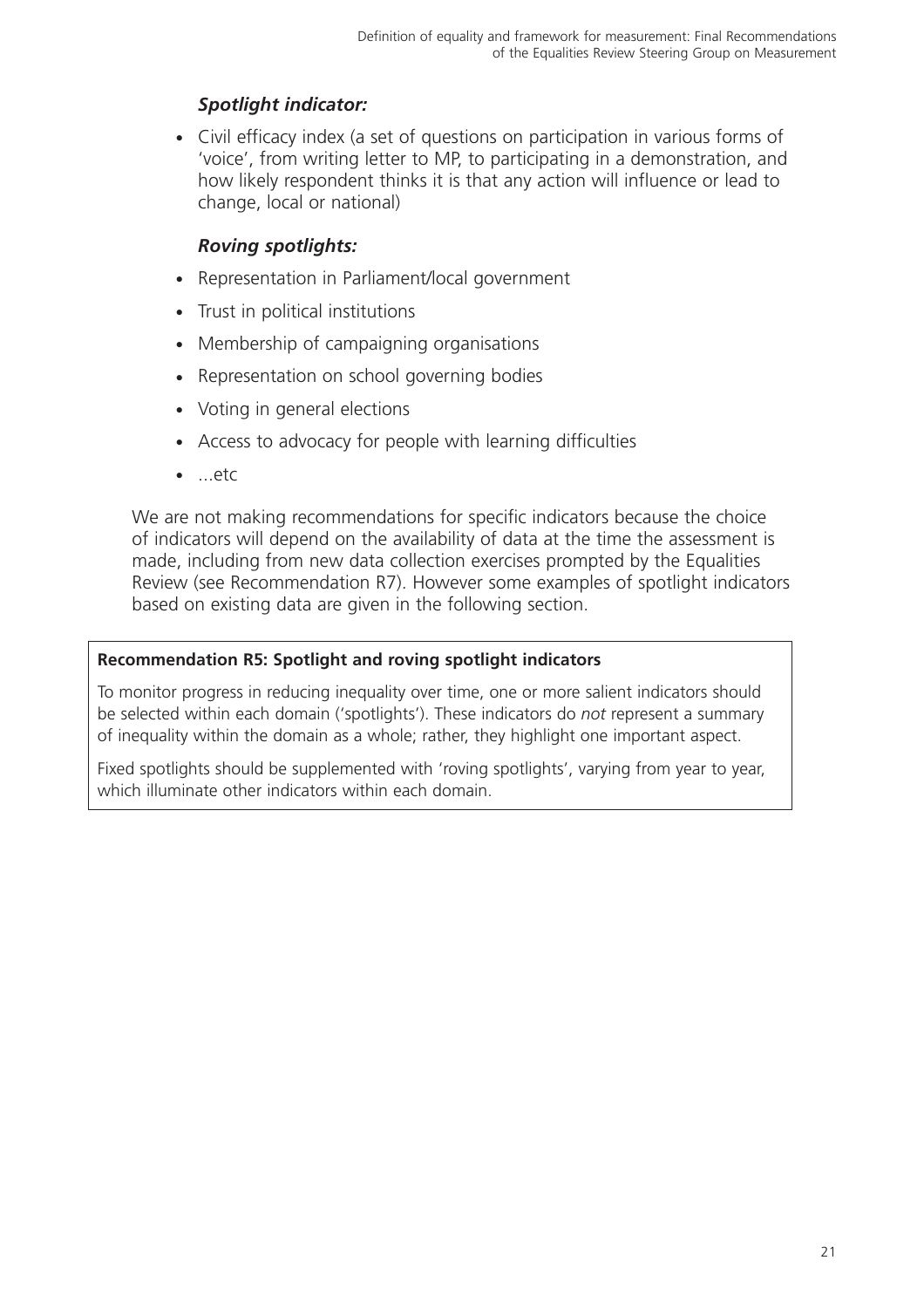# **5.2 Measurement exercises and techniques**

### **5.2.1 What to measure? Substantive equality, autonomy, and non-discrimination**

Recommendations R4 and R5 propose that the principal analysis for monitoring purposes should be of central and valuable capabilities classified into 10 domains, using spotlight indicators for each domain.

Direct measurement of capabilities – that is, the real freedom individuals have with respect to each domain – is challenging. We can measure what activities people are engaged in, and their states of being, in a fairly straightforward way, for example through surveys and observations.<sup>6</sup> This provides very important information: if one group of individuals are systematically less likely to obtain a central and valuable state of being, such as 'being healthy', then it is highly probable that there are impediments to their real freedom in this domain. However, in other cases, it is less clear cut: if one group of people are significantly less likely to be engaged in caring activities, for example, is that because they lack the real freedom to do so (perhaps because of conflicts with the requirements of paid work), or because – after full consideration of the options, all of which are available to them without impediment – they have generally decided caring activities are not something they want to do?

Our response to this difficulty is three-fold. In the first place, we recommend that the principal analysis should be of outcomes in each of the 10 domains – what people are actually being and doing. Many of the activities and states of being we are considering are quite basic, and people would not generally choose to be without them if they were available, hence measuring the outcome is a very good indicator of whether people have the real freedom in question. (Few people would freely choose to be the victim of violent crime causing significant harm, for example.) Moreover the analysis will usually be comparing *groups* of people, so that any individual-level differences in preference for exercising the capability in question, provided the preferences are not systematically related to the group identity characteristic, will be differenced out in the comparison between groups. For example, although there is undoubtedly a wide variation among individual Christians and among individual Sikhs as to how keen they are on education, if Christians were systematically found to be out-performing Sikhs in school education, there would be strong grounds for assuming that there were barriers to Sikh educational attainment that needed to be addressed.

Secondly, we recommend below that the different domains are examined jointly, not just in isolation. One can thereby obtain a comparison of the extent to which different groups of people are living long lives, safely and in good health, with a balance of paid and unpaid work, and so on. Again, although it is theoretically possible that one group of people would systematically be freely choosing to live 'disadvantaged' lives across the whole range of domains, this seems very unlikely in practice. The cross-domain analysis therefore strengthens the confidence we can have that our measures are approximating the substantive freedom (or, conversely, the binding constraints) in people's lives.

The activities people engage in, and the states of being they are in, are termed 'functionings' in the capabilities literature. A person's capability set is the set of alternative feasible combinations of functionings available to him or her. However the term functionings is easily misunderstood, and is therefore avoided in this report.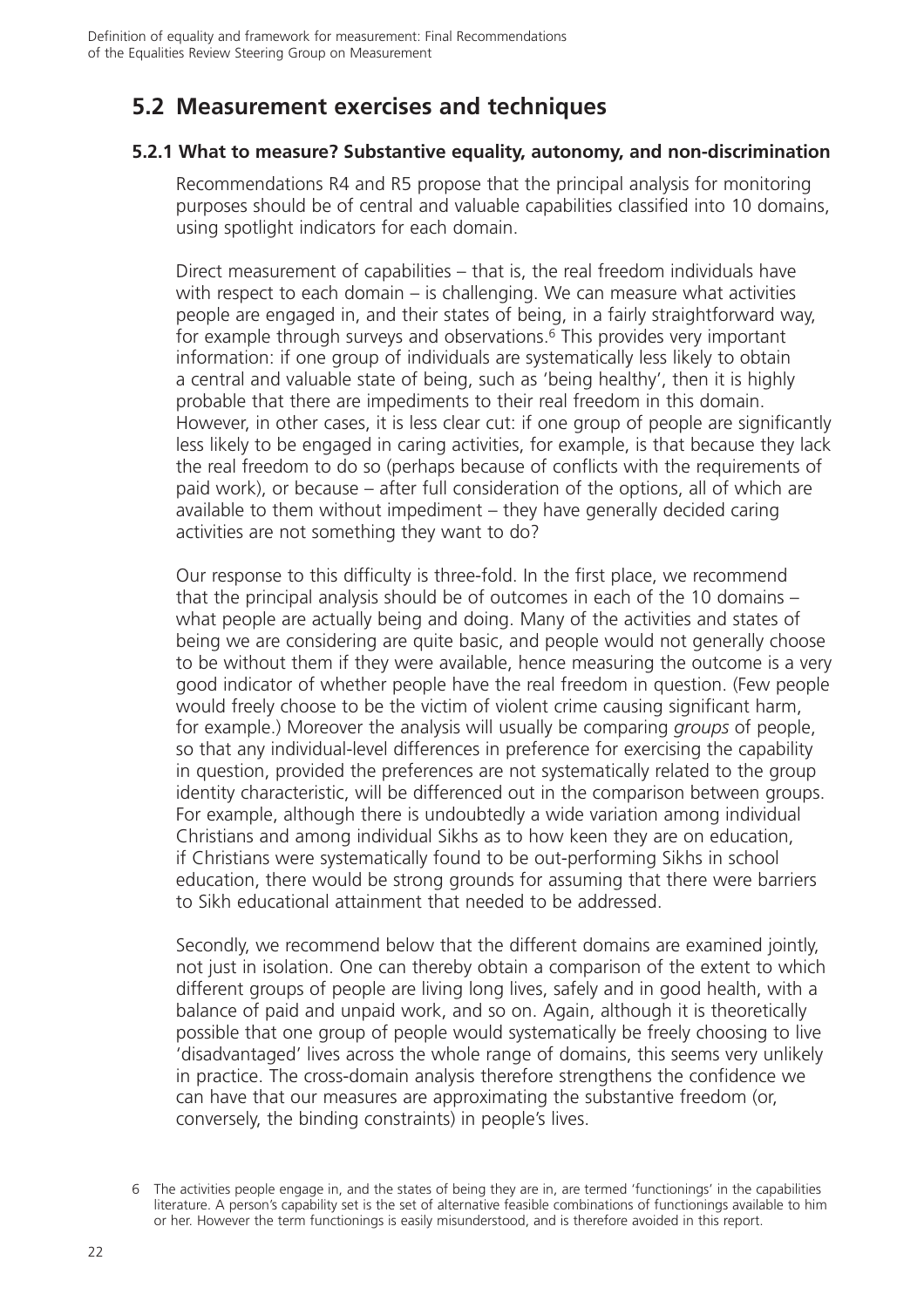Thirdly, we propose that the principal analysis of outcomes in the ten domains should be supplemented with an assessment of the degree of choice and control individuals perceive they have had in bringing about that outcome. One approach to this assessment is outlined in section 5.2.6 below. It is imperfect, because someone who is disempowered, or has a very limited range of options available to him or her, may not realise the extent of his or her disadvantage. Nevertheless, it is a helpful supplement to the information provided by the comparison of outcomes across the 10 domains.

By combining assessment of substantive inequalities between groups within each domain, and across domains, with survey-based information on the degree of choice and control different groups of people believe they have in each domain, a sophisticated and detailed picture of inequality in central and valuable capabilities can be generated.

One further issue is that although in most cases someone who has been subject to discrimination will be found to have less substantive freedom, there are circumstances where discrimination (in the narrow sense of differences in treatment unrelated to need) will not result in a significant diminution of freedom. For example, consider the case of a man from a Pakistani background being denied a job for no other reason than that the employer is racist. Even if the man finds another equally good job very easily, the fact that he was discriminated against by the first employer is clearly an important instance of inequality. We therefore recommend that the measures of substantive equality and autonomy be supplemented with information on potentially discriminatory processes.

To summarise, we are recommending that equality in the 10 domains be assessed in terms of:

- substantive equality, that is comparing the outcomes actually attained by individuals;

supplemented with information in each domain on:

- autonomy, that is, comparing the degree of choice and control individuals have in obtaining the outcomes; and
- other aspects of non-discrimination, that is, any aspects of the process through which the outcomes have been attained not picked up by either of the previous assessments.

### **5.2.2 Types of analysis: within and across groups and domains**

Three kinds of analysis need to be made of each of substantive equality, autonomy and non-discrimination:

- (i) within domain by social identity characteristic (such as gender or ethnicity):<sup>7</sup>
- (ii) within domain by combinations of social identity characteristics/social class; and
- (iii) across domains by social identity characteristic.

<sup>7</sup> The Equalities Review is especially concerned with inequality by gender, ethnicity, disability, age, sexual orientation/trans-gender status, and religion/belief. For convenience these are referred to in this report as 'social identity characteristics'. This should not be taken to imply that they are the only, or necessarily even the most important, aspects of a person's identity. For a discussion of the dangers of essentialism with respect to identity, see Sen (2006).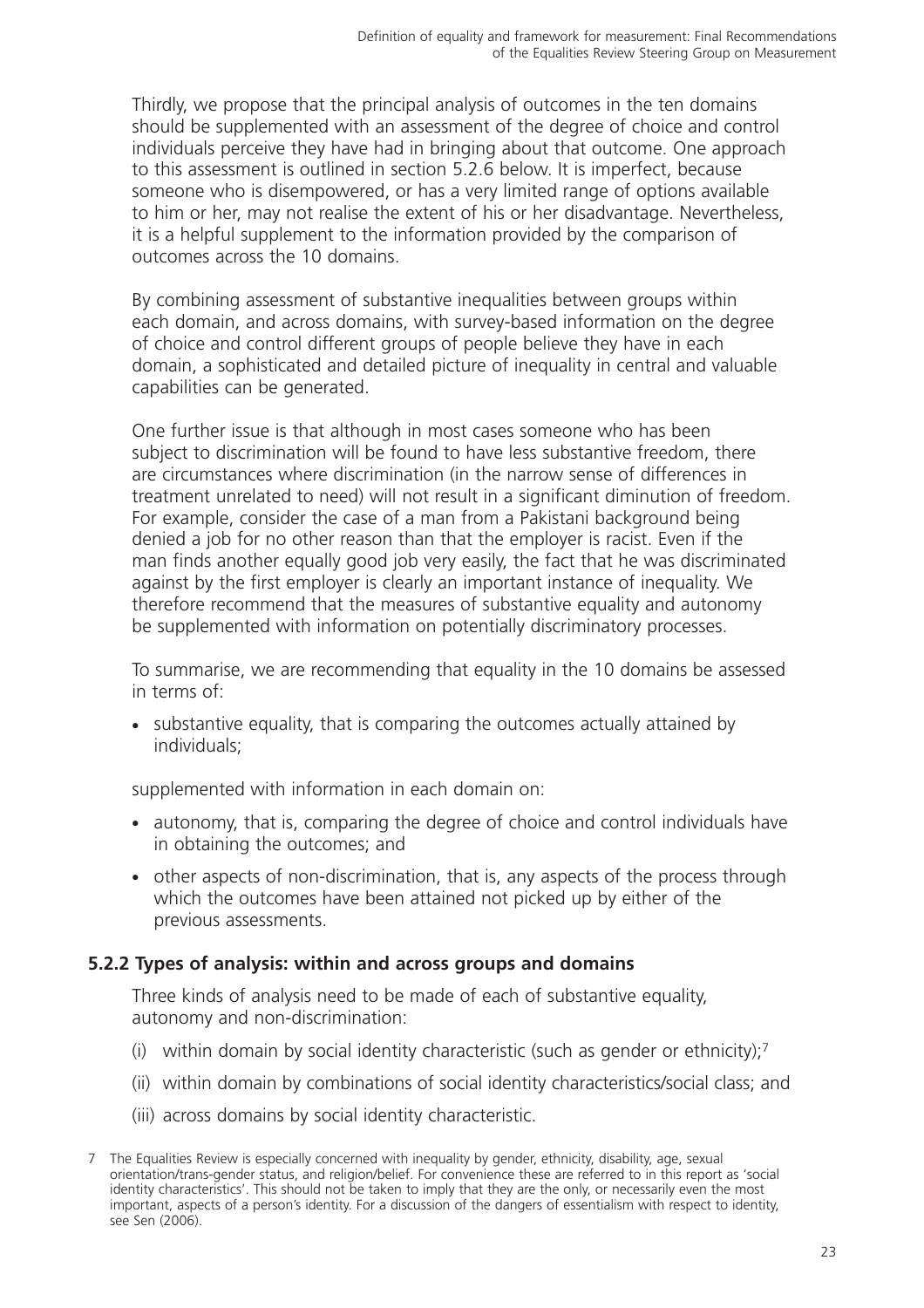This is represented in the matrix (Table 2) and described in more detail below. The first kind of analysis is the basic building block. The second kind of analysis is necessary to detect 'double whammies', where disadvantage due to one characteristic is compounded by disadvantage associated with another (*depth* of disadvantage). The third kind of analysis is essential to understand *breadth* of disadvantage, and the trade-offs that some people are forced to make between aspects of life, for example between health and work.

The examples given in the following are for the purpose of illustrating the measurement techniques rather than making any strong claims about the current state of inequality in Britain. The figures are restricted by current data availability (Recommendation R7 below is for new data collection), and the spotlight indicators used for each domain may not be those which are finally selected by the CEHR for monitoring purposes.

### **Table 2: Types of analysis**

|                                                                                      | <b>Substantive</b><br>equality<br>(outcomes) | <b>Autonomy</b><br>(choice and<br>control) | Other aspects<br>of non-<br>discrimination<br>(processes) |
|--------------------------------------------------------------------------------------|----------------------------------------------|--------------------------------------------|-----------------------------------------------------------|
| Within domain by social<br>identity characteristic                                   | X                                            | X                                          |                                                           |
| Within domain by combinations<br>of social identity characteristics/<br>social class | Χ                                            | X                                          |                                                           |
| Across domains by social<br>identity characteristic                                  |                                              |                                            |                                                           |

*Domains:* see list of 10 domains of central and valuable capabilities (R3).

*Social identity characteristics:* gender, ethnicity, disability, age, sexual orientation, transgender status, religion/belief.

#### **5.2.3 Inequality in each spotlight indicator by each of the social identity characteristics (gender, ethnicity, disability, age, sexual orientation, transgender status, and religion/belief)**

This is the most basic analysis. There are many different ways of measuring inequality and making comparisons between groups. Different measures can highlight differences between groups at different parts of the distribution (for example, emphasising differences between those who are worst off, or focusing on the middle, or the top). Using a range of measures helps to ensure that the fullest picture is obtained. Litchfield (1999) provides a useful overview.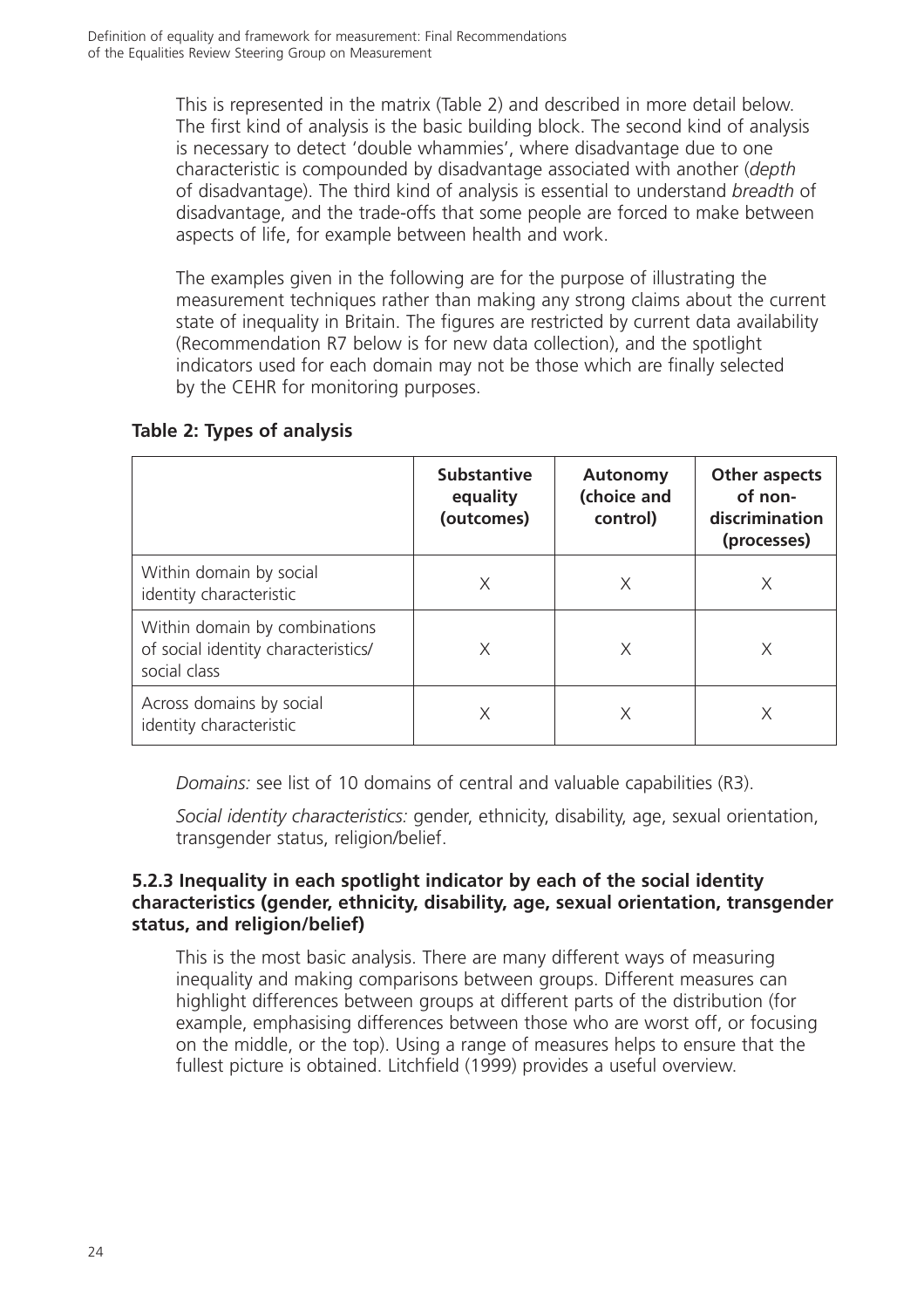Indicators vary in their statistical properties. For example, life expectancy is calculated only for groups and so it is only differences in average life expectancy, between, say, men and women, that can be calculated. By contrast, income is a continuous variable available at an individual (or household) level, which enables one to measure not only the difference in average income between men and women, but also the degree of inequality in the distribution of income (as described, for example, by the Gini coefficient). Yet other indicators, like selfassessed health status, are somewhere in-between. It has a discrete number of hierarchical categories. For these it is possible to establish, in addition to the difference between the proportion of men and women, or between different ethnic groups, or whatever, obtaining a particular health status, whether the position of one group in the distribution dominates another's. Wherever possible, continuous or hierarchical indicators available at an individual level should be chosen, so that inequality in the distribution or depth of disadvantage can be assessed, as well as differences in the proportion of each group obtaining a particular level.8

For example, according to data from BHPS 2005, the average self-assessed health status on a scale from 1 (very poor) to 5 (excellent) for the whole population is 3.8. There is variation between ethnic groups: averages of 3.89 for White, 3.7 for Indian, 3.5 for Black Caribbean and 3.4 for Pakistani ethnic groups respectively.10 But the distribution of health status also varies between ethnic groups, as shown in Figure 2. Although White and Indian ethnic groups have similar average health status, fewer people from an Indian background report excellent health. Black Caribbean and Pakistani groups have similar average health status, but a higher proportion of people from a Pakistani background have poor or very poor health (and marginally more have excellent health). These inequalities in the distribution of health are important, as well as the differences in the averages.

<sup>8</sup> In multivariate analysis of a binary outcome – for example, whether in employment – it is possible to compare the estimated probabilities of individuals with different sets of characteristics obtaining the outcome in question. This creates a quasi-continuous variable.

<sup>9</sup> Calculating an average in this way assumes that an ordinal scale ('very poor' to 'excellent') can be treated as cardinal (the distance between each category is equal). Such an assumption may not be valid. This is another reason why analysis of the distribution as a whole is important.

<sup>10</sup> The sample sizes for other ethnic groups are too small to be reliable in this data source. Figures quoted are for original BHPS sample members, at Wave 15, using cross-sectional weights.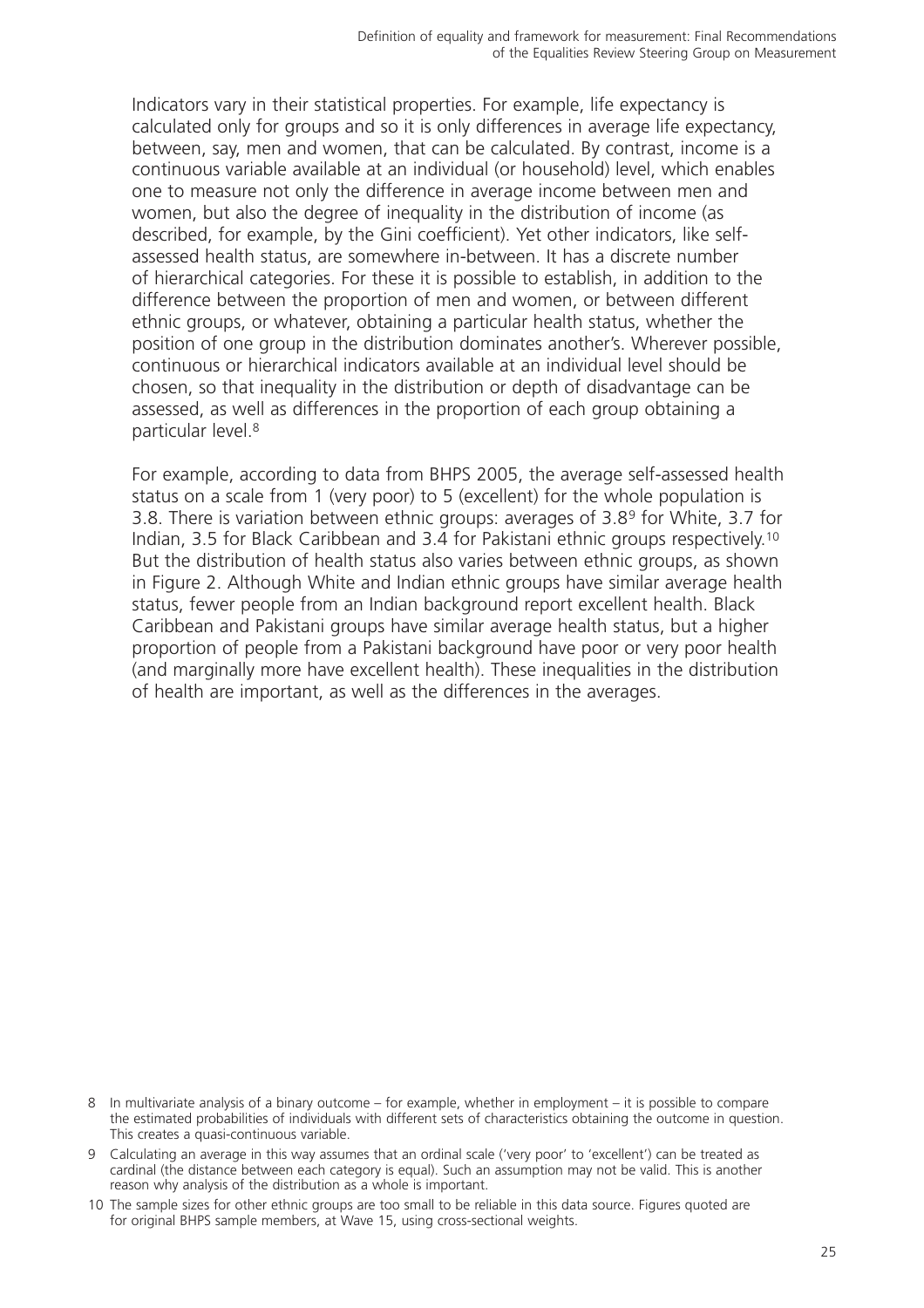

**Figure 2: Inequalities in self-reported health status by ethnic group**

Source: BHPS 2005. 'All' includes other ethnic groups not separately identified in the chart due to small sample sizes.

#### **5.2.4 Inequality in each spotlight indicator by combinations of the social identity characteristics, and by combinations of social identity characteristics with social class**

One of the advantages of the CEHR is that interactions between inequalities along lines of gender and disability, or disability and ethnicity, or whatever, can be examined. This is sometimes referred to as the problem of 'double discrimination' or 'double whammy'. This kind of analysis highlights inequalities within groups as well as between them, and can also be used to bring in social class. The analysis can be presented as cross-tabulations or in bar chart form.11

An example of the kind of results that could be produced is shown below in Table 3. Although employment rates among people from a Black Caribbean background are lower than those for White people, inequality between men and women among Black Caribbeans is much lower. Conversely, for people from a Pakistani background, overall employment rates are lower and gender inequality in employment rates is substantially higher.

<sup>11</sup> If there are many categories, it may be easier to run a simple, descriptive, regression with the spotlight indicator (eg employment rate) as the left-hand side or dependent variable, and a series of dummy variables generated by interacting the social identity characteristics (eg gender and ethnicity) as the right-hand side or independent variables. Using this approach has two advantages: (i) the size and statistical significance of differences can be estimated, and (ii) other explanatory variables, such as level of educational qualifications, can be added; but care must be taken in interpreting the coefficients.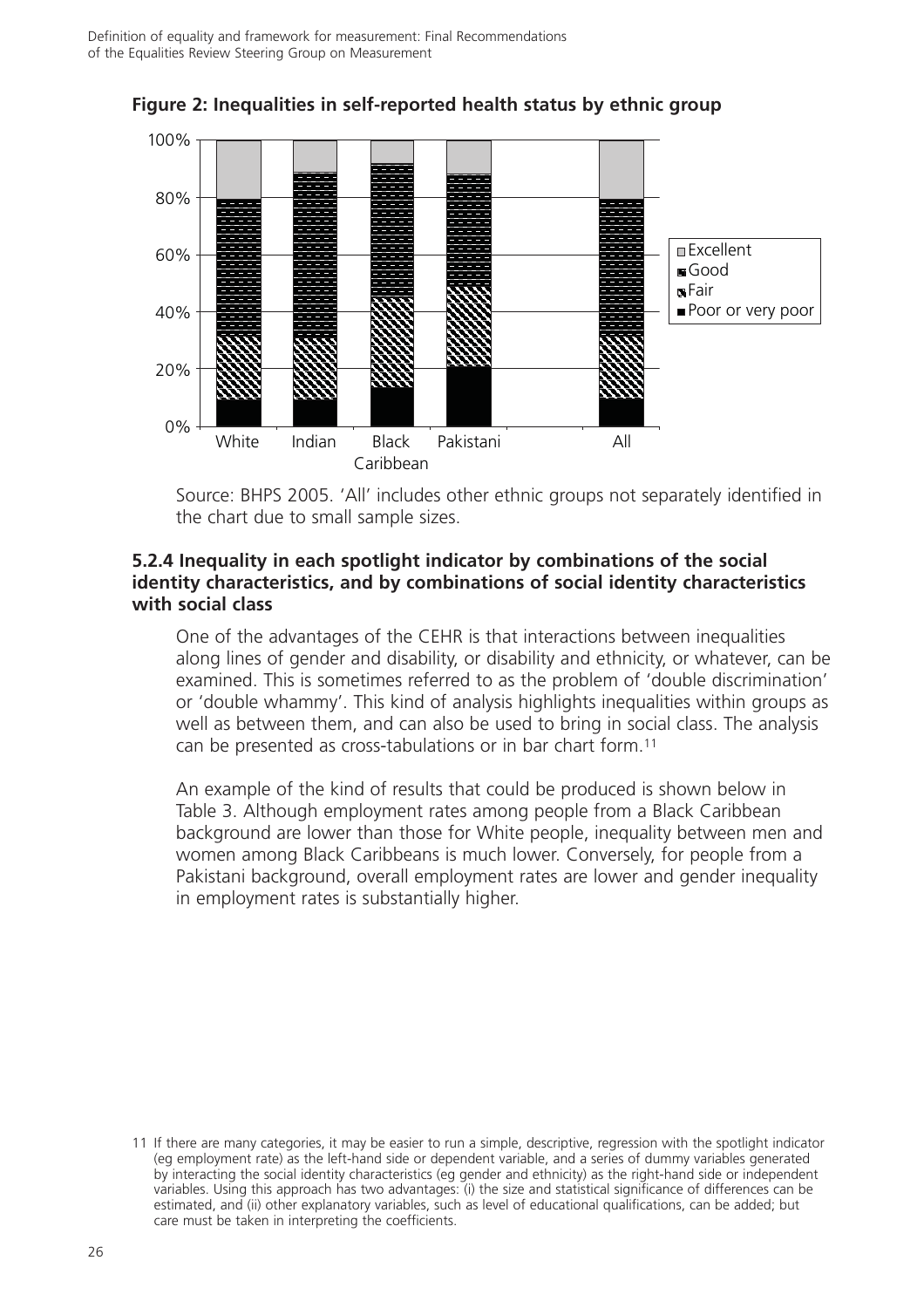|                        | All | <b>Men</b> | Women | Gender<br>difference | Difference as % of<br>male employment<br>rate |
|------------------------|-----|------------|-------|----------------------|-----------------------------------------------|
| <b>Black Caribbean</b> | 62  | 67         | 60    |                      | 10                                            |
| White                  | 77  | 84         | 71    | 13                   | 16                                            |
| Indian                 | 72  | 83         | 61    | 22                   | 27                                            |
| Pakistani              | 42  | 65         | 17    | 48                   | 74                                            |
| All                    | 76  | 84         | 70    | 14                   |                                               |

### **Table 3: Inequality in employment rates by gender and ethnicity (ages 16-64)**

Source: BHPS 2005. 'All' includes other ethnic groups not separately identified in the table due to small sample sizes.

#### **5.2.5 Inequality across spotlight indicators by each of the social identity characteristics**

We are not proposing to aggregate across domains into an overall index of inequality. To do so would entail devising weights representing the relative importance of disadvantage in different domains. This could be done statistically, using a data reduction technique like factor analysis, but that would imply that a type of disadvantage which was highly correlated with another type of disadvantage was less important. Alternatively, the weights could be constructed independently of the data. However this would require normative judgements which are properly made through the political process, rather than being imposed by 'experts' as a technical fix.

While resisting the temptation to aggregate into a single index, we do not want to miss the fact that some individuals or groups may be disadvantaged across a range of domains (breadth of disadvantage). We also want to be able to detect where one capability has been secured at the expense of another (trade-offs), for example, time with family at the expense of an adequate standard of living (or vice versa). There are at least two possibilities here which do not impose any weights on the different indicators.

The first is a presentational device used by Arndt and Volkert (2006) in their report for the German government on multidimensional poverty and wealth, known as a radar diagram. An example for gender inequality is given as Figure 3. Each spoke represents a different spotlight indicator, each of which is scaled to lie between 0 and 1, with a higher number representing a better outcome. Men's and women's positions on each spoke are shown, and lines connecting the points for men and women respectively are drawn.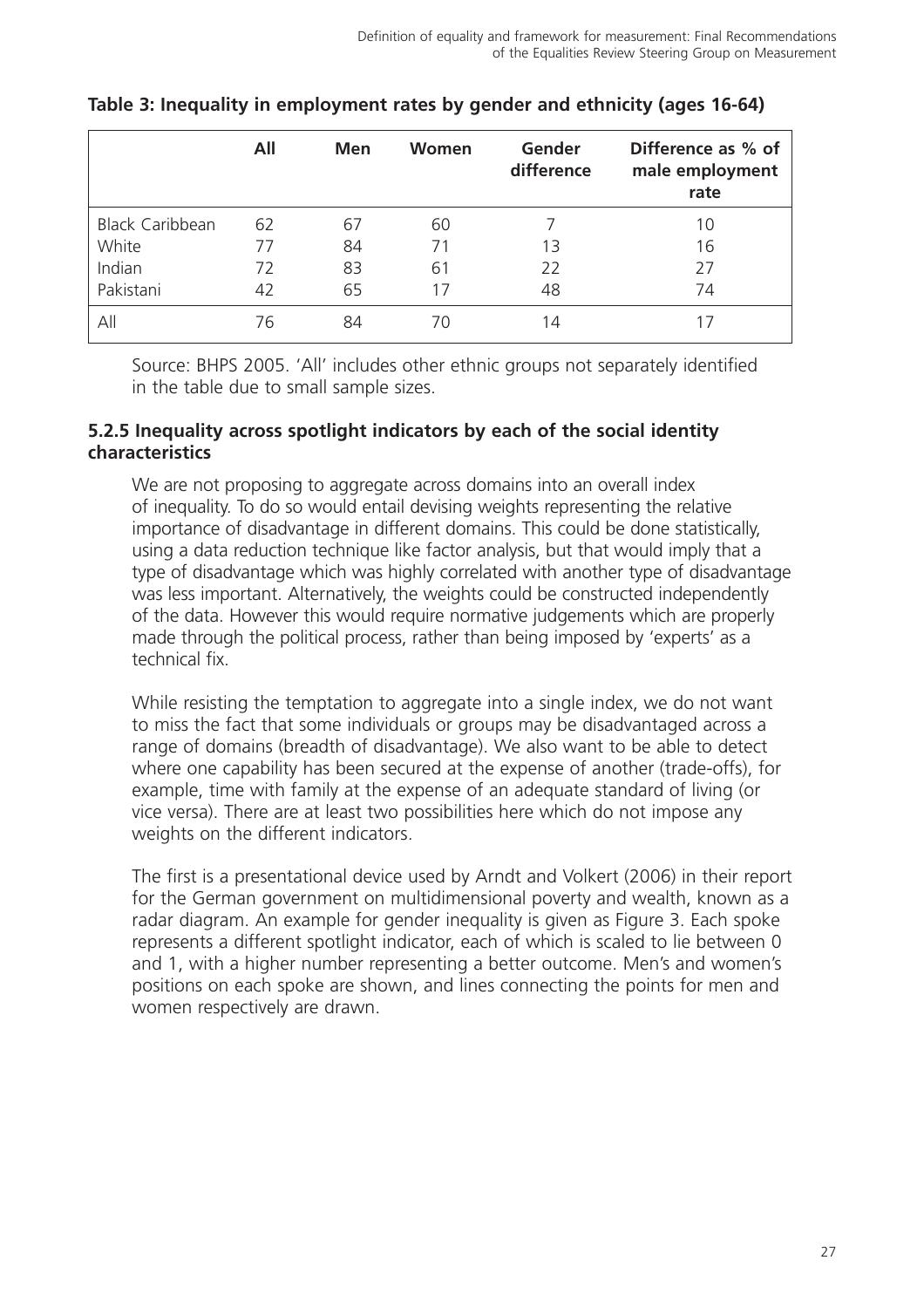The figure suggests that women are better off than men in terms of life expectancy, social interaction and confidence in the criminal justice system. The measure of freedom from violence used here – as an illustration only – combines information on the prevalence of being a victim of violent attack, on which basis men fare worse than women, and information on the subjective effects and changes in behaviour that such violence produces, on which basis women fare much worse than men. On the other spotlight indicators women are worse off than men – substantially in the case of educational qualifications and employment status.12

A second possibility for looking across domains makes use of multivariate regression as a descriptive device. This has the advantage of identifying where individuals are having to trade off a good outcome in one domain against a poor outcome in another domain, for example strong engagement with paid work but poor health. Here the dependent (LHS) variable is a spotlight indicator, and the independent (RHS) variables are all the other spotlight indicators, each interacted with the social identity characteristic being examined (eg gender). This is sometimes referred to as a fully saturated model and is equivalent to running separate regressions, one for each social identity group (eg one for men, one for women). The results from the regression might enable one to say, for example, that women's income is lower than men's for a given level of outcome on all the other indicators (education, health, occupation, etc). Regression analysis also permits the size and statistical significance of differences to be examined.

<sup>12</sup> This indicator of employment status takes account of occupational status as well as whether or not the individual is in paid work. A separate indicator would be needed to take proper account of unpaid work. In general, for all the indicators, the magnitude of the gap between men and women is a function of the scaling of the indicator: changes in the choice of scale will change the relative size of gaps for different indicators.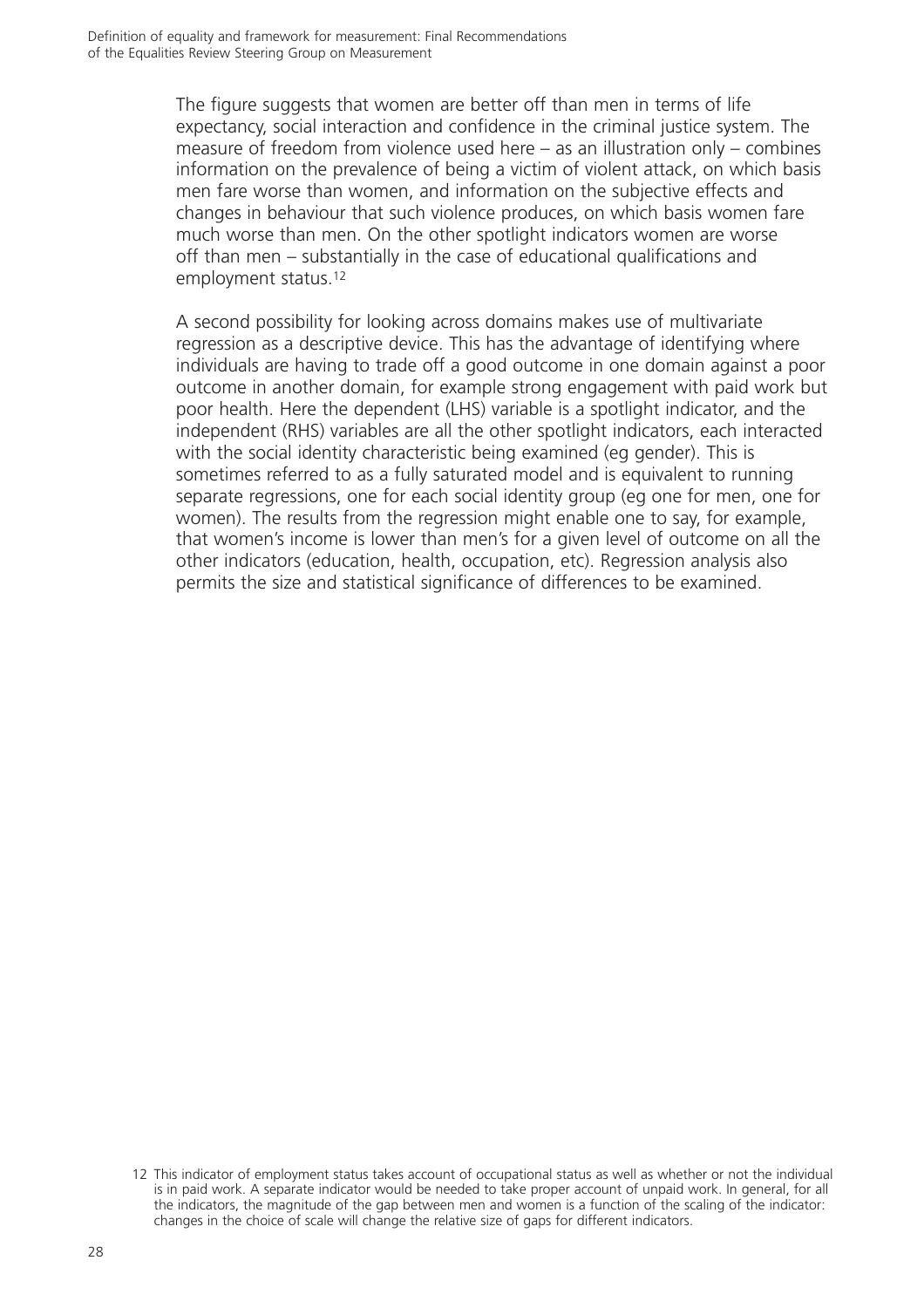## **Figure 3: Radar diagram of gender inequality across domains**



**Gender inequality across domains**

Notes: All values calculated as proportion of maximum possible value.

Life expectancy: Population Trends 2003. 100 taken as maximum. Freedom from violence causing harm: BCS 2002/3. Freedom from violence reported in survey by victim to cause any of: loss of confidence, difficulty sleeping, depression, anxiety or panic attacks, change job, move house, avoid going to places.

Self-reported health status: BHPS 2005. Scale 1 to 5.

Highest educational qualification: BHPS 2005. Scale 0 to 5. Age 22+ Above 60% median income: HBAI 2004/5. After Housing Costs. All adults. Employment status: BHPS 2005. Scale 1 (unemployed or LT sick/disabled and out of work), 2 (looking after children, in education or training), 3 (unskilled work) to 7 (employer or higher professional). Age 16-59. Social interaction: BHPS 2005. % seeing one of three closest friends at least once per week.

Civil efficacy: BSAS 2004. Index 1 to 32, 8 types of civil action, each scaled 4 'have done in last year' to 1 'haven't and never would'

Self-esteem: BHPS 2005. General Health Questionnaire 12 Likert (inverse). Confidence in Criminal Justice System: BCS 2004/5. Average % 'very or fairly confident' on 7 questions.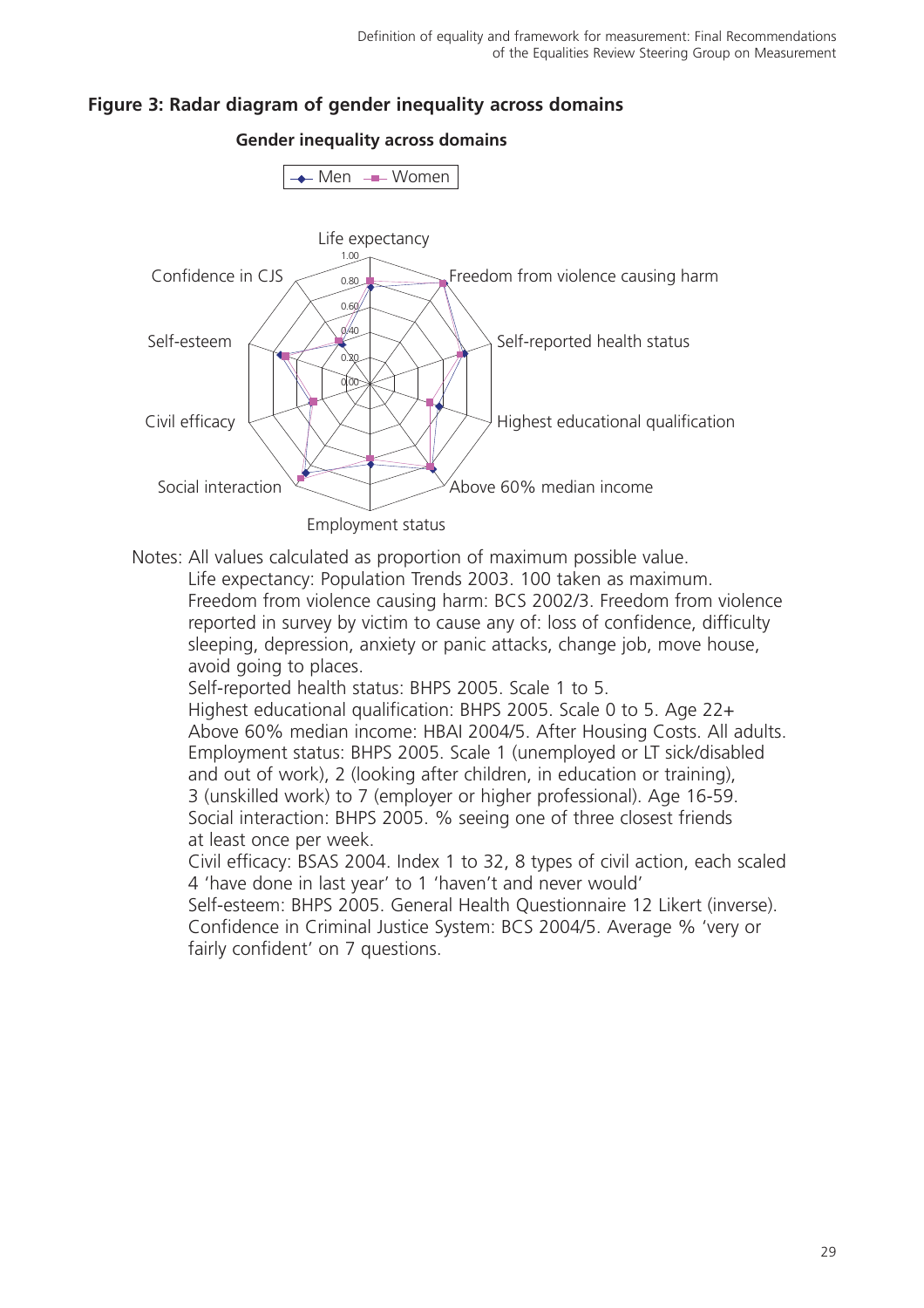## **5.2.6 Autonomy**

Measurement of autonomy within each domain is essential to capture the 'agency' aspect of freedom, to supplement the information on outcomes within and across domains. To what extent is the outcome that individuals or groups have on any indicator the result of external constraints and to what extent is it an outcome that the individuals concerned have been able to fully consider and endorse, selecting from a range of valuable alternatives? This is particularly important, for example, in understanding questions about balance between paid work, care and free time. The aim is to achieve a situation in which everyone can formulate and pursue their objectives in life, based on the existence of an extended range of alternatives which are – and which are perceived to be – accessible to them on an equal basis with others.

This is difficult to measure, in part because people may adapt their preferences and choices to what is available to them.13 Hence straightforward questions like "Are you satisfied with your health/job/family life?" and so on, may reveal more about the extent to which people are resigned to their situation than about the degree of control they had over the outcome. Anand et al (2005) conducted a survey asking people directly about how easy or difficult they found it to engage in various activities, and how free they were in various respects. Answers were not probed to establish the basis on which respondents' judgements were made, which leaves the results open to a range of interpretations.

Indicators of autonomy are underdeveloped in the social science literature, but recent work drawing on a psychological approach known as Self Determination Theory (SDT) shows promise (Alkire, 2005). Questions can be developed which take a common form but are specific to the particular domain (eg health, education, etc) under consideration. The questions give respondents the opportunity to rate, on a scale of 1 to 4, to what extent each of the following reasons applies to their activities or state of being:14

#### Categories:

- (i) *External pressure.* Because of external pressures, for example, someone insists on my doing this, or in order to get rewards or avoid punishments.
- (ii) *Others' opinions.* To gain approval or to avoid guilt, shame or anxiety.
- (iii) *Importance.* Because it is important and worthwhile to do this.
- (iv) *Considered and free support.* Because I have fully considered the alternatives and it makes good sense to me to act in this way. I feel free in choosing and doing it and I value the outcome.

14 Adapted from Alkire (2005).

<sup>13</sup> The problem of adaptive preferences, also known as conditioned expectations, is given extensive discussion in the capabilities literature. See for example, Nussbaum (2001); Teschl and Comim (2005).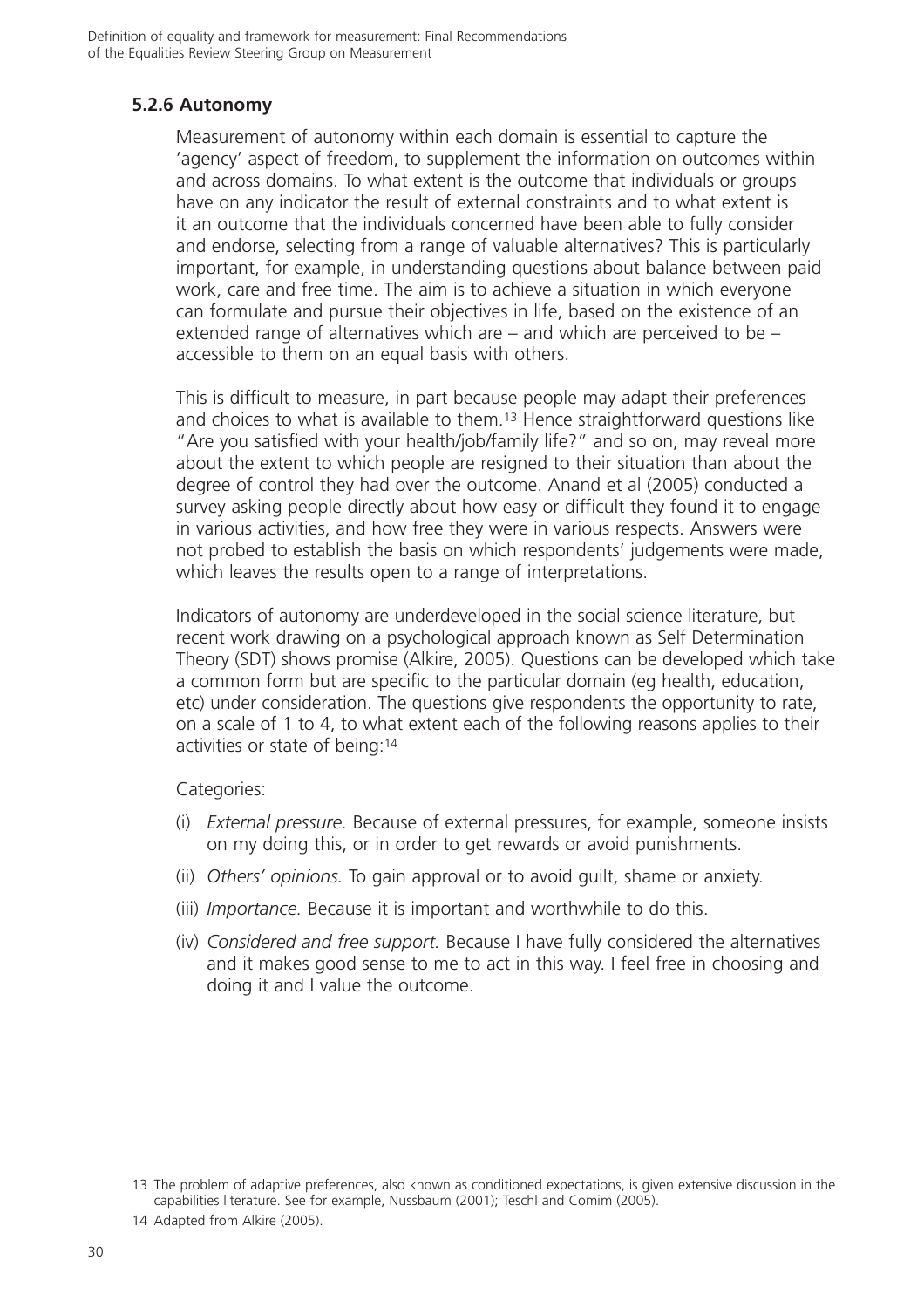Thus respondents are able to record a mixture of motivations, which can then be summarised into an index of autonomy or self-determination. A survey instrument of this kind has advantages: it has been validated in Psychology, although its application in social science has been more limited to date; it can be made specific to each outcome or spotlight indicator, and it can be relatively easily incorporated into existing surveys.

However it also has limitations: it reflects only the individual's *perception* of the degree of choice and control she had, which may in some circumstances differ from the objective degree of autonomy, and it does not capture the richness (or otherwise) of the alternatives from which a person is choosing. Accordingly it needs to be used in combination with the measures of substantive inequality described in the previous sections, and with more in-depth qualitative research. This research could seek evidence of conditioning of expectations and discouragement effects, and attempt to discover the activities and states of being that people would want, if they had a real opportunity to access them.

#### **5.2.7 Other aspects of non-discrimination**

Although in most cases individuals or groups who have been subject to discrimination will be found to have worse outcomes in some or all of the ten domains of inequality identified above, and/or lower degrees of autonomy, there are circumstances where discrimination (in the narrow sense of differences in treatment unrelated to need) will not result in a significant diminution of substantive freedom. The example given above was a man from a Pakistani background being denied a job for no other reason than that the employer is racist: even if the man finds another equally good job very easily, the fact that he was discriminated against by the first employer is clearly an important instance of inequality. It is therefore important that these 'process' aspects of discrimination are also captured and continue to be monitored.

The following are among the approaches to monitoring these other aspects of non-discrimination, especially discriminatory processes (see also Butler, 2005).

- Review of the law and associated regulations.
- Analysis of legal challenges made under equality and human rights legislation.
- Selected case studies of public and private sector institutions or organisations to assess (a) compliance with the law; (b) evidence of a corporate approach to equality and non-discrimination; (c) rules, policies and procedures – their existence, contents, and functioning in practice; (d) staff training; (e) management of contractors; and (f) information provided to the public.
- Quantitative attitudinal research to gauge awareness of the law, and own views/prejudice: (a) opinion leaders; (b) employers/human resources departments; (c) public and private service providers; (c) general public.
- Qualitative research on the experience of individuals at risk of discrimination, focusing on instances where they feel they were unfairly treated, or where they did not pursue a possible course of action due to the expectation of being discriminated against.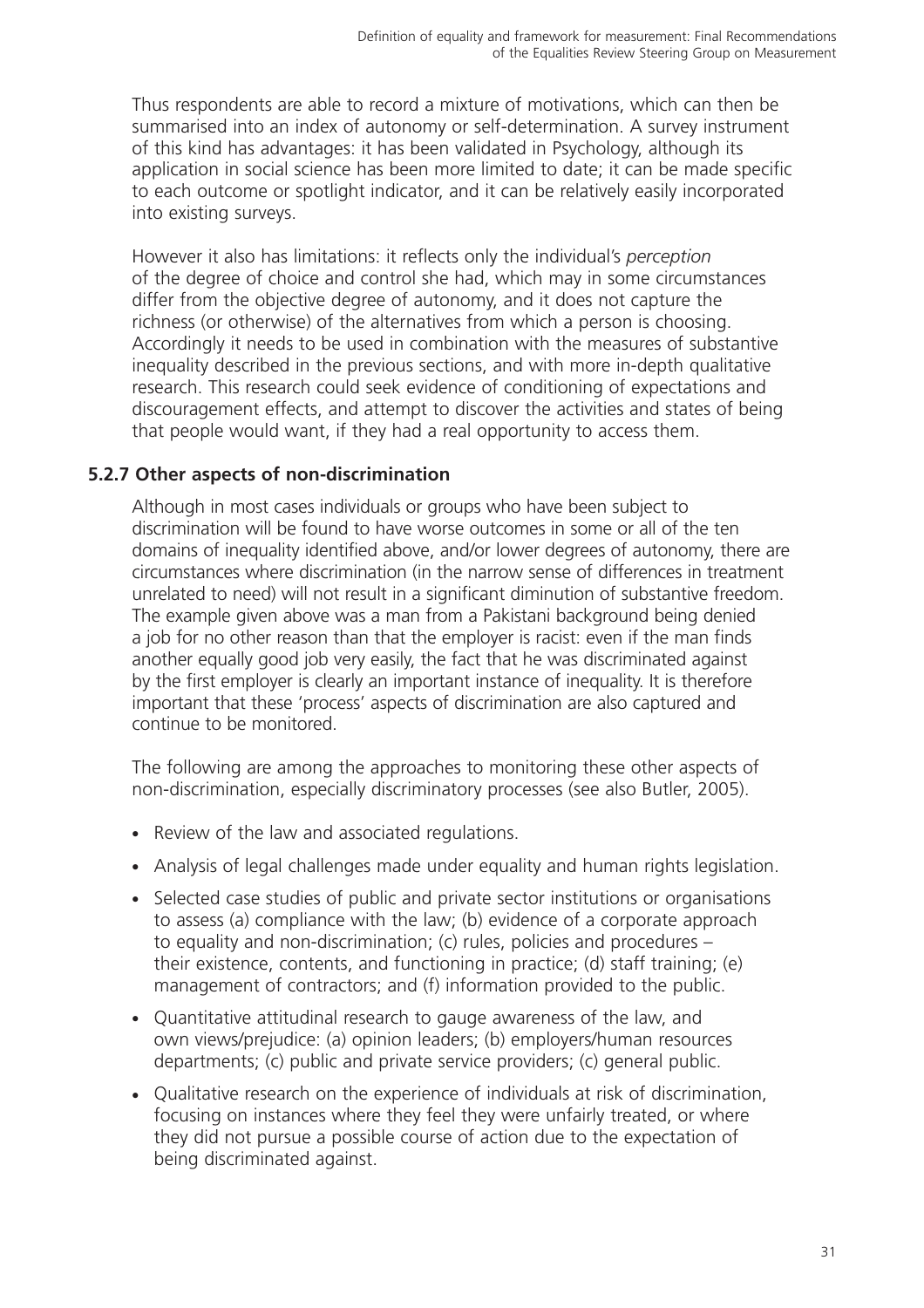The Equality Standard for Local Government, developed by the Employers' Organisation for local government (now the Improvement and Development Agency) together with the Commission for Racial Equality, Disability Rights Commission and the Equal Opportunities Commission, also provides a useful reference point.

#### **Recommendation R6: Monitoring of substantive inequality, non-discrimination and autonomy by group and domain, and across groups and domains**

Substantive inequality, non-discrimination and autonomy should be measured:

- within each domain by each social identity characteristic (gender, ethnicity, disability, age, sexual orientation, transgender status, and religion/belief)
- within each domain by combinations of social identity characteristic, and with social class (for example, by gender and ethnicity, or by gender and social class)
- across domains by each social identity characteristic (for example, inequality between men and women in life expectancy, and physical security, and standard of living)

Substantive inequality is measured by information on *outcomes*. This needs to be supplemented in two ways: (i) by information on *processes*, because not all aspects of discrimination will be captured by information on outcomes, and (ii) by information on *degree of choice and control* individuals have in obtaining the outcome, in order to reflect the importance of autonomy.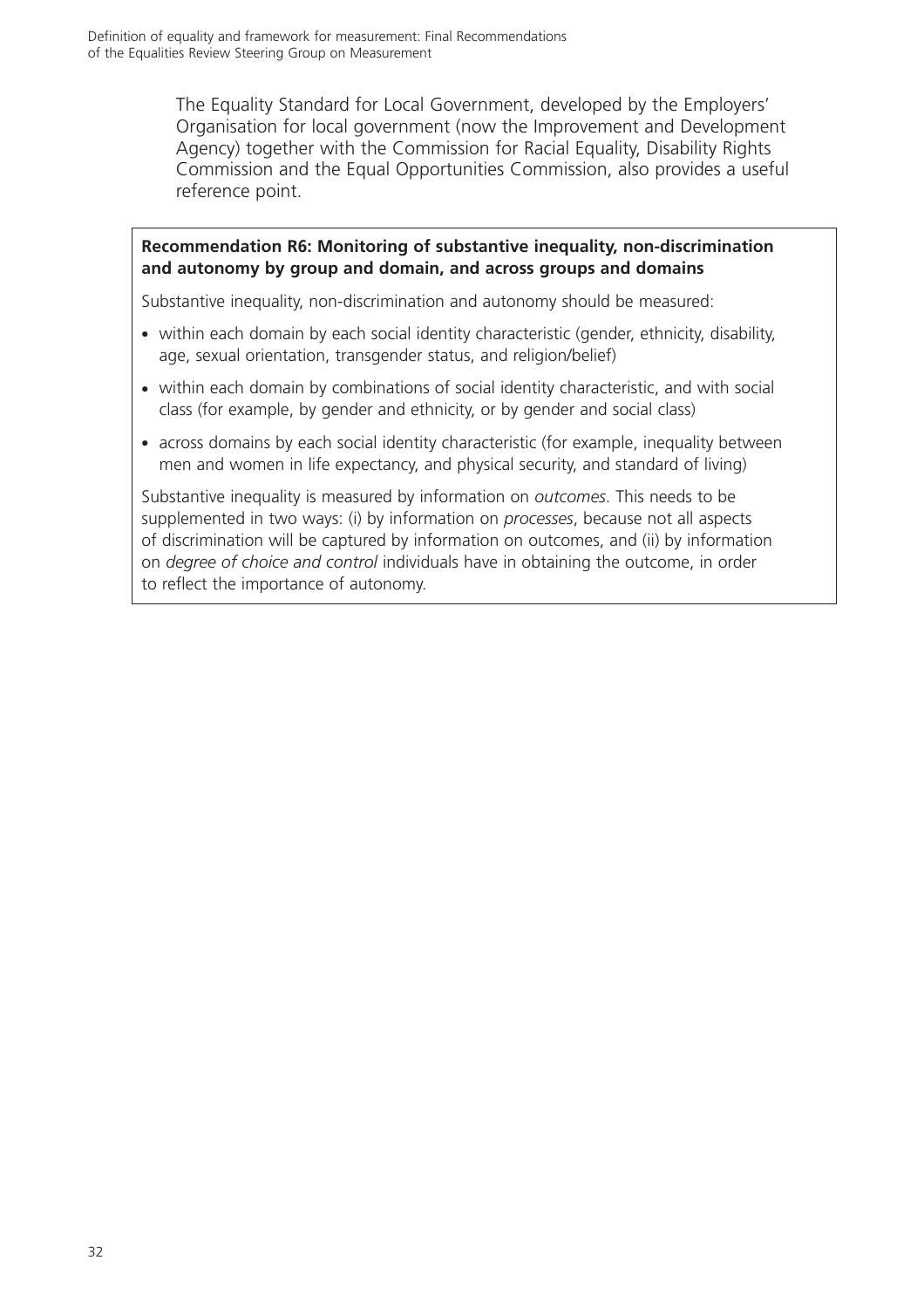# **6 Data availability**

# **6.1 Types of data**

For the purposes of monitoring inequality year on year using the spotlight indicators, representative quantitative data are likely to be the most useful, often collected through surveys or administrative systems. Representative, quantitative data are necessary to be able to ascertain whether, and to what extent, salient aspects of inequality have widened or narrowed. In principle, analysis can be carried out at national, regional or local level, provided the data are available: the measurement framework can be scaled up or down.15 Quantitative data can include both objective measures (for example, mortality) and subjective measures (for example, self-respect).

An exclusive reliance on quantitative survey data would leave significant gaps however:

- questions about some important aspects of inequality are not asked in surveys;
- some population groups are not included, or not identified, in most surveys;
- even where relevant questions are asked of the relevant population, some important forms of inequality are by their nature likely to be under-estimated by survey data, for example, domestic violence or homophobic bullying.

So quantitative survey data on the spotlight indicators for the purpose of annual monitoring will need to be supplemented with other data, collected using both quantitative methods and in-depth qualitative approaches, for more detailed investigations of specific aspects of inequality (roving spotlights), particular population groups, and for analysis exploring the *causes* of inequality.

# **6.2 Existing availability and gaps**

Table 4 below lists some possible spotlight indicators, and shows, for each of the social identity categorisations by which inequality will primarily be measured (gender, ethnicity, disability, age, sexual orientation, transgender status and religion/belief), in what data source, if any, the indicator is available.

<sup>15</sup> Small area statistics are increasingly being made available by ONS. However breakdowns for some groups, for example, some ethnic groups in some geographical areas, are likely to run into difficulties with small sample sizes.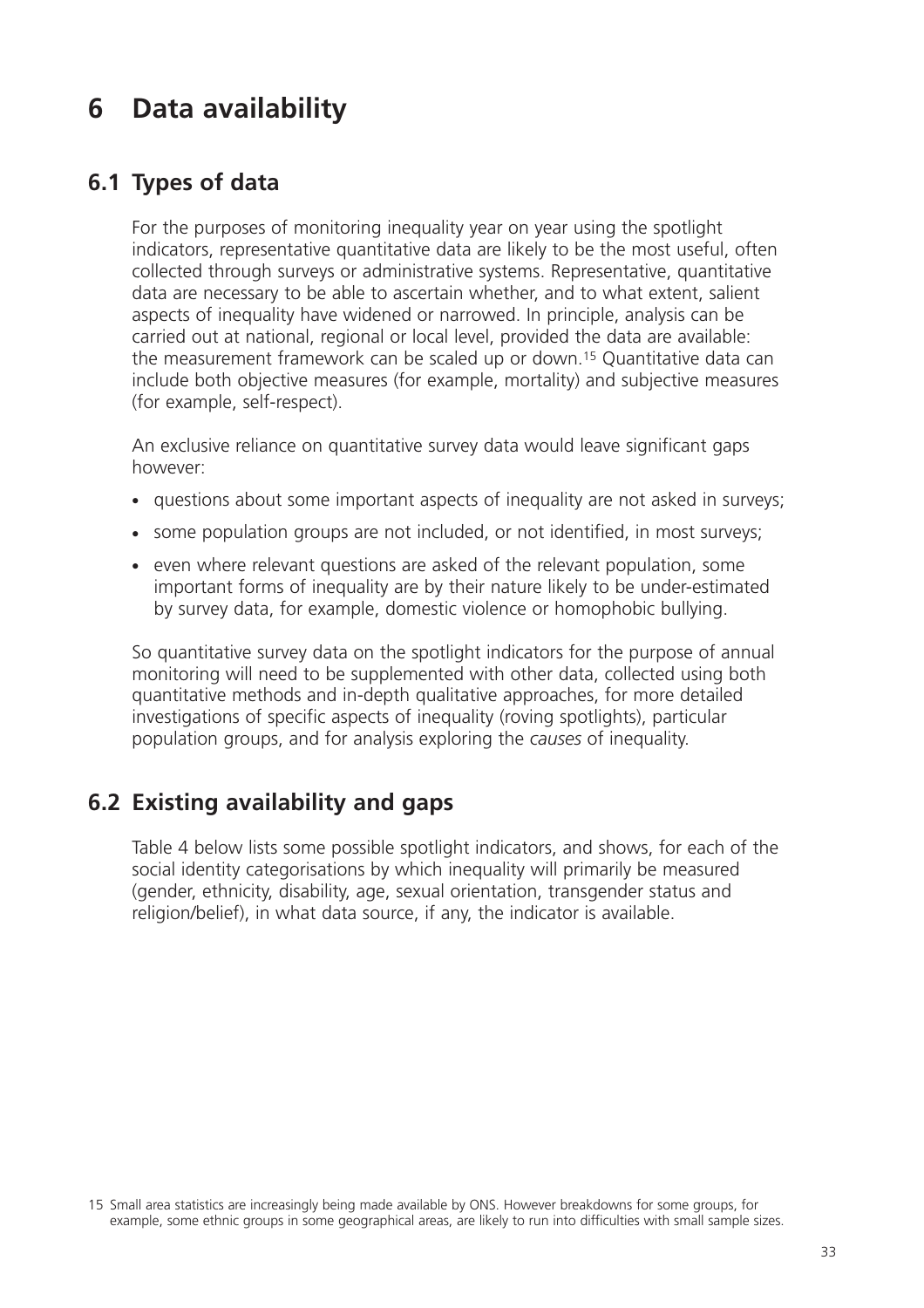The table shows that a considerable amount of information across many of the domains on interest is already available and could form the basis of a capabilitybased multi-dimensional analysis of inequalities. However it also highlights some gaps. Analysis by sexual orientation and transgender status is currently seriously constrained by available data. We have been unable to locate any nationally representative source which contains information on transgender status. The only nationally representative source on sexual orientation is an irregular specialist survey, which concentrates on sexual behaviour and asks very little about other aspects of a person's life. Including a broader range of questions if this survey is repeated in future would be a good start. The Citizenship Survey is piloting questions on sexual orientation. Other surveys will begin to incorporate civil partnerships as an option within questions about marital status, but these still cover only a small minority of lesbian, gay and bisexual people and do not tell us anything about transgender status.

However, the problem is deeper than this. Many people are unable to, or do not wish to, reveal their sexual orientation publicly or even within the privacy of a confidential questionnaire. Until discrimination against non-heterosexual people is significantly reduced, this is likely to remain the case. Qualitative data collection techniques may help, since greater trust can be established between interviewer and respondent using these methods, but this is unlikely to overcome the difficulties altogether.

Life expectancy is another area of incomplete data. Currently ONS calculates life expectancy only by age, gender and social class, based on data from the Registrar General. Mortality statistics by ethnicity, religion and limiting long-standing illness status could be calculated in principle from the ONS Census Longitudinal Study but there is a significant time lag in the linkage of death registrations to the Longitudinal Study and the number of deaths occurring in a given period for some groups would be small, making the calculation of mortality rates unreliable.

With the exception of sexual orientation and transgender status, analysis of interactions between different groups within a given domain (for example, selfreported health status by gender and ethnicity) is facilitated by the fact that the questions are part of the same survey (in this example, Health Survey for England). Small sample sizes will become a problem for some interactions of this kind. This problem should be eased by the advent of the ONS Integrated Household Survey in 2008, which will have a huge sample size, and will include ethnic minority boost samples.

Analysis within groups across domains is more problematic, because the data sources for different headline indicators are so diverse. For example, for analysis by gender, seven different data sources are required to cover all 10 domains. A radar diagram (as described above) would still be possible, but more sophisticated techniques such as propensity score matching would be required to carry out multivariate analysis across datasets.16

<sup>16</sup> Propensity score matching matches individuals, or groups of individuals, across datasets using some variables which are common to both sources.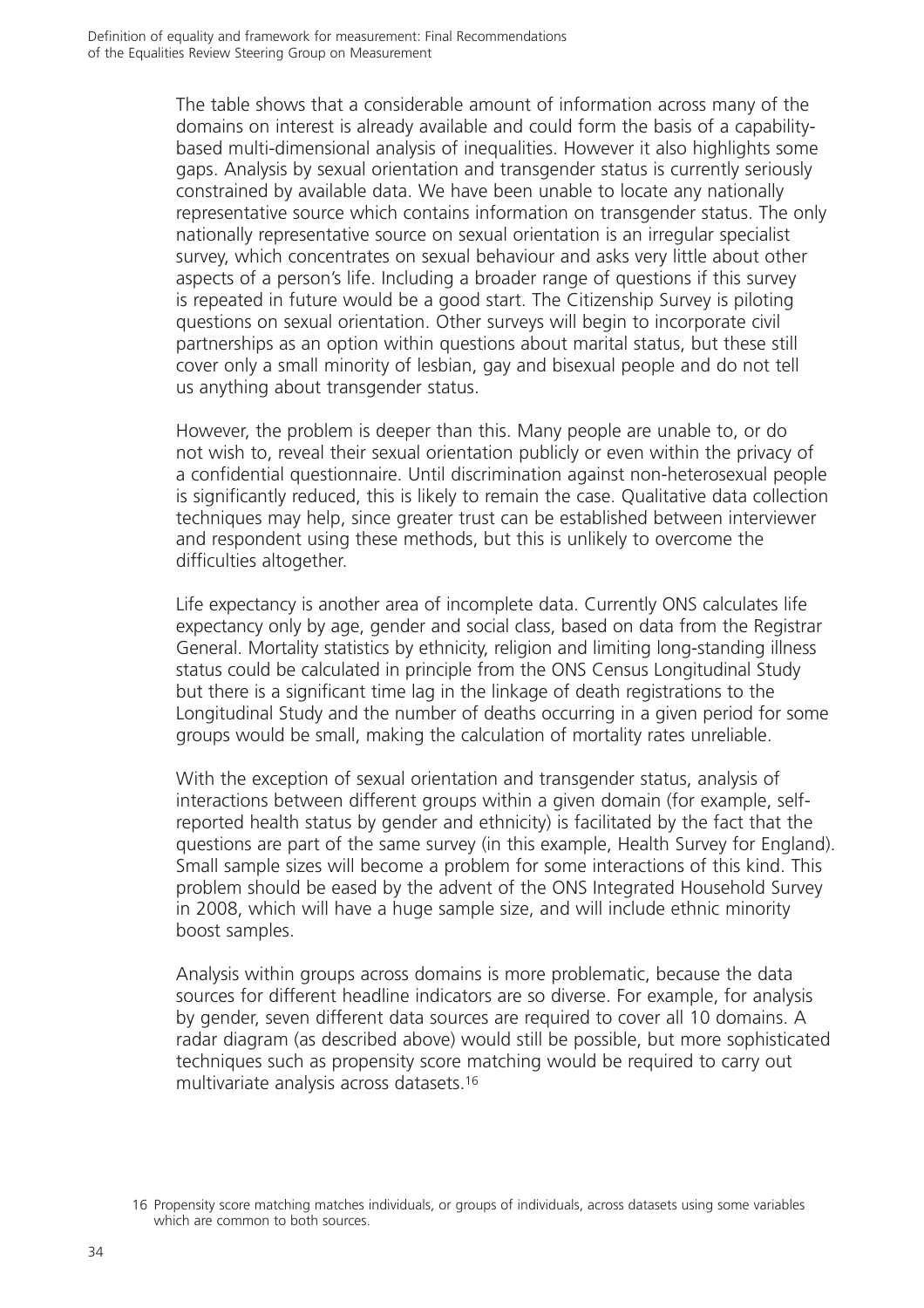All the sources listed in Table 4 except ONS are based on household surveys. The data collected therefore do not reflect the experience of the homeless or those in communal establishments (residential care homes, children in care, hospitals, prisons, halls of residence, barracks, etc). These are important groups for many kinds of inequality and separate data collection effort would have to be made to ensure they were included in the analysis.

Data on autonomy with respect to each of the headline indicators are not currently collected at all. This would need to be a new data collection exercise, possibly by means of inclusion of additional questions on the ONS Integrated Household Survey. Further in-depth qualitative research would be needed to explore conditioned expectations and potential discouragement effects among vulnerable sub-groups of the population, for example the low-skilled.

Finally, Recommendation R2 includes provision for periodic revision of the list of central and valuable capabilities (beyond the core defined by the international human rights framework). This means that information on the values of the general public, and of individuals and groups at high risk of discrimination or disadvantage, will need to be collected from time to time, focusing on discussion of what aspects of life are most central and important. The method of data collection needs to be sensitive to the nature of the information that is sought, and could be done using deliberative consultation (as was the case for the development of the list in Appendix 1), or other participatory or survey-based methods.

#### **Recommendation R7: New data collection**

Constraints on current data availability should not be used as an excuse to limit the scope or definition of equality. Many aspects of inequality can be measured using existing data, but collection of new data will be required to monitor inequality fully, especially:

- (i) in relation to inequality between people of different sexual orientations and transgender status,
- (ii) for the non-household population altogether,
- (iii) in order to measure autonomy, and
- (iv) for periodic revision of the list of central and valuable capabilities.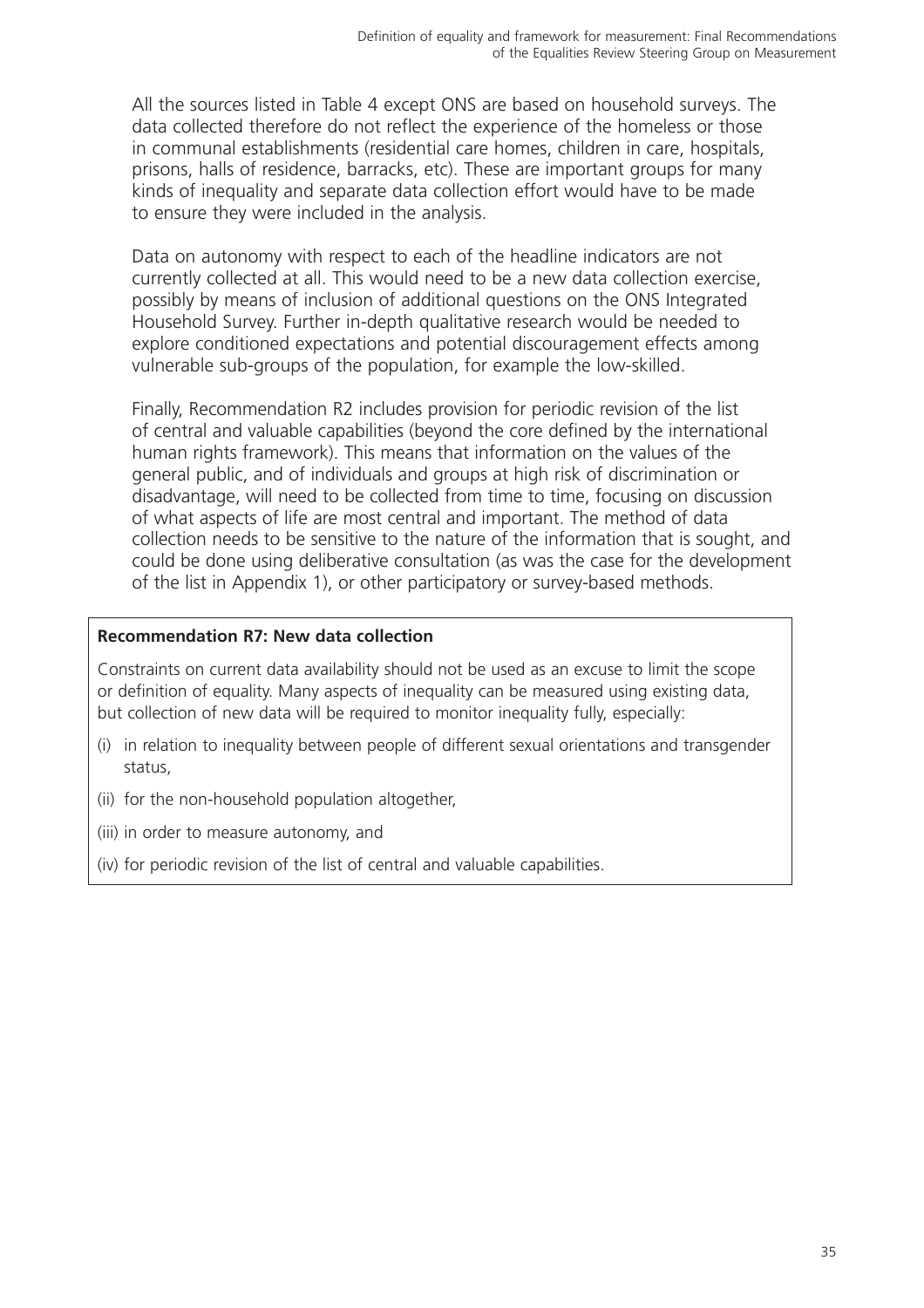# **Appendix 1: Detailed list of central and valuable capabilities**

# **10 domains of central and valuable capabilities**

## **The capability to be alive**

including, for example, being able to:

- avoid premature mortality through disease, neglect, injury or suicide
- be protected from arbitrary denial of life

## *The capability to live in physical security*

including, for example, being able to:

- be free from violence including sexual, domestic and identity-based violence
- be free from cruel, inhuman or degrading treatment or punishment
- be protected from physical or sexual abuse
- go out and to use public spaces safely and securely without fear

## *The capability to be healthy*

including, for example, being able to:

- attain the highest possible standard of physical and mental health, including sexual and reproductive health
- access to timely and impartial information about health and healthcare options
- access healthcare, including non-discrimination in access to healthcare
- be treated medically, or subject to experiment, only with informed consent
- maintain a healthy lifestyle including exercise and nutrition
- live in a healthy and safe environment including clean air, clean water, and freedom from pollution and other hazards

### *The capability to be knowledgeable, to understand and reason, and to have the skills to participate in society*

including, for example, being able to:

- attain the highest possible standard of knowledge, understanding and reasoning
- be creative
- be fulfilled intellectually
- develop the skills for participation in productive and valued activities, including parenting
- learn about a range of cultures and beliefs and acquire the skills to participate in a multicultural society
- access education, training and lifelong learning that meets individual needs
- access information and technology necessary to participate in society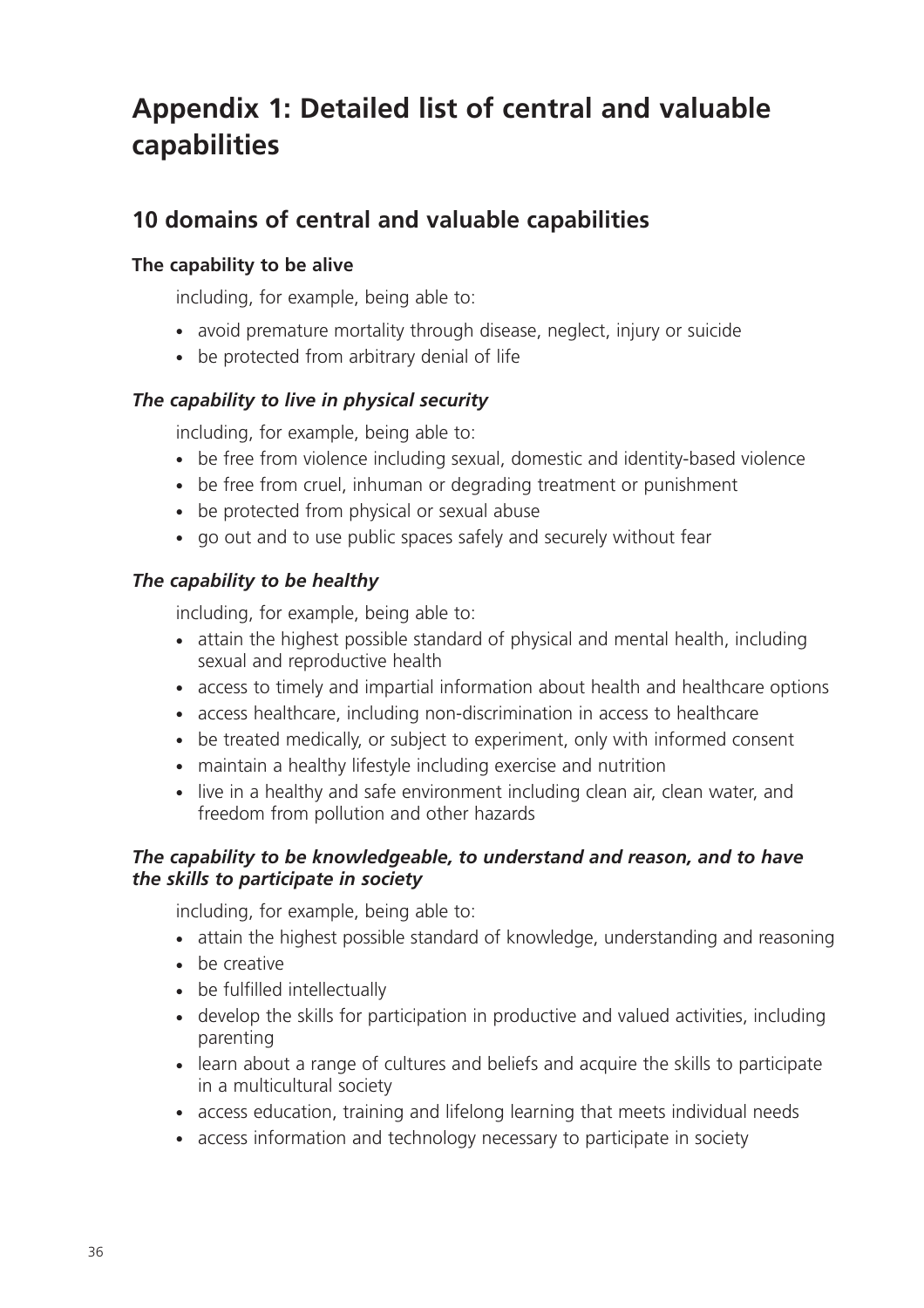## *The capability to enjoy a comfortable standard of living, with independence and security*

including, for example, being able to:

- enjoy an adequate and secure standard of living including nutrition, clothing, housing, warmth, social security, social services and utilities
- have personal mobility, and access to transport and public places
- live with independence, dignity and self-respect
- have choice and control over where and how you live
- enjoy your home in peace and security
- access green spaces and the natural world
- share in the benefits of scientific progress including information and technology

## *The capability to engage in productive and valued activities*

including, for example, being able to:

- undertake paid work
- care for others
- have rest, leisure and respite, including holidays
- choose a balance between paid work, care and leisure on an equal basis with others
- work in just and favourable conditions, including health and safety, fair treatment during pregnancy and maternity, and fair remuneration
- not be forced to work in a particular occupation or without pay
- not be prevented from working in a particular occupation without good reason

## *The capability to enjoy individual, family and social life*

including, for example, being able to:

- develop as a person
- develop your moral outlook and other beliefs
- formulate and pursue goals and objectives for yourself
- hope for the future
- develop and maintain self-respect, self-esteem and self-confidence
- have a private life, including protection of personal data
- access emotional support
- form intimate relationships, friendships and a family
- celebrate on special occasions
- be confident that your primary relationships will be treated with dignity and respect
- spend time with, and care for, others
- enjoy independence and equality in primary relationships including marriage
- be free in matters of reproduction
- enjoy special support during pregnancy and maternity, and during childhood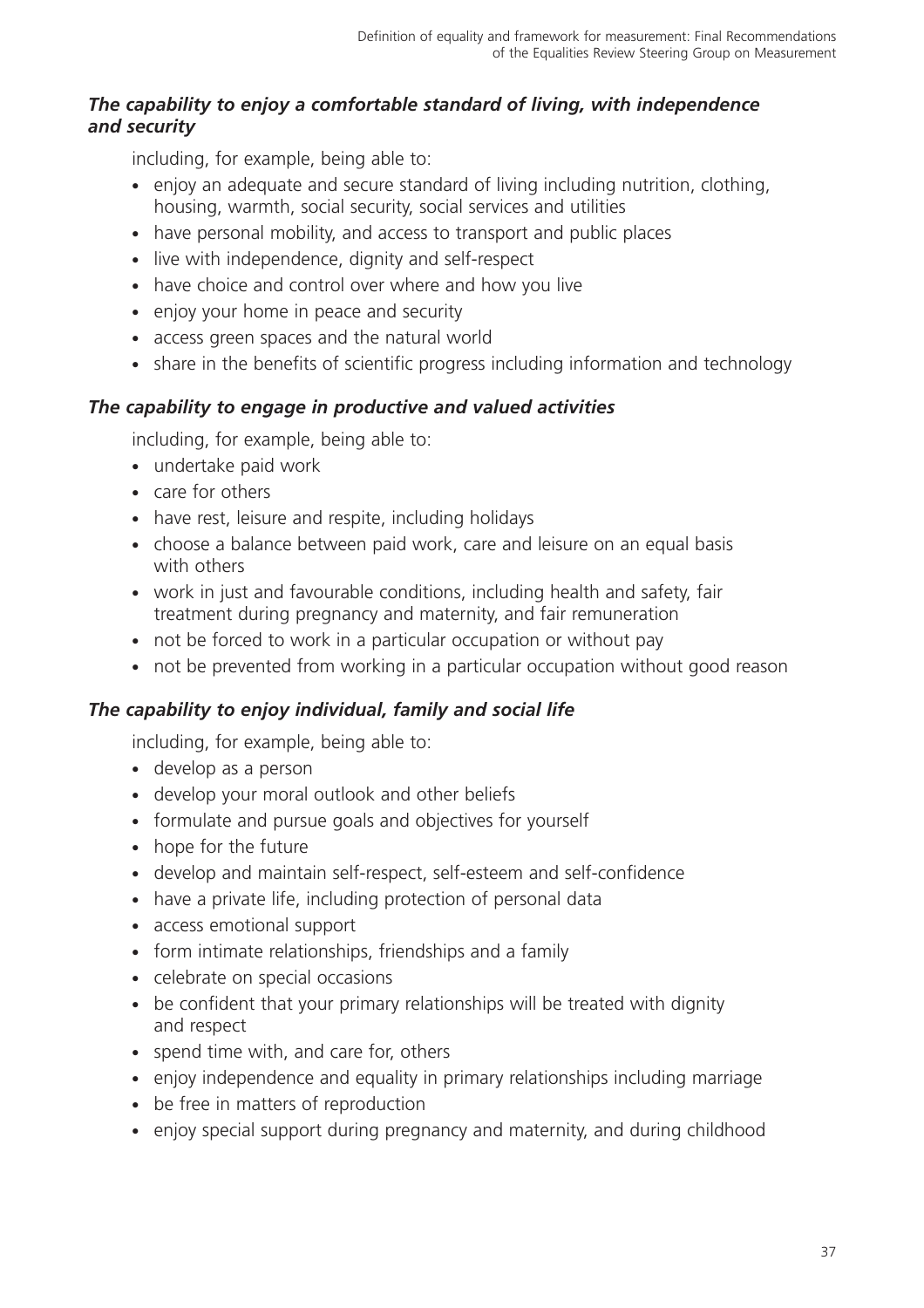## *The capability to participate in decision-making, have a voice and influence*

including, for example, being able to:

- participate in decision-making
- participate in the formulation of government policy, locally and nationally
- participate in non-governmental organisations concerned with public and political life
- participate in democratic free and fair elections
- assemble peacefully with others
- participate in the local community
- form and join civil organisations and solidarity groups, including trade unions

### *The capability of being and expressing yourself, and having self-respect*

including, for example, being able to:

- have freedom of conscience, belief and religion
- have freedom of cultural identity
- have freedom of expression (so long as it doesn't cause significant harm to others)
- communicate, including using ICTs, and use your own language
- engage in cultural practices, in community with other members of your chosen group or groups (so long as it doesn't cause significant harm to others)
- have self-respect
- live without fear of humiliation, harassment, or identity-based abuse
- be confident that you will be treated with dignity and respect
- access and use public spaces freely

### *The capability of knowing you will be protected and treated fairly by the law*

including, for example, being able to:

- know you will be treated with equality and non-discrimination before the law
- be secure that the law will protect you from intolerant behaviour
- be free from arbitrary arrest and detention
- have fair conditions of detention
- have the right to a fair trial
- access information and advocacy as necessary
- have freedom of movement, and be free to choose where you live
- have the right to name and nationality
- own property and financial products including insurance, social security, and pensions in your own right
- know your privacy will be respected and personal data protected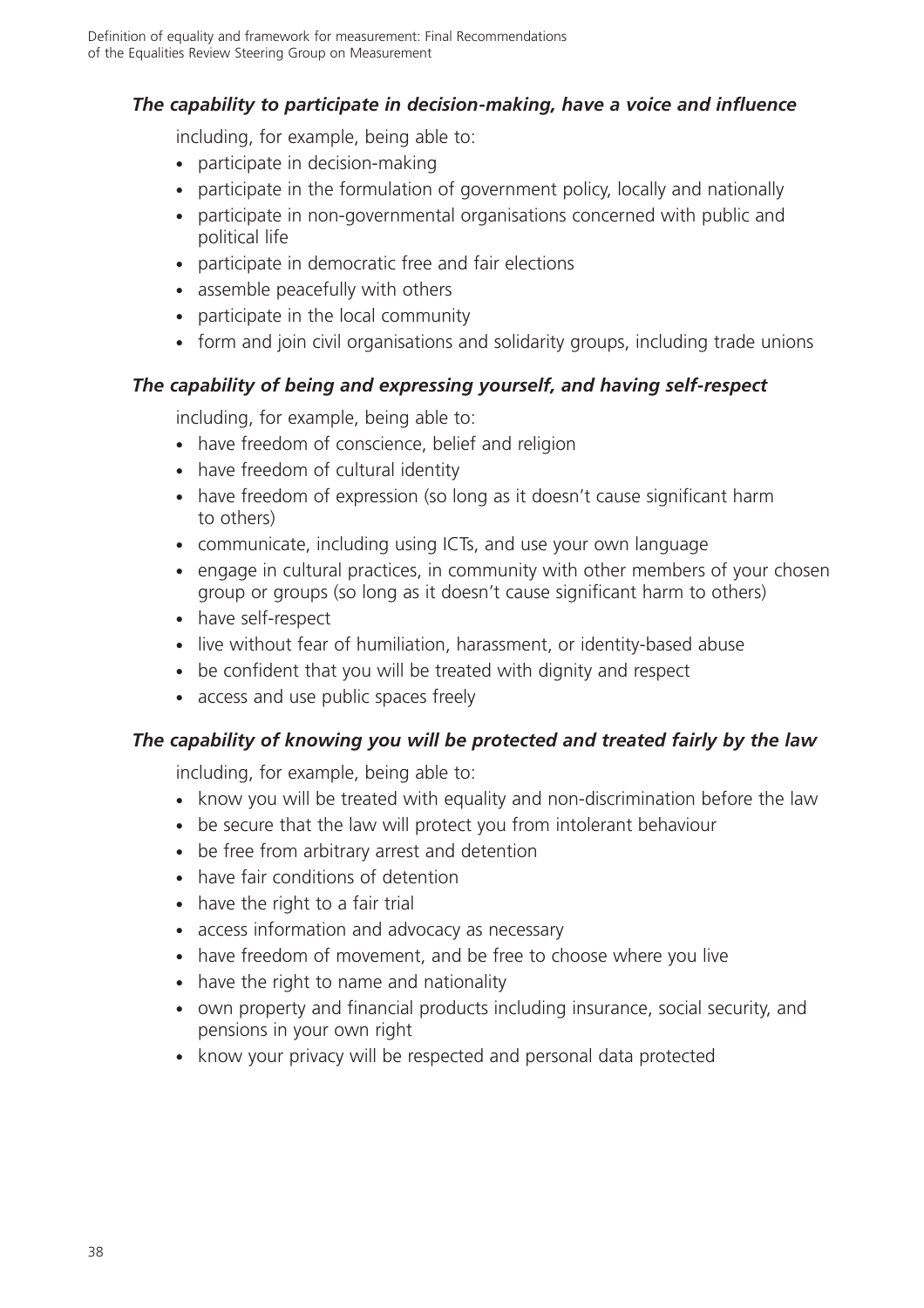For children, the list can be adapted as follows:

# **Central and valuable capabilities for children**

### *The capability to be alive*

as for adults

## *The capability to live in physical security*

as for adults

## *The capability to be healthy*

as for adults, plus:

- be protected from emotional abuse or neglect
- grow and develop
- learn about how to remain healthy and safe

### *The capability to be knowledgeable, to understand and reason, and to have the skills to participate in society*

as for adults, replacing training and lifelong learning with:

- compulsory and free primary and secondary education that meets individual needs

## *The capability to enjoy a comfortable standard of living, with independence and security*

as for adults, where:

- an adequate and secure standard of living is understood to be one which enhances physical, mental, spiritual, moral and social development
- choice and control is understood to be at a level appropriate to the child's stage of development

### *The capability to be engaged in productive and valued activities*

including for example:

- have safe, enjoyable, and developmental play
- be protected from exploitation through paid or unpaid work

## *The capability to enjoy individual, family and social life*

as for adults, except marriage, reproduction, pregnancy and maternity, and adding:

• be nurtured, loved, and protected

### *The capability to participate in decision-making, have a voice and influence*

as appropriate to the child's stage of development, including for example:

- be encouraged and supported to participate in decision-making, especially decisions which directly affect your own life
- be listened to with respect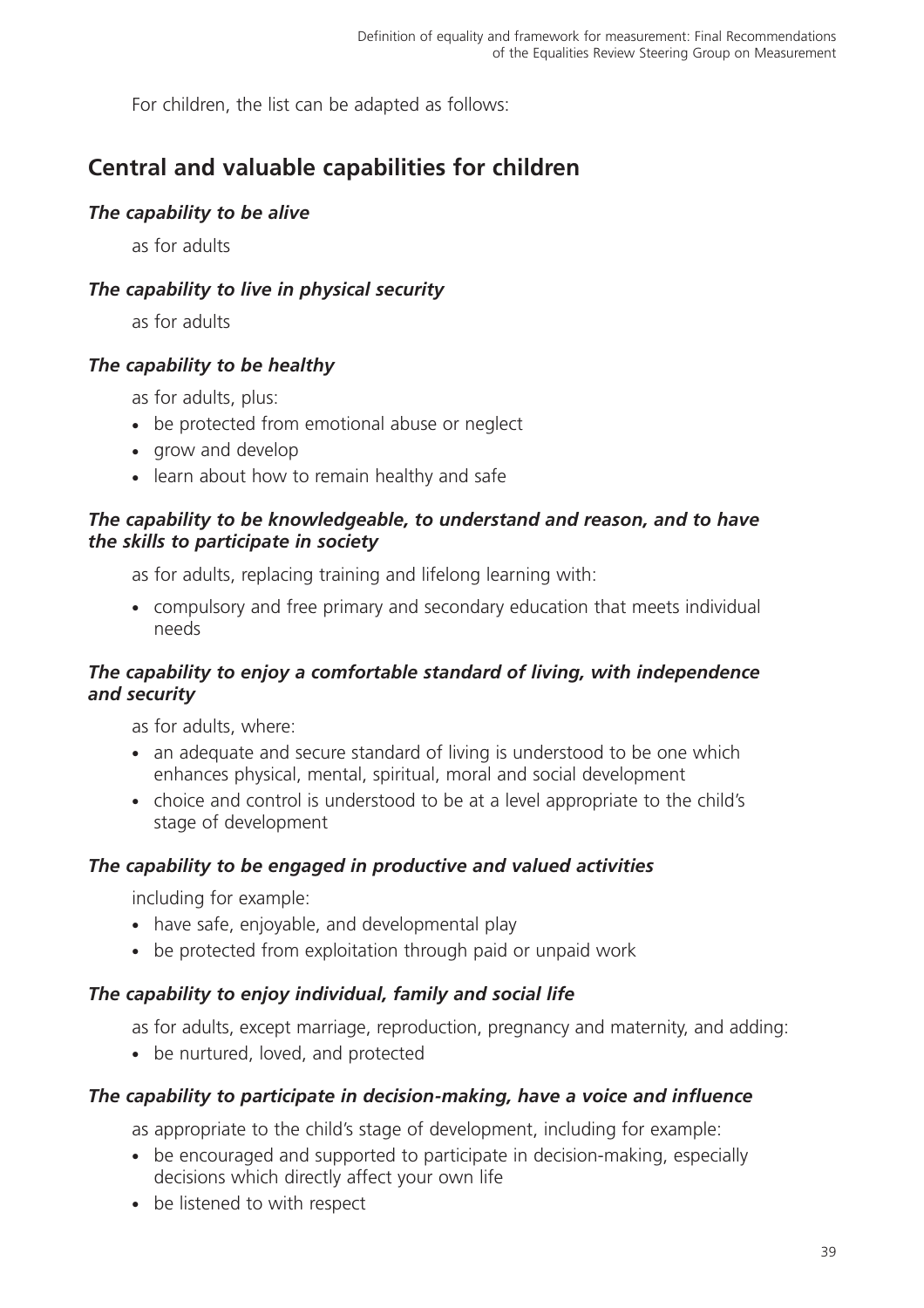- assemble peacefully with others
- form and join civil organisations and solidarity groups

### *The capability to be and express yourself, and to have self-respect*

as for adults, plus:

• be protected from bullying and intolerant behaviour

### *The capability of knowing you will be protected and treated fairly by the law*

as for adults, except own property and financial products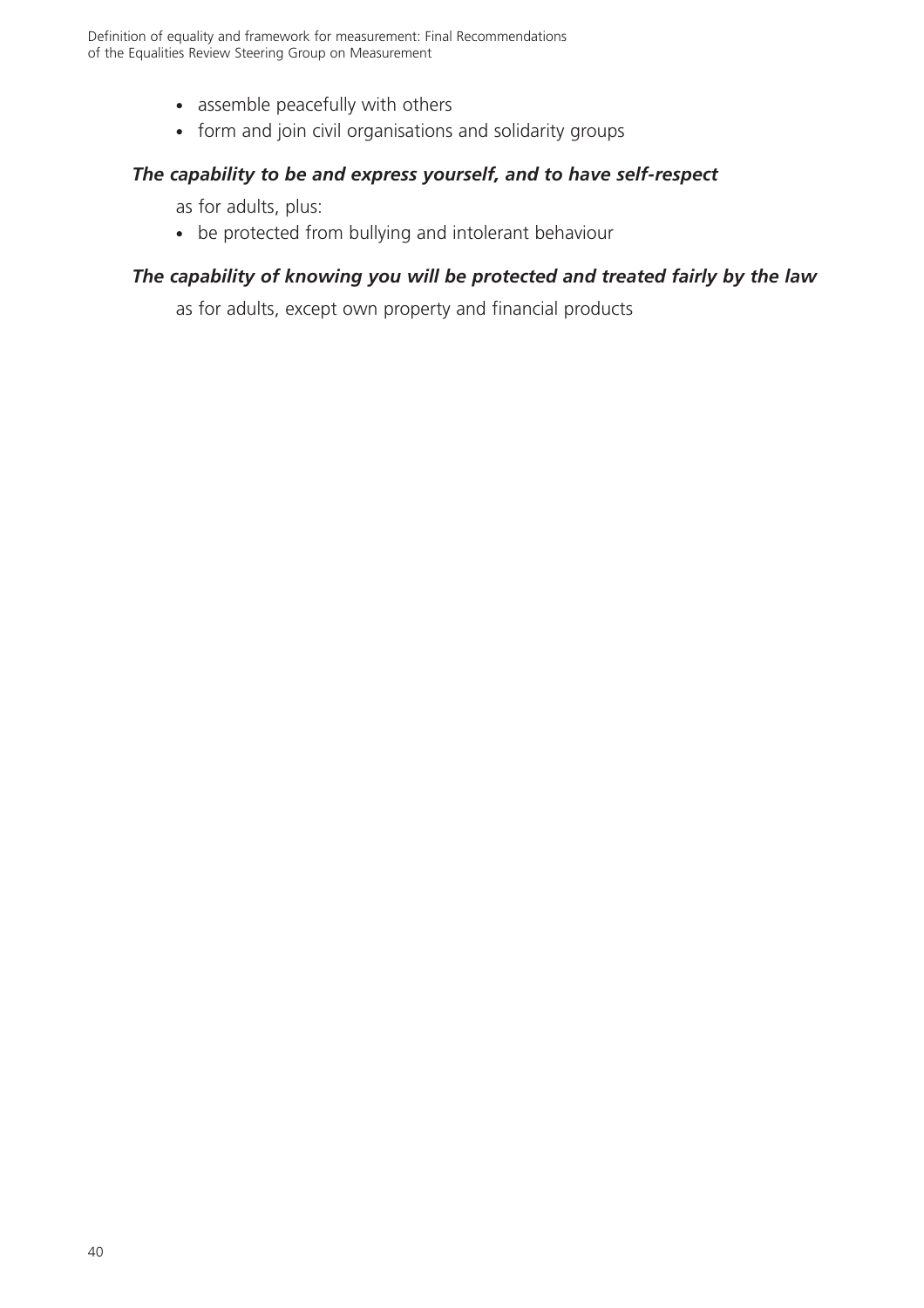| Headline indicators                                    | Gender           | Ethnicity       | Disability       | Age                             | orientation<br>Sexual                               | Transgender                                               | Religion/<br>bellef                                                             |  |
|--------------------------------------------------------|------------------|-----------------|------------------|---------------------------------|-----------------------------------------------------|-----------------------------------------------------------|---------------------------------------------------------------------------------|--|
| Life expectancy                                        | ONS              |                 |                  | n/a                             |                                                     |                                                           |                                                                                 |  |
| Victimisation (violent crime)                          | BCS              | BCS             | BCS              | <b>BCS</b>                      |                                                     |                                                           | BCS                                                                             |  |
| Self-reported health status                            | HSfE             | 2004<br>HSfE    | HSfE             | HSfE                            | <b>NSSAL</b>                                        |                                                           | HSfE                                                                            |  |
| Highest educational qualification                      | LFS              | <b>GHT</b>      | LFS              | LFS                             | <b>NSSAL</b>                                        |                                                           | LFS                                                                             |  |
| Income                                                 | FRS              | FRS             | FRS              | FRS                             |                                                     |                                                           | FRS                                                                             |  |
| Occupational status                                    | LFS              | <b>GHT</b>      | <b>GHT</b>       | LFS                             | <b>NSSAL</b>                                        |                                                           | LFS                                                                             |  |
| Social isolation index                                 | <b>BHPS/HSfE</b> | 2004<br>HSfE:   | <b>BHPS/HSfE</b> | <b>BHPS/HSFE</b>                |                                                     |                                                           | <b>BHPS//HSfE</b>                                                               |  |
| Civil efficacy index                                   | <b>BSAS/PFC</b>  | <b>BSAS/PFC</b> | <b>BSAS/PFC</b>  | <b>BSAS/PFC</b>                 |                                                     |                                                           | <b>BSAS/PFC</b>                                                                 |  |
| Self esteem                                            | <b>SHHS</b>      | (BHPS)          | <b>BHPS</b>      | <b>BHPS</b>                     |                                                     |                                                           | (BHPS)                                                                          |  |
| Index of confidence in the CJS                         | BCS              | BCS             | BCS              | BCS                             |                                                     |                                                           | BCS                                                                             |  |
| Key                                                    |                  |                 |                  |                                 | List of sources (annual unless otherwise specified) |                                                           |                                                                                 |  |
| Blank means data needed                                |                  |                 | <b>SNO</b>       | Office of National Statistics   |                                                     |                                                           |                                                                                 |  |
| n/a not applicable                                     |                  |                 | HSfE             | Health Survey for England       |                                                     |                                                           |                                                                                 |  |
| ONS, HSfE etc are sources                              |                  |                 | BCS              | British Crime Survey            |                                                     |                                                           |                                                                                 |  |
| Where a source is in ( ), sample size may be too small |                  | FRS             |                  | Family Resources Survey         |                                                     |                                                           |                                                                                 |  |
|                                                        |                  |                 | <b>NSSAL</b>     |                                 |                                                     | National Survey of Sexual Attitudes and Lifestyles 2000/1 |                                                                                 |  |
|                                                        |                  |                 | LFS              |                                 |                                                     |                                                           | Labour Force Survey (will be part of Integrated Household Survey from Jan 2008) |  |
|                                                        |                  |                 | <b>SHHS</b>      | British Household Panel Survey  |                                                     |                                                           |                                                                                 |  |
|                                                        |                  |                 | BSAS             | British Social Attitudes Survey |                                                     |                                                           |                                                                                 |  |
|                                                        |                  |                 | PFC              |                                 | People, Families and Communities Survey             |                                                           |                                                                                 |  |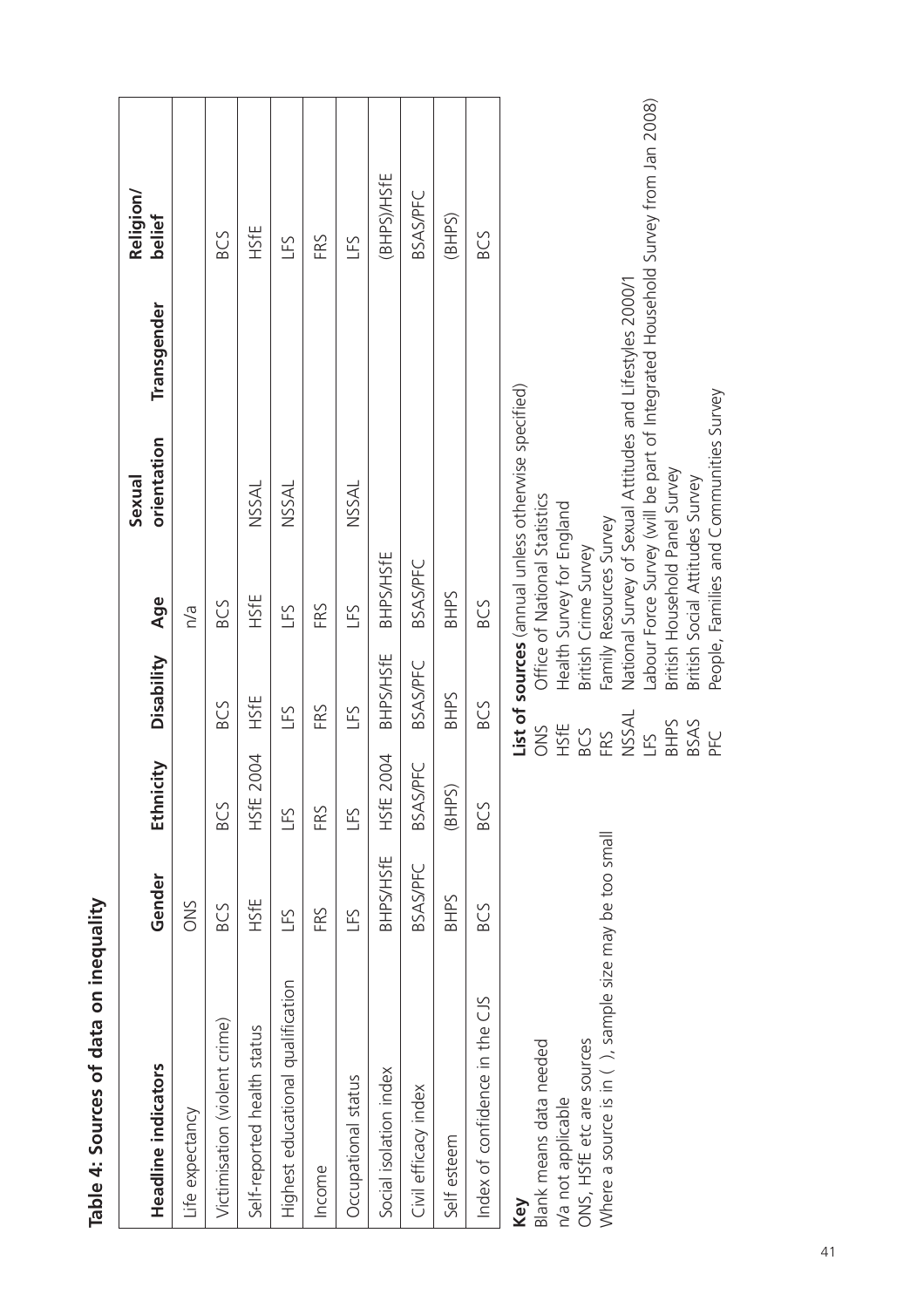# **References**

Alkire, S. (2005) "Subjective quantitative studies of human agency", *Social Indicators Research*, 74: 217-260.

Anand, P., Hunter, G. and Smith, P. (2005) "Capabilities and well-being: evidence based on the Sen–Nussbaum approach to welfare" *Social Indicators Research* 74: 9–55.

Arndt, C. and Volkert, C. (2006) "Assessing capability determinants in Germany: concept and first empirical results". Paper presented at 6th Human Development and Capability Association Conference, Groningen, The Netherlands, 29 August – 1 September.

Butler, F. (2005) "Improving public services: using a human rights approach", Report for the Department for Constitutional Affairs. London: Institute for Public Policy Research.

European Commission (2003) "Strategies to enhance social integration: National Action Plan against poverty and social exclusion 2003-2005. Germany". Directorate-General for Employment, Social Affairs and Equal Opportunities. www.europa.eu.int/comm/employment\_social/social\_inclusion/docs/ nap\_03\_05\_en\_fassung.pdf (accessed 9/1/2006)

Ipsos MORI (2007) "Developing a list valuable capabilities" (provisional title), Draft report to Equalities Review.

Litchfield, J. (1999) "Inequality: methods and tools", Text for the World Bank PovertyNet. http://www1.worldbank.org/prem/poverty/inequal/methods/litchfie.pdf (accessed 21/01/07).

Nussbaum, M. (2001) "Adaptive preferences and women's options", Economics and Philosophy, 17: 67-88.

Sen, A. (1985) *Commodities and Capabilities*. Oxford: North Holland.

Sen, A. (2006) *Identity and Violence: the illusion of destiny*. London: Penguin.

Teschl, M. and Comim, F. (2005) "Adaptive preferences and capabilities: some preliminary conceptual explorations", *Review of Social Economy*, 63 (2): 229-247.

UNDP [United Nations Development Programme] (2005) *Human Development Report 2005*. New York: UNDP.

Vizard, P. and Burchardt, T. (2007) *Developing a Capability List*. Final Recommendations of the Equalities Review Steering Group on Measurement Paper 2. Unpublished.